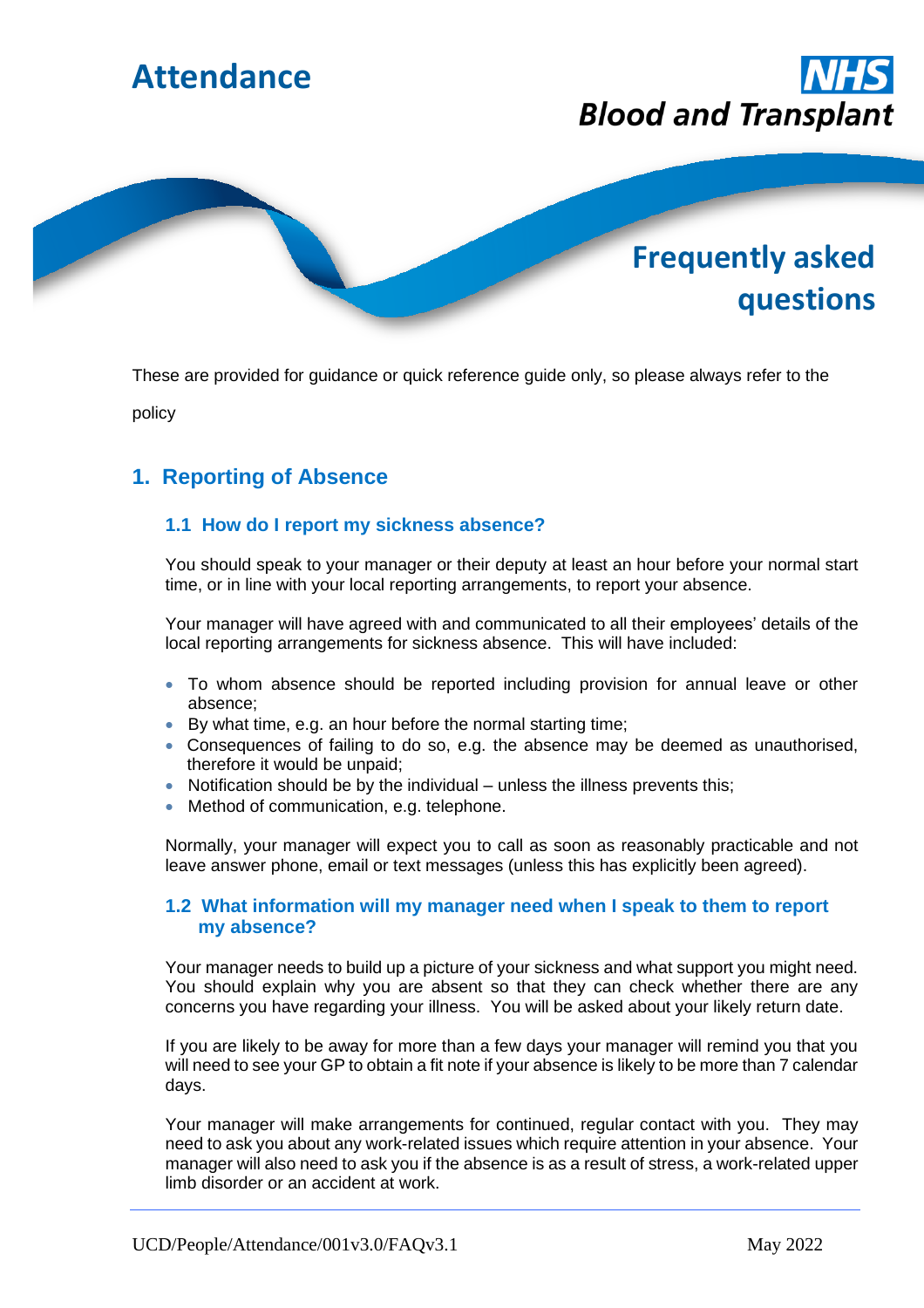If you do not report your absence to your line manager or are unable to speak with them directly to report your absence your manager will make a follow up call during the day to check on your welfare and any work issues which may require management attention.

## **1.3 What do I do if I am sick and not well enough to phone my manager?**

You should make every reasonable effort to report your sickness absence directly to your manager (or if not on shift, the manager in charge) so that they can offer you any support you might need and find out whether you have any concerns about your illness. In the event of an emergency or very serious illness, you will need to ask a work colleague, relation or friend to phone on your behalf. Your manager will then phone you later in the day to see how you are and discuss any support you might need.

It is very important that you report your absence If you fail to do this it could mean that your absence is recorded as unauthorised, which would mean that you would not receive sick pay and could lead to disciplinary action.

## **1.4 What do I do if one of my employees has phoned in sick?**

You need to build up a picture of an employee's absence so that you can assess what support they might need. Therefore, it is important that you speak to your employee personally when they are reporting their sickness absence, so long as this is reasonably possible.

You should ask them why they are absent, this is so that you can check whether there are any concerns they have regarding their illness. You should ask them about their likely return date. If they are likely to be away for more than a few days you will need to remind them that they will need to see their GP to obtain a fit note if their absence is more than 7 calendar days.

If the date of return is uncertain, you should make arrangements for continued and regular contact. You may need to ask them about any work-related issues that require attention in their absence. You will also need to ask them if the absence is as a result of stress, a workrelated upper limb disorder or an accident at work.

After speaking to your employee, you will need to record the sickness in EASY to ensure that they are paid correctly. If they advise you that their absence is work-related you should contact HR Direct on 27700 who will connect you with the Health & Safety notification line, so that they can fully assess if the absence is work-related. This number is manned Monday to Friday 9-5 with voicemail facility for out of hours. You will need to ensure this is done as soon as possible as this could affect your employee's sick pay.

## **1.5 How do I report an employee's absence?**

To report absence, you should

use the EASY system. All absence including part day absence should be recorded this way.

You will also need to record any accidents at work, or work-related upper limb disorder [WRULD] related absences on Datix. If one of your employees has told you that their absence is work-related (including work-related stress) you need to contact HR Direct on 27700 on the first day that you are aware that the absence is work-related.

## **1.6 What should I do if my absence is longer than 7 calendar days?**

If this is the case, you will need to get a fit note from your doctor and give this to your manager. Your fit note must cover all days of your absence beyond the 7<sup>th</sup> calendar day. You will need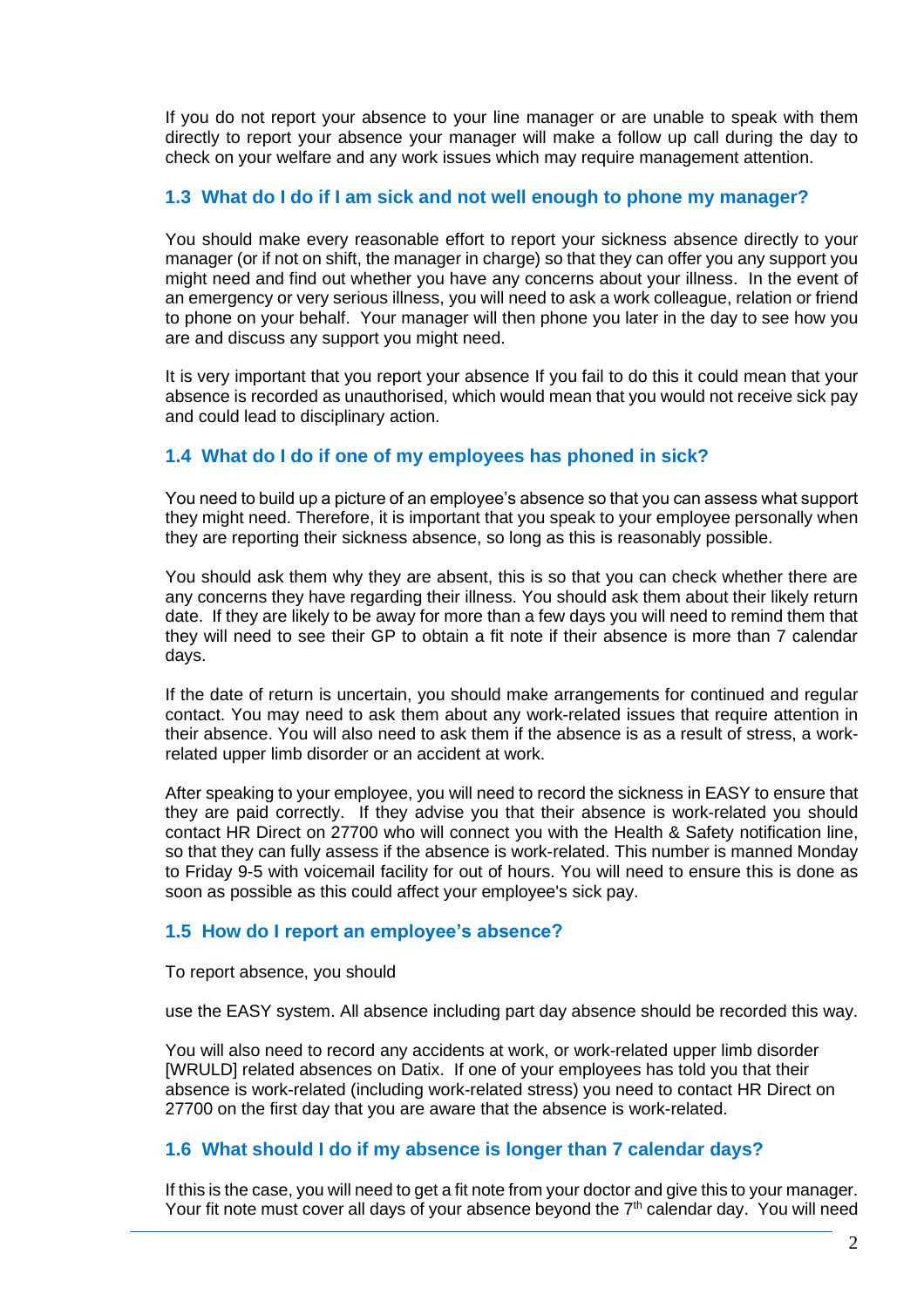to provide your manager with your fit note within 3 calendar days after your 8<sup>th</sup> calendar day of absence.

If your period of absence continues after this you must make sure that you continue to get fit notes from your doctor and these must be continuous, that is without any calendar days gaps (except where annual leave has been approved. You must make sure that your manager receives your fit note within 3 calendar days of the previous fit notes expiry date.

If you do not submit a fit note, your manager will contact you for an update and remind you of the need to provide the fit note. If your manager believes there are likely to be any unreasonable delays in the submission of your fit notes, they will advise you in writing that your absence may be considered as unauthorised and therefore unpaid.

#### **1.7 What do I do if I haven't received a fit note after 8 days absence?**

It is very important that your employee provides fit notes to cover their absence in order to comply with Statutory Sick Pay regulations.

If your employee does not submit their fit note by the  $12<sup>th</sup>$  calendar day of their absence you will firstly need to find out and understand the reason why your employee is not keeping contact with you and/or sending in their fit notes correctly. There may be a reason why they are finding it difficult to make contact with you. You will need to consider this on a case by case basis and decide whether or not this should be classed as unauthorised absence.

If you decide that they are not co-operating with us on their absence you will need to advise them that their absence will be considered as unauthorised until such time as they provide a fit note and that Occupational Sick Pay is not due for the uncertified period of the absence. To record this, you will need to complete form ESR-FRM-137. Statutory Sick Pay will continue to be paid.

It is essential that this form is completed immediately in order to avoid an overpayment situation.

If they continue not to respond to the request to supply the fit note and adhere to the sickness absence notification requirements, you will need to deal with this under the Disciplinary Policy.

#### **1.8 What if an employee does not keep regular contact during sickness absence and/or provide fit notes?**

Firstly you would need to find out and understand the reason why your employee is not keeping contact with you and/or sending in their fit notes correctly. There may be a reason why they are finding it difficult to make contact with you. You will need to consider this on a case by case basis and decide whether or not this should be classed as unauthorised absence.

If you decide that they are not co-operating with us on their absence you will need to advise them that their absence will be considered as unauthorised until such time as they provide a fit note and that Occupational Sick Pay is not due for the uncertified period of the absence. To record this you will need to complete form ESR-FRM-137. Statutory Sick Pay will continue to be paid.

It is essential that this form is completed immediately in order to avoid an overpayment situation.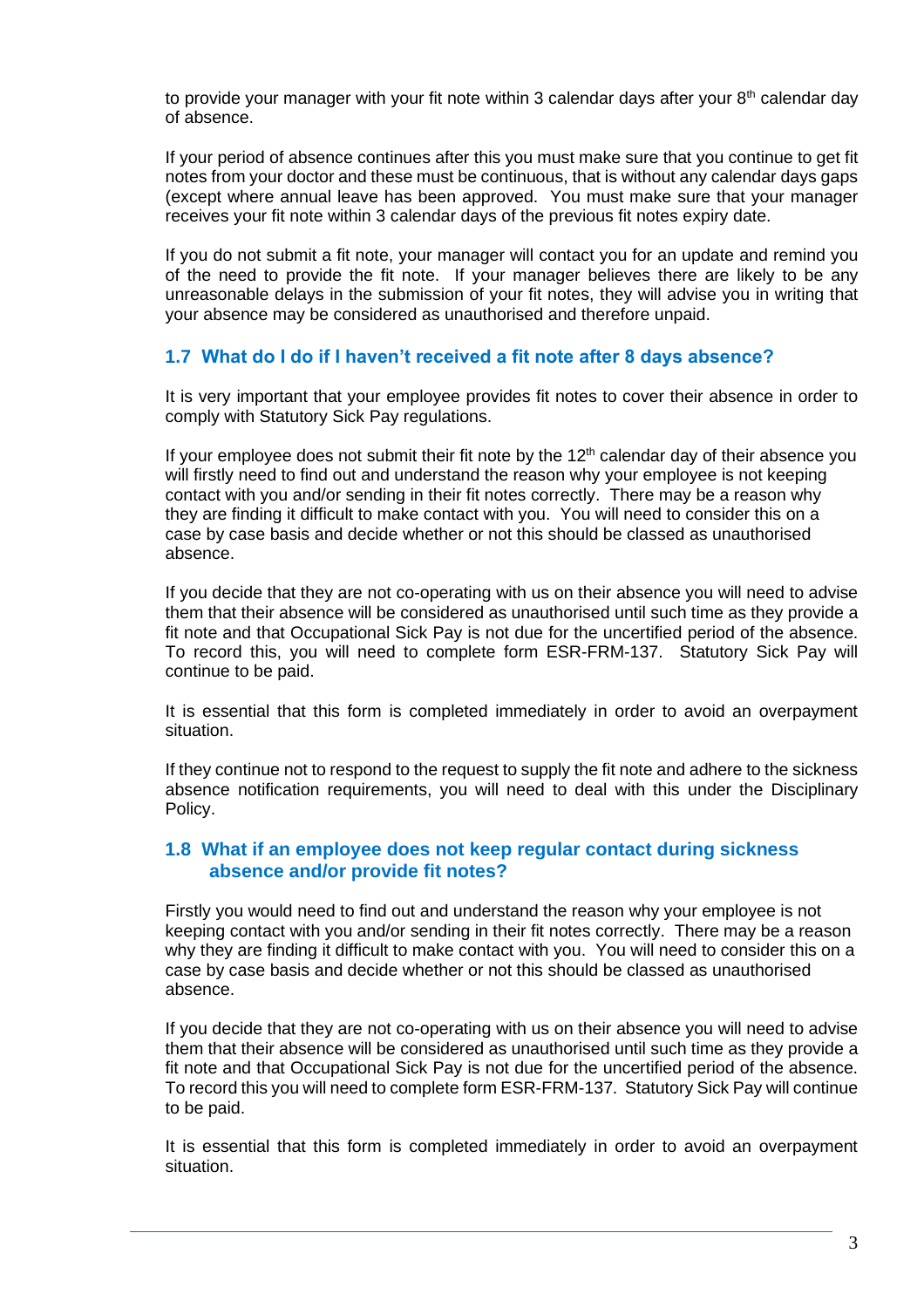If they continue not to respond to the request to supply the fit note and adhere to the sickness absence notification requirements, you will need to deal with this under the Disciplinary Policy.

## **2. Part day sickness absence**

#### **2.1 If I go home early due to sickness, will this be recorded as a day's absence?**

If you feel ill whilst at work and have to go home as a result, you should contact your line manager immediately to make them aware and to discuss any arrangements, which need to be made to cover your absence. If you do go home your manager will record this on EASY and keep a note of this but it will not normally count towards a trigger and will not be recorded as a day's sickness because you have undertaken work that day. The same applies if you come in late due to sickness and do not complete a full day's work.

However, if this happened regularly then your manager could consider this as a trigger of unusual patterns of absence which are causing concern. If you go home before undertaking any work, then this is recorded as a complete day off sick.

#### **2.2 If I come in late due to sickness will this be classed as sickness?**

You should already have contacted your manager to have advised them that you will be late due to sickness. Once you arrive at work you should inform your manager. Your manager will check with you whether you require any support and will make a note of this. This will not normally count towards a trigger and will not be recorded as a part day 'sickness because you have undertaken work that day. However, if this happened regularly then your manager could consider this as a trigger of unusual patterns of absence which are causing concern. If you aren't able to undertake any work when you come in, then this is recorded as a complete day off sick.

## **3. Employees in Hospital**

## **3.1 What should I do if I am admitted to hospital?**

If you are admitted to hospital and have not been able to give your manager prior notice of attendance, e.g. in an emergency, arrangements should be made with a work colleague, relation or friend to telephone your manager.

In cases where your admittance to hospital is pre-arranged, you should notify your manager in advance and they will discuss with you the contact arrangements during your absence.

Before leaving hospital, you should request a medical statement detailing the dates of the stay and period of absence if the total duration of absence will extend beyond 7 calendar days. This statement should be submitted to your manager as soon as possible.

Where the absence is likely to continue longer than previously anticipated, you will need to make sure that you let your manager know the new details.

## **4. Certification of Absence**

#### **4.1 What is sickness absence certification?**

When you have sickness absence this must be certified either by self certification, if it is up to 7 calendar days, or via a fit note if it is for a longer period. Self certification means that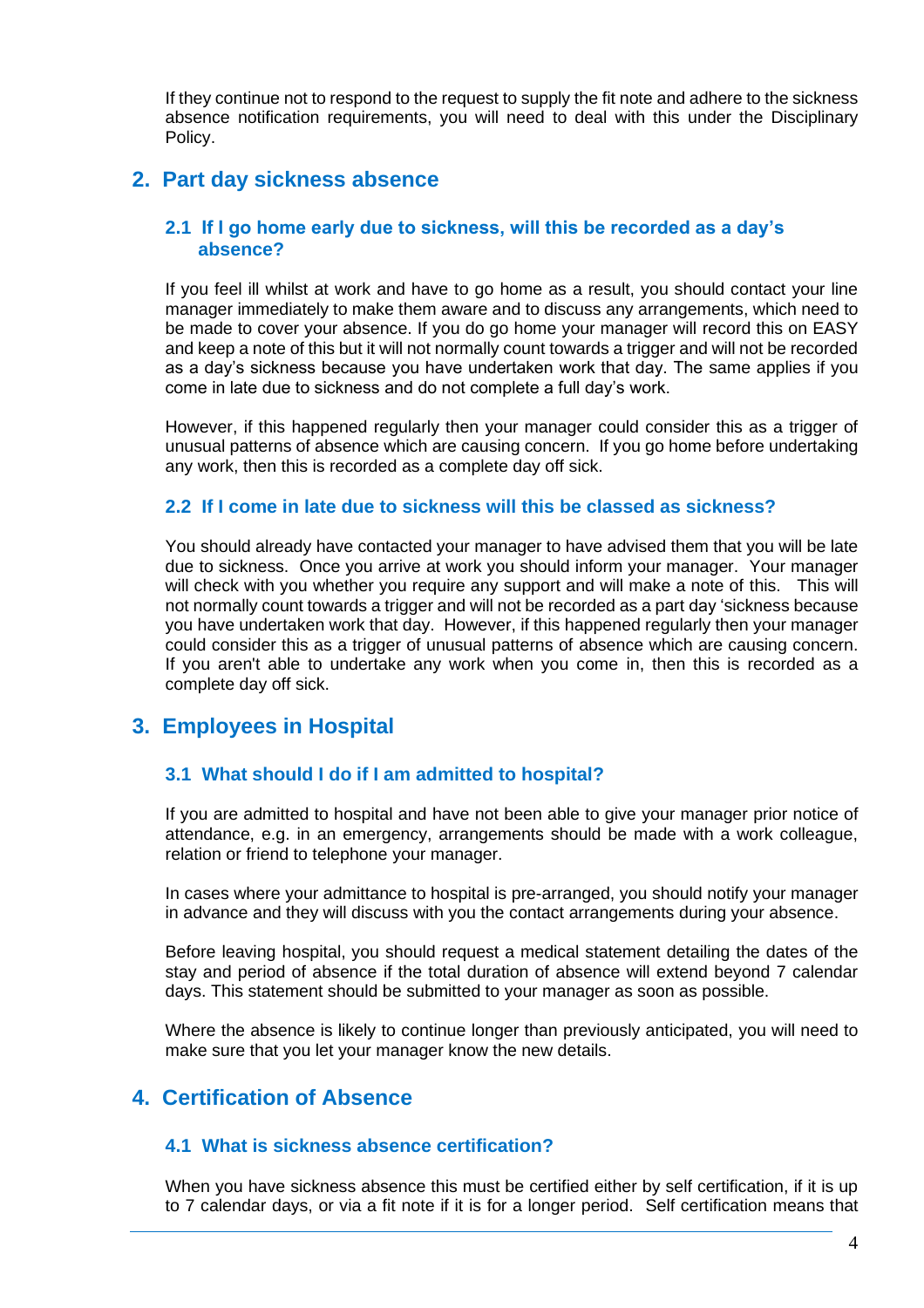you can tell you manager the reasons for your absence by means of a verbal update, without having any documentation from your GP. There is no form required to do this.

Your manager must record the absence on the EASY system. Please see the ESR Business Support intranet pages for guidance on recording sickness absence in EASY or using the ESR Notification form.

When you return to work you need to complete the Return to Work discussion form. The form and guidance is available on People First.

*NB It is not the intention to trigger this policy by counting non-working days towards the trigger points, however patterns of absence around non working days should be considered.*

#### **4.2 What is a fit note?**

A fit note is a note provided by an employee's GP to cover any periods of sickness absence they feel the employee should be off for. Your employee will need to send in a fit note to cover their sickness absence from the 8th calendar day of their absence (employees can self certify for the first 7 calendar days of any sickness absence), and it should run continuously for the period of their absence. It must cover calendar days, so if there is a weekend or nonworking days during their sickness this must also be covered.

Where sickness continues beyond the period covered by the fit note, further fit notes should run continuously otherwise entitlement to NHS Occupational Sick Pay (OSP) or Statutory Sick Pay (SSP) may be lost. This continuous period of sickness must also cover any nonworking days.

Their fit note must be signed by a doctor who is a GP or a hospital doctor. It tells you whether your employee's doctor thinks they are not fit for any work or whether they may be fit for work in general but not specifically for some aspects of their current job. This gives you maximum flexibility to discuss possible changes with the employee to help them return to work, which may include changing their duties for a while. The fit note also tells you whether your employee is likely to need a new fit note when their current one expires. Using the fit note to its full potential helps you reduce your sickness absence costs and minimises the disruption caused by employees being off sick unnecessarily.

Full guidance on what the different sections of the fit note mean and how you can implement it effectively can be found on the Government web site. <https://www.gov.uk/government/collections/fit-note>

## **4.3 What will the fit note say?**

On the form doctors will advise one of two options

1. not fit to work – this means that the doctor's assessment is that your employee has a health condition that prevents them from working for the period covered by the fit note.

2. may be fit for work taking account of the following advice – this means the doctors assessment is that although their condition does not necessarily stop them from returning to work, their return is conditional on certain conditions being met. The form contains the following options of recommendations from the doctor:

- Phased return to work. Where they believe that the employee may benefit from a gradual increase in the intensity of their work duties or their working hours
- Altered hours. Where they believe that the employee may be able to return to work if there is a change to the hours that they work. This could mean either working fewer hours or a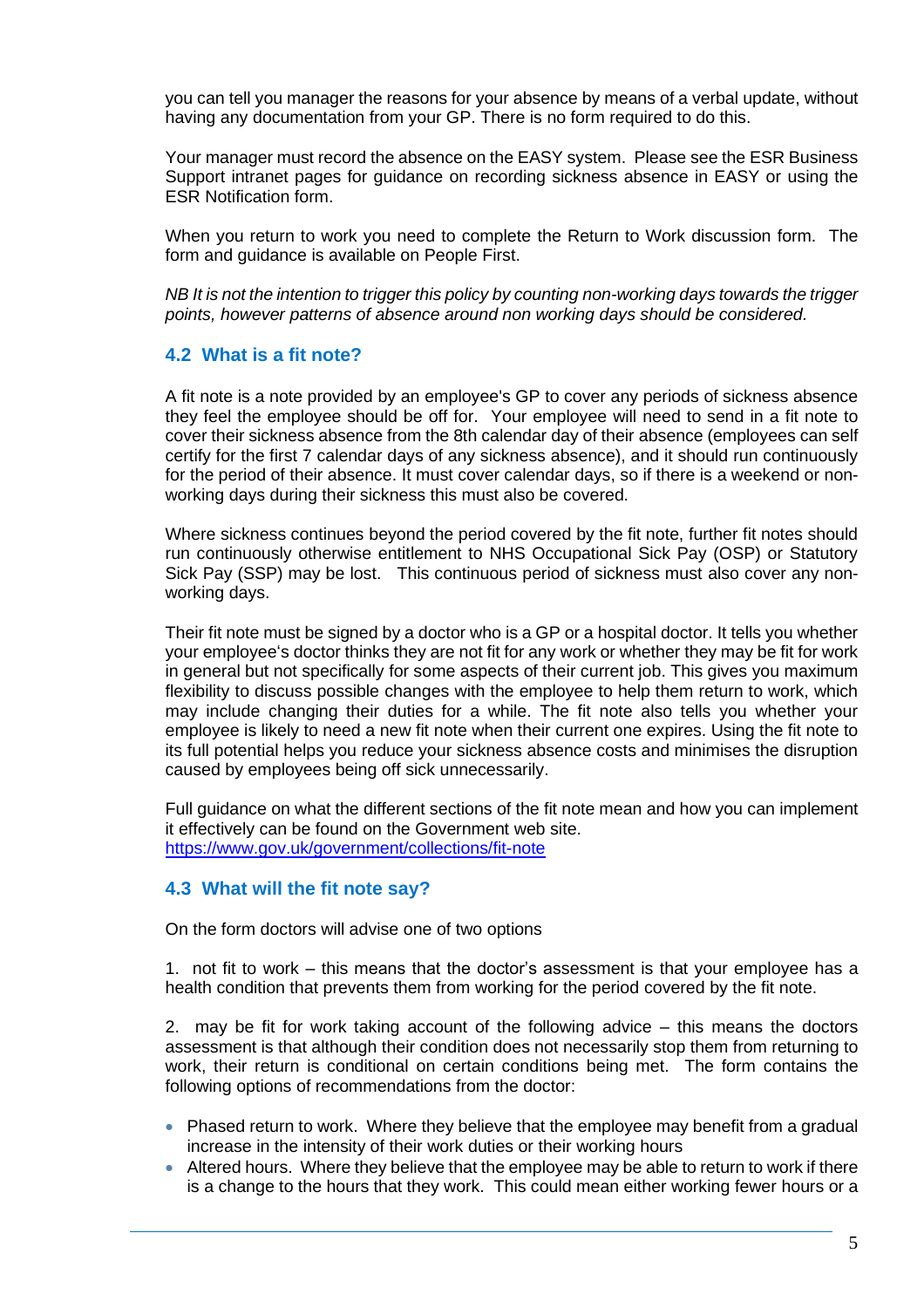change to their working pattern such as starting and finishing later to avoid travelling in the rush hour

- Amended duties. Where they believe the employee may be able to return to work if their duties are amended to take into account their condition
- Workplace adaptations. Where they believe the employee may be able to return to work if their workplace is adapted to take into account their condition

#### **4.4 What do I do if an employee gives me a fit note?**

Your employee will need to send in a fit note to cover their sickness absence from the  $8<sup>th</sup>$ calendar day of their absence. If the fit note says that they are not fit for work, you should treat this as evidence for the sick pay procedures. You can take a copy of the fit note for your records, but your employee should keep the original as they may need it for benefits or other purposes. If the fit note states that the employee will be absent for 28 calendar days you will need to arrange to meet with them to start the process of managing long term absence.

#### **4.5 Does my employee need a fit note saying they are fit for work?**

No. They do not need to be fully fit to return to work so they do not need to see their Doctor again to be signed back to work. The fit note does not have an option to say that they are fit for work. If their Doctor wants to assess whether they are fit for work, it will say this on their fit note.

An employee does not need to be signed back to work at the end of their fit note, and there is no option on the fit note to do so. If your employee's doctor assess that they are fit for work at the end of their fit note, they will not be issued with another one. Your employee should return to work once their fit note expires (if they have not already done so) or they will need a new fit note.

However, if your employee wants to return before the end date of their current fit note, they can do so without going back to see their doctor to be signed as fit; This is even if their doctor has indicated that; they need to assess them again. However, in this case you will need to make sure that a suitable risk assessment is carried out.

## **4.6 What do I do if the employee's fit note says 'may be fit for work'?**

This means that your employee's doctor believes that returning to work will aid in their recovery and should also provide details on how to get the employee back to work. The fit note gives you the information you need to begin an early and informed discussion with your employee on whether they can return to work despite their illness or injury. This recognises that work is, on the whole, beneficial, and getting back to the work place as soon as possible (as appropriate and safe) tends to have a positive effect in the process of returning to better health.

You should consider the doctor's comments and discuss these with your employee. If a return to work is possible you should agree any temporary changes to their job or hours and what support, you will prove and for how long this support will apply. You will need to have regular discussions with your employee during this period to ensure that the arrangements are still appropriate and that they are receiving the support they need.

It is not necessary to refer an employee to Occupational Health unless

- The adjustment cannot be accommodated
- Agreement regarding the return to work cannot be reached
- It is a work-related condition
- It is a period that is likely to last more than 4 weeks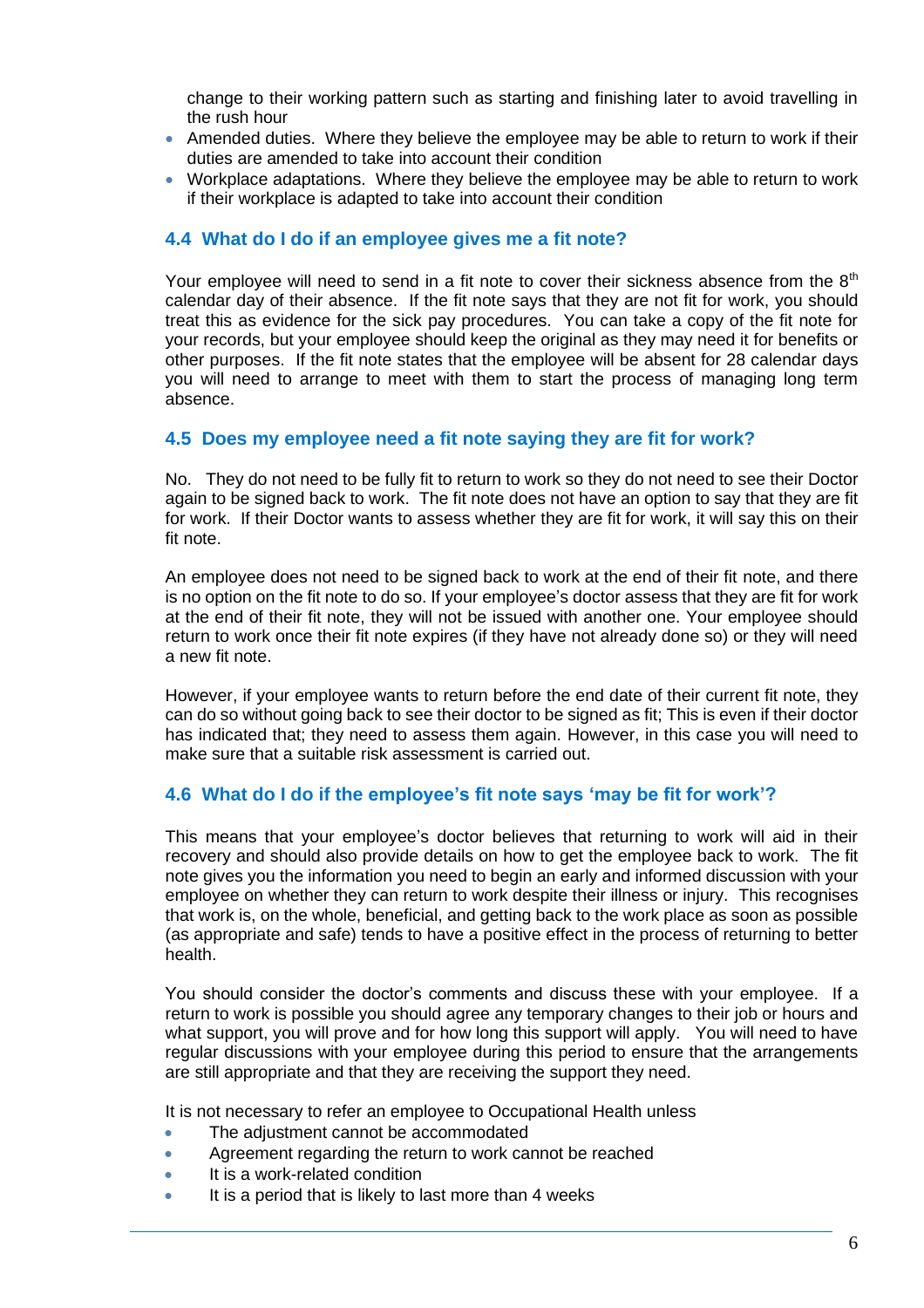If it is not possible for you to provide the support to allow your employee to return to work you should the fit note as if the doctor had advised 'not fit for work'.

### **4.7 What do I do if the employee's fit note says return on restricted duties?**

You should discuss with your employee whether there are any changes which could help them return to work. You do not need to be an expert in your employee's health condition to have these discussions, they should be focussed on practical ways that you could support your employee to return to work. You do not need to make an Occupational Health referral unless you are unable to support your employee without needing additional expertise. If the health condition is complex or work-related then support from OH should seriously be considered.

You may need to carry out a risk assessment to accommodate the clinical judgement in the fit note e.g. if it states that your employee should avoid lifting you should ensure that you do not give them work that involves manual handling.

If the recommendations for adjustment cannot be met within the department, then you should contact HR Direct on 0117 3227700 or (2)7700 to discuss whether temporary redeployment to another department would be an option.

#### **4.8 Do I have to follow the advice on the fit note?**

The fit note has been designed to give you greater flexibility to discuss possible changes to help your employee to return to work and better information to manage their sickness absence. If the doctor has advised that your employee may be 'fit for work' you should discuss this advice with them. Supporting someone with a health condition to come back to work can help in their recovery and help maintain their wellbeing.

It is your choice, after discussing the Statement on the fit note with your employee, how to act on what their doctor has advised. When considered the doctor's advice you should always consider if the advice is consistent with any specific safety guidelines or regulations that the doctor may not be aware of.

If the doctor has advised that your employee 'may be fit for work' and you cannot make the adaptations or adjustments to help a return to work, you should explain the reasons for this to your employee. This then means that the fit note will be treated in the same way as if the doctor had advised 'not fit for work'.

Your employee does not need to go back to their doctor for a new Statement to confirm this.

#### **4.9 What if the advice from OH differs from my employee's fit note?**

The assessment from the employee's doctor about whether your employee is not fit for work or may be fit for work (and any other advice in the fit note) is classed as advice, and it is for employers to determine whether or not to accept it.

Occasionally, you may believe that your employee is not fit for work when they have been assessed as fit for work by their doctor, or you may think that your employee could do some work when they have been assessed as 'not fit for work' by their doctor.

In situations like this you are within your rights to gather other evidence about your employee's fitness for work from other doctors or healthcare professionals. In this case this would be advice from Occupational Health. This advice can be from an OH advisor or an OH Physician. You should make a referral providing the relevant information from the employee's doctor and your reasons for seeking the other evidence.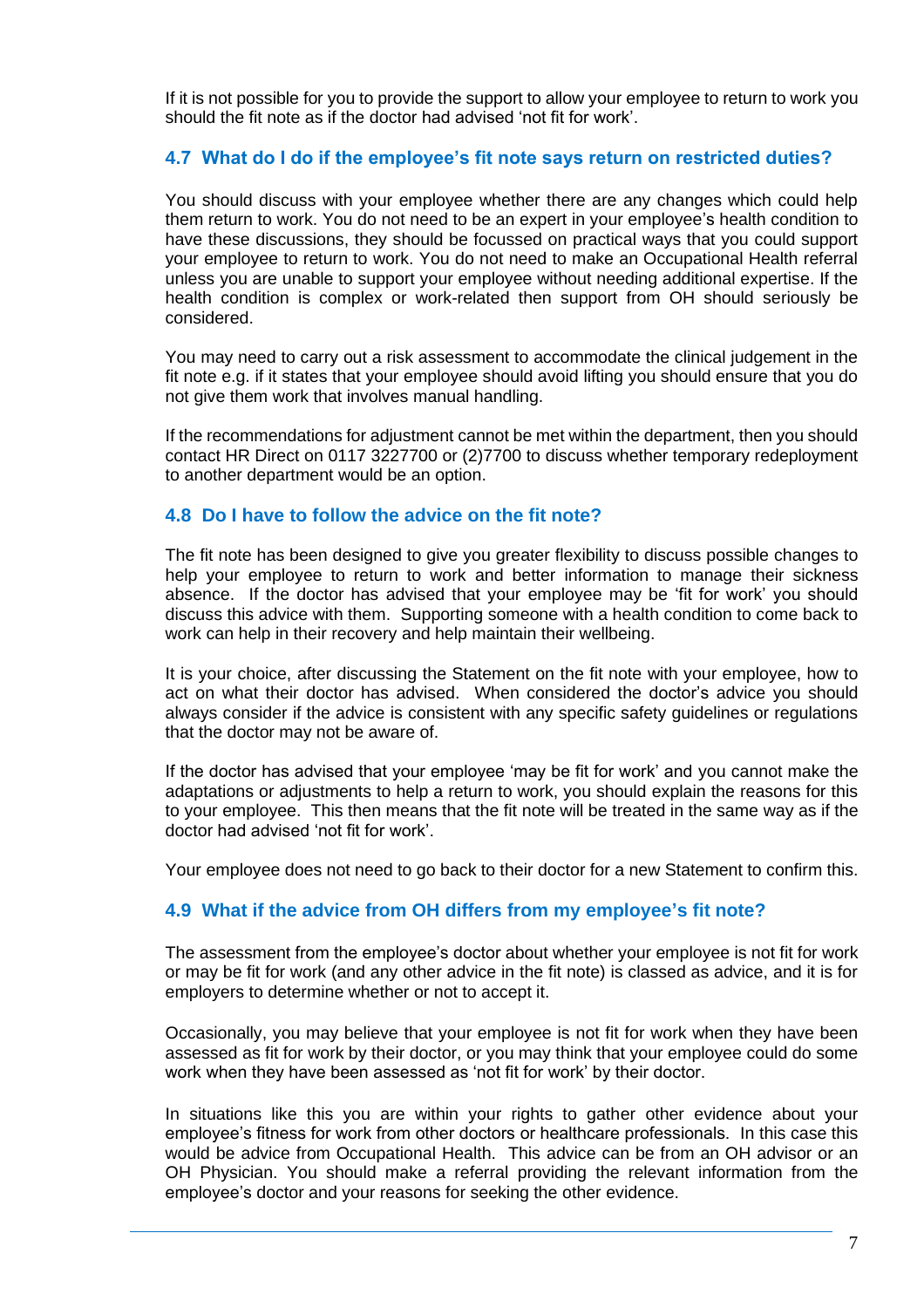You can choose to give this other evidence precedence over the advice in the fit note. Your employee may disagree with you, and you may need to demonstrate to an employment tribunal why the alternative source of evidence was more acceptable to you than the fit note.

### **4.10 What if the OH report says fit to return before the end of the fit note?**

Your employee can go back to work at any time (including before the end of the fit note) without going back to see their doctor; even if their doctor has indicated that they need to assess them again.

Therefore, you should meet with your employee and discuss the Occupational Health (OH) report with them. You should ask your employee if they feel well enough to return to work and discuss the GP advice and OH recommendations for their return to work. If your employee feels well enough to return to work, then there is no obligation to wait until the end of the statement period. OH, may make recommendations including reasonable adjustments which may make it feasible for your employee to return to work. For instance, OH may recommend adjusted duties or reduced hours for a temporary basis to enable your employee to carry out their role.

### **4.11 What if an employee wants to return to work before the end of a 'not fit for work' Statement?**

Sometimes your employee will be able to return to work before the end of a Statement period where a doctor has advised that they are not fit for work. This may be because the employee has recovered faster than the doctor expected, or the doctor did not know of ways in which you could support your employee to return to work.

If you agree with your employee that it is appropriate for them to return to work, you do not need to wait until the end of the Statement period for them to do so.

#### **4.12 What do I do if an employee disagrees with the support offered to aid them to return to work?**

If, on the basis of the advice from your employee's doctor and your knowledge of the work place you believe you can support your employee to return to work and they disagree with your proposal you firstly need to discuss the issue with your employee. You will need to understand why they believe they cannot return to work. There may be an aspect of their condition or the workplace that you have not considered.

If you are unable to reach an agreement on their return to work, you may wish to make a referral to Occupational Health for guidance on how a return to work can be supported.

Although your aim should be to ensure that both you and your employee are comfortable with the support that is being offered to enable them to return to work, if it is not possible to achieve a return to work within a reasonable time scale, which would normally be when their sick pay reduces to half pay, then a Formal Absence Review Meeting should be held with the employee to discuss the options available.

## **5. Sick Pay**

## **5.1 What is Statutory Sick Pay (SSP)?**

SSP is a payment made to people who are off sick by their employers when certain criteria are met. These include a minimum earnings level and reporting you are off sick in time.

Full details of Statutory Sick Pay are available from [www.gov.uk/statutory-sick-pay](http://www.gov.uk/statutory-sick-pay)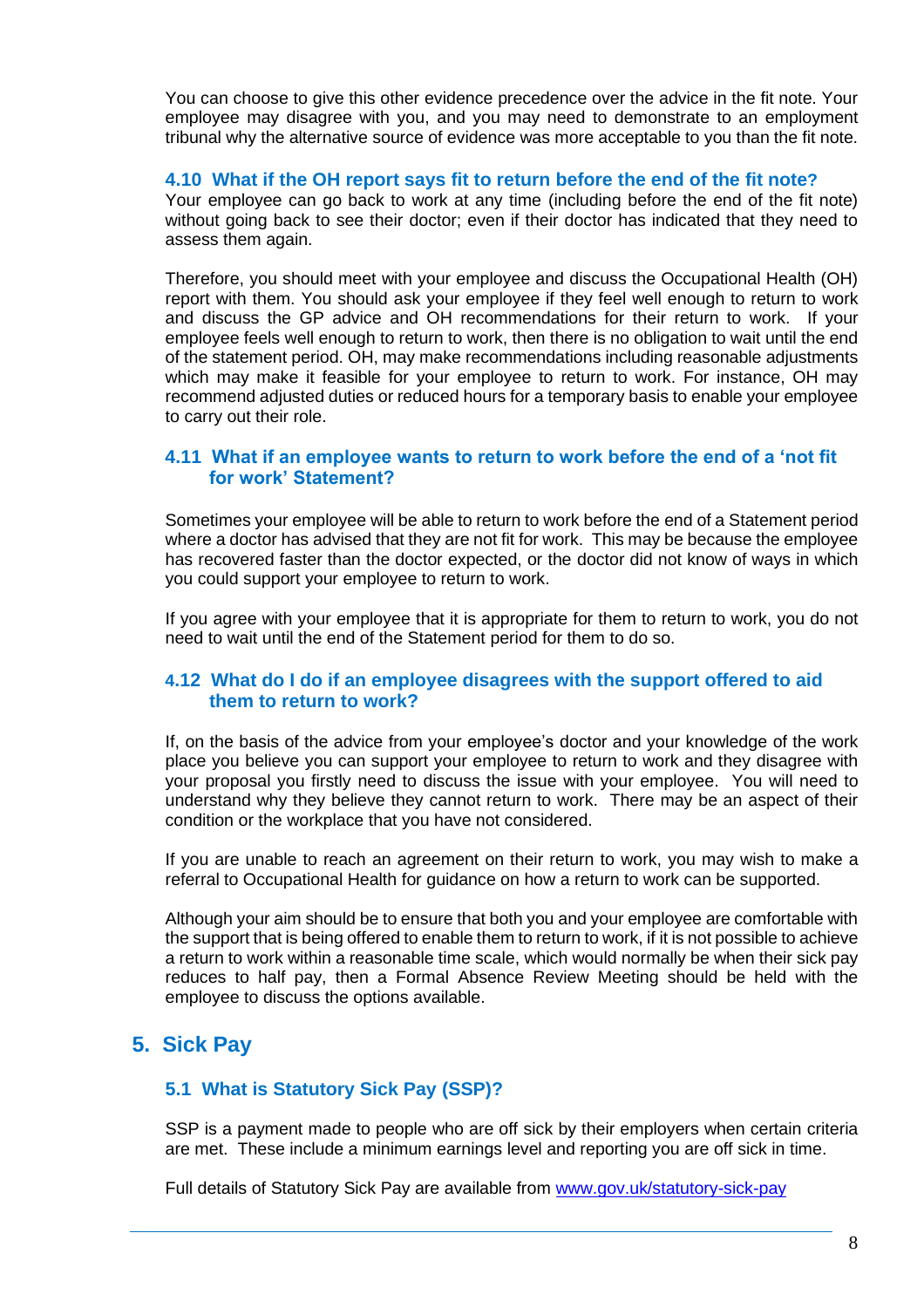If you don't meet the criteria we won't pay you SSP and you'll be sent form SSP1 by the NHS SBS Payroll Department. Please refer to [www.gov.uk](http://www.gov.uk/) which gives details of what allowances may be payable.

## **5.2 What is the Statutory Sick Pay entitlement?**

The SSP entitlement period is a maximum of 28 weeks, although there are also rules which link certain periods of sickness absence. Full details of how the Statutory Sick Pay entitlement period works are available from [www.gov.uk/statutory-sick-pay/eligibility](http://www.gov.uk/statutory-sick-pay/eligibility).

If you receive Occupational Sick Pay (OSP) equivalent to your full pay you will have SSP as a notional amount on your payslip. SSP will be added to OSP if you are on half pay and the full amount will be paid unless the total amount of half pay and SSP exceeds full pay, in which case your payment will be limited to full pay.

Once you have received your full 28 weeks SSP entitlement we will stop paying you SSP and you'll be sent form SSP1 by the NHS SBS Payroll Department. Please refer to [www.gov.uk](http://www.gov.uk/) which gives details of what allowances may be payable.

## **5.3 What payment will I receive if I am on sickness absence?**

In basic terms, the amount of sick pay you will receive is based on your sick pay entitlement which reflects what your continuous NHS service is, and whether you have had any sick pay in the last rolling 12 months. NHS Terms and Conditions of Service Handbook states that employees will "receive sick pay in accordance with the scale below":

- during your first year of service one month's full pay and two months' half pay
- during your second year of service two months' full pay and two months' half pay
- during your third year of service four months' full pay and four months' half pay
- during your fourth and fifth year of service five months' full pay and five months' half pay
- after completing five years of service six months' full pay and six months half pay

However if you have received sick pay in the last 12 months you will need to remember this will reduce the above amounts e.g. if you have over 5 years' service and were sick during the full month of October and then you go off on long term sickness in January, you will have probably already received one month's full pay in October and therefore, as this was within the last 12 months, would only receive five months' full pay and six months' half pay.

Sick pay will be based on your basic salary and any high cost area supplement and will not include allowances or payments linked to working patterns (shifts) or other work commitments including any short-term earnings pay protection that may be in payment. This will apply to all employees on NHS Terms and Conditions of Service other than:

- employees who are based in Scotland, Northern Ireland or Wales
- employees who are absent due to a work-related injury or disease
- Employees who were employed under the NHS Terms and Conditions handbook as at 30 June 2018 and have a basic salary of £18,160 or less

If you currently receive unsocial hours payments which are based on Annex E of the NHS Terms and Conditions of Service handbook (which under the NHSBT Collective Agreement for unsocial hours payment are known as Prototype payments), these will be paid as part of sick pay but this is subject to review by NHS Staff Council. Further details can be found in the link below.

If you currently receive contractual rostered overtime this will be applied as part of the sick pay entitlement calculation.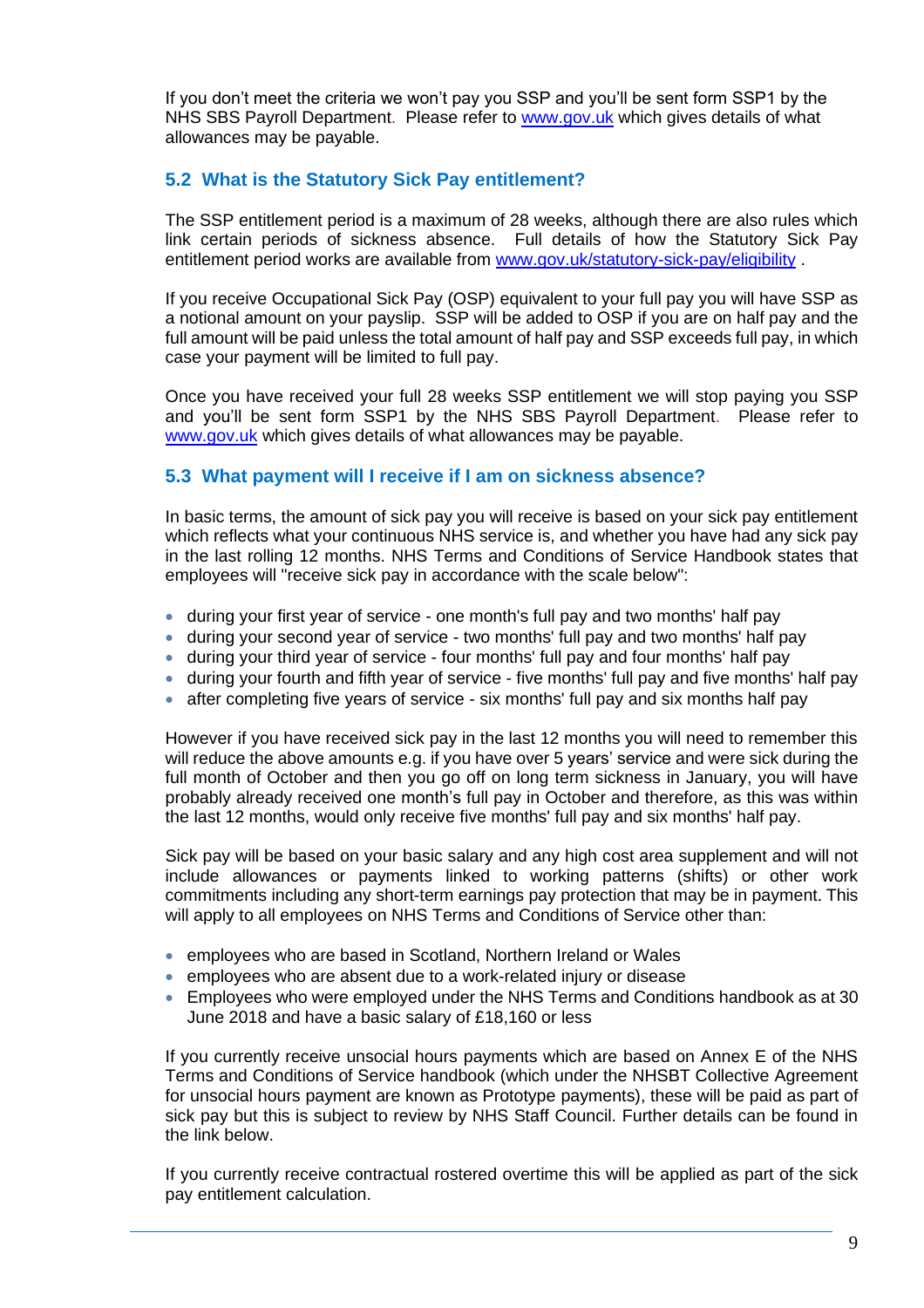# **6. Claiming [Employment and Support Allowance \(ESA\)](https://www.gov.uk/employment-support-allowance)**

## **6.1 What do I do when my Statutory Sick Pay expires?**

Once you have received your full 28 weeks Statutory Sick Pay (SSP) entitlement we will stop paying you SSP and you will receive an SSP1 form from the NHS SBS Payroll Department. You can use this to apply for Employment and Support Allowance (ESA). You will need to submit your original fit notes to your manager to cover your absence and so that they are aware of the information from your doctor to help with supporting your return to work. These fit notes will then be returned to you by your manager to enable you to provide them in support of any claim you make for Employment and Support Allowance (ESA).

## **7 Annual Leave and Sickness**

## **7.1 What should I do if I am ill when I am on annual leave?**

If you are ill when you are on annual leave and you wish to make a request to reclaim your annual leave from your leave entitlement and have the time marked as sickness related instead then you will need to follow the normal absence reporting arrangements and keep in touch with your manager as to your progress.

This means that you must still telephone your manager on your first day of sickness to selfcertificate. Should your absence continue beyond 7 calendar days, you will need to provide a Fit Note.

#### **7.2 What do I do if an employee reports sick when they are on annual leave?**

You should follow the normal absence reporting arrangements to record their sickness in EASY and hold a return to work meeting as usual. You will also need to amend your absence records to reflect correctly any change to both their annual leave and sick leave.

## **7.3 What should I do if I am ill when I am abroad on annual leave?**

If, as a result of being ill when you are abroad, you want to request to reclaim your annual leave from your leave entitlement and have the time marked as sickness absence instead, then you should make every attempt to contact your manager to make them aware of your situation and your progress. You will also need to submit either a fit note from your GP, or a note from the medical practitioner you saw whilst abroad, to your manager on your return to work.

#### **7.4 What if I am sick for a long period of time when I am abroad on annual leave?**

You should make contact with your manager to explain the situation and agree times to ensure your manager has regular updates on your sickness. If you are not able to do this you need to make arrangements for someone to do this on your behalf. You will need to provide regular medical certificates from the attending physician or hospital during your absence. If you do not make contact with your manager, they may need to consider your absence as unauthorised.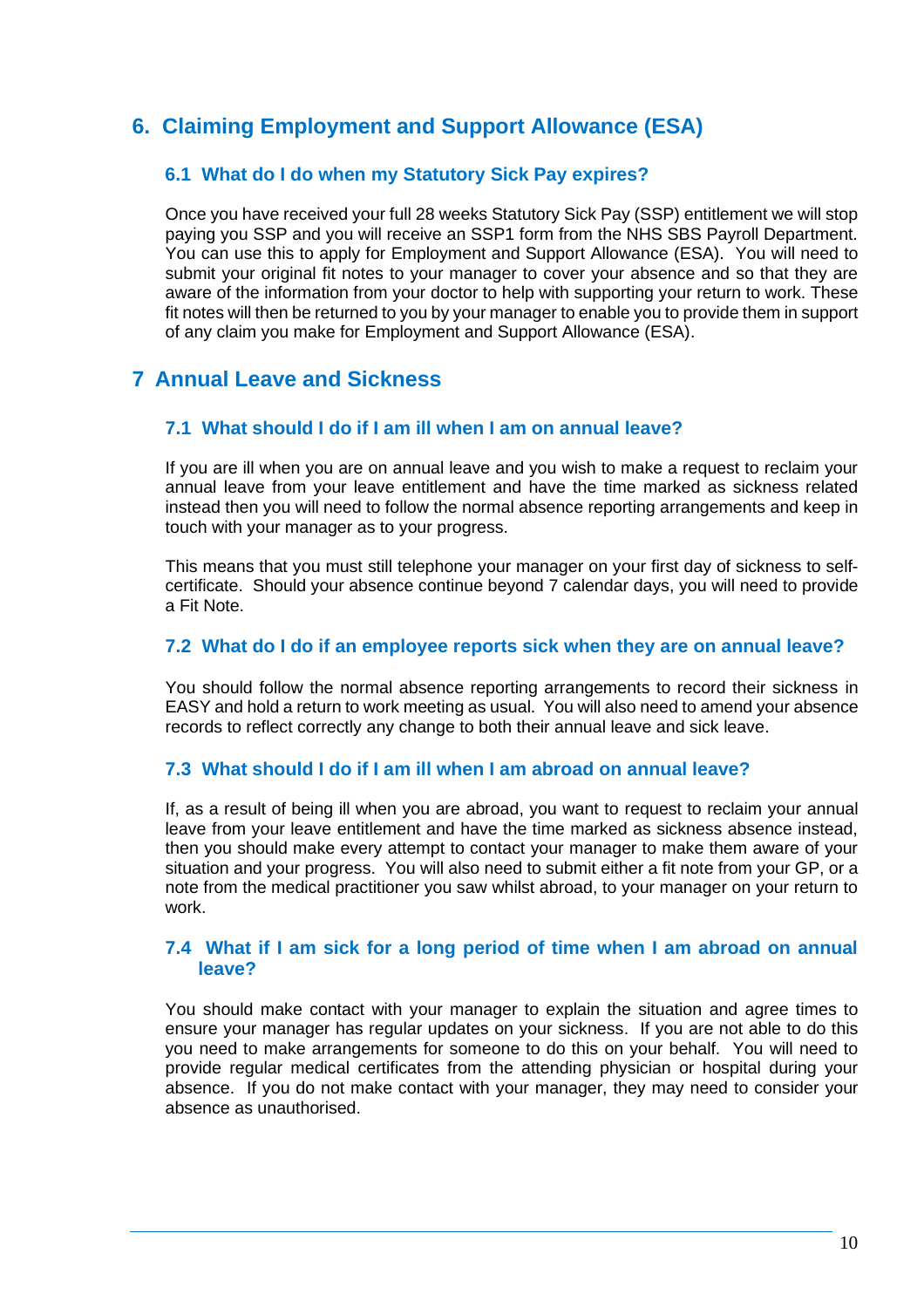### **7.5 What do I do if an employee has long term sickness while they are abroad?**

If they are unable to return to work at the end of their approved annual leave because of sickness they will be expected to contact you to let you know their situation and their progress. You will still need to manage their absence as long-term sickness so you will need to arrange to have regular contact with them in order to review their absence and resume review meetings on their return from abroad. You will also need to remind them that they will need to send you medical certificates from the medical professional who is supporting them whilst abroad. The certificates will need to cover the full period of their absence.

## **7.6 What should I do if I am ill on a bank holiday?**

If you have been rostered to work on that day, and you fall ill, you should follow the normal absence reporting arrangements and keep in touch with your manager as to your progress. This day will then be recorded for sick pay entitlement.

This is clarified in the NHS Terms and Conditions of Service handbook and in the [Time Off](https://peoplefirst.nhsbt.nhs.uk/NHSBT-DOCUMENT-LIBRARY/PoliciesandSupportingDocs/Policy-Time-Off-Work-Policy.pdf)  [Work Policy.](https://peoplefirst.nhsbt.nhs.uk/NHSBT-DOCUMENT-LIBRARY/PoliciesandSupportingDocs/Policy-Time-Off-Work-Policy.pdf) 

If you are not due to be at work that day, then you will not receive an additional bank holiday if you are ill on that day.

## **7.7 Can I go on holiday while I am on long term sickness absence?**

If you want to go on holiday when you are on long term sickness absence you would need to request annual leave in line with the Time Off Work policy, and this would normally be agreed as long as the holiday period does not have a detrimental effect on your recovery.

You will need to check your annual leave entitlement with your manager as this can change if your sick pay reduces to no pay. Your manager can then arrange for your records to show that you are on annual leave instead of sickness absence so that you are paid correctly.

## **7.8 Can an employee take holiday while on long term sickness absence?**

If they want to go on holiday whilst they are on long term sickness absence they will need to make a request in line with the Time Off Work policy. This should normally be allowed as long as the holiday period does not have a detrimental effect on their recovery. You should notify Pay Support of the period of annual leave. They will update the individual's EASY record accordingly. The employee's sickness record will also show the absence as being continuous.

If your employee wanted to use some annual leave during their sickness absence when their full sick pay entitlement has expired, you can arrange this by using ESR –FRM-131.

## **7.9 Can I use some of my annual leave instead of sick pay?**

If you are on long term sickness absence and you have exhausted your sick pay (e.g. you have no sick pay left to be paid to you) or you may be on half pay you can make a request in writing to your manager to make part of your sick leave annual leave and so receive annual leave payment.

You will need to confirm with your manager how much annual leave you are entitled to, as this can change if you are on long term sickness absence and have gone into no pay.

Your manager will then arrange for your records to show that you are on annual leave instead of sickness absence.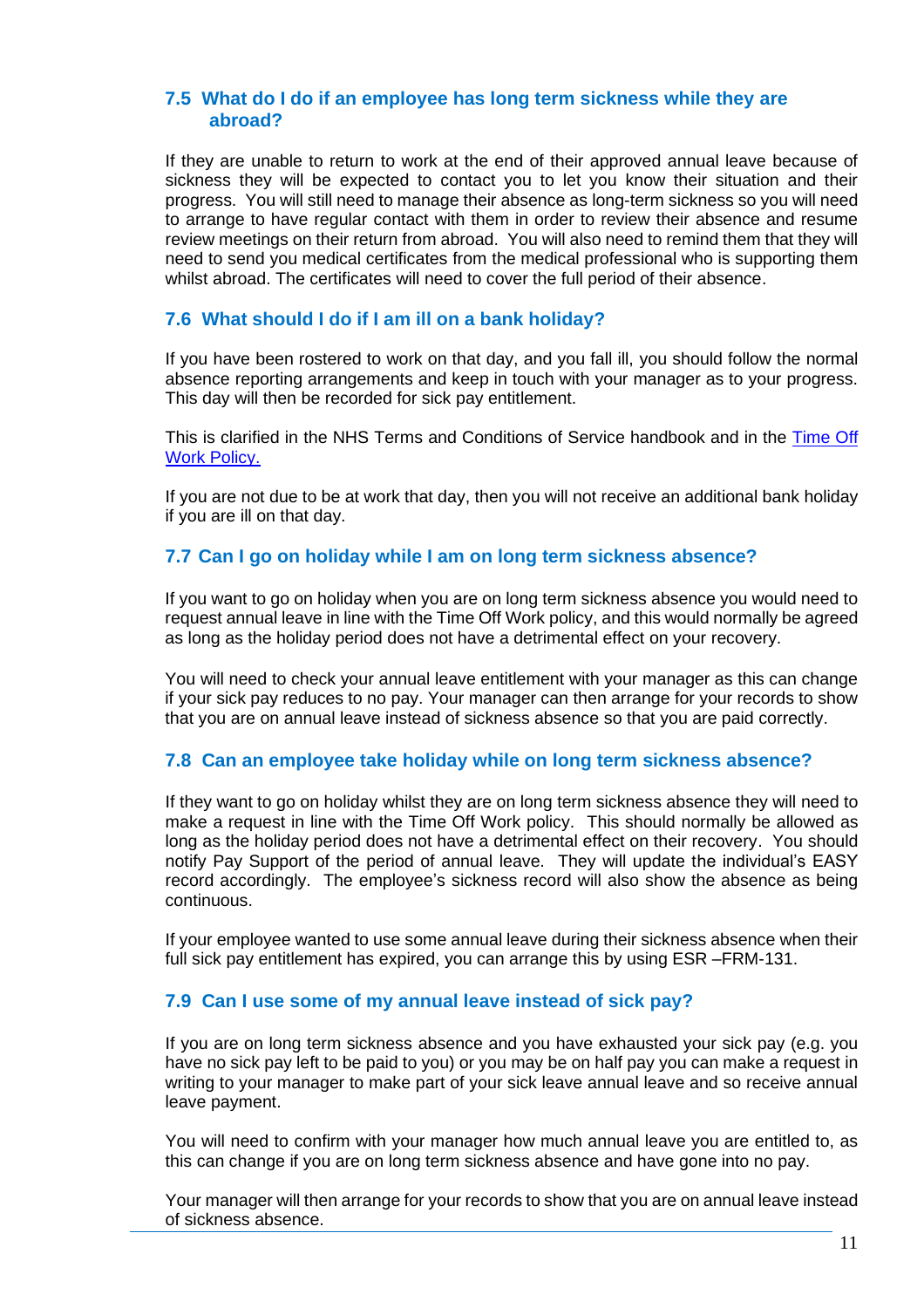#### **7.10 What should I do if I have annual leave outstanding after my long term absence?**

You should discuss with your manager how you will be able to take this leave.

Normally you would take the leave at the end of your sickness period immediately before you return to work. You should normally take all of your annual leave within that leave year, if however, there is insufficient time left for you to take your leave then you will be able to carry over up to one week of your leave. For the rules governing carry over of annual leave following long periods of sick absence refer to the [Time off Work FAQs,](https://peoplefirst.nhsbt.nhs.uk/NHSBT-DOCUMENT-LIBRARY/PoliciesandSupportingDocs/FAQ-Time-Off-Work-FAQ.pdf) FAQ 2.14.

If you are on a phased return/rehabilitation period which occurs towards the end of the Annual Leave year, then your manager should bear in mind any outstanding annual leave when organising this. Also, if you need a rehabilitation period of more than 4 weeks then this can be supported by using outstanding annual leave.

#### **7.11 Can an employee on long term sick carry over annual leave to the next year?**

If they have been absent on long term sick leave and have been unable to take their annual leave entitlement for that leave year, they will be able to carry over the balance of annual leave entitlement specified under the Working Time Regulations (WTR). As at April 2013, this is 28 days inclusive of public holidays and is pro rata if you they are part time.

Any annual leave they have taken during that leave year will be deducted from the WTR entitlement to be carried over. If they are off sick they are able to take contractual annual leave for periods that they are in receipt of sick pay, but WTR entitlement only for periods where they are out of pay. In addition, they will not be entitled to an additional day off if sick on a statutory holiday as per NHS Terms and Conditions.

On return from long term sickness, they would normally need to take their leave at the end of their sickness absence immediately before their return to work. If OH have recommended a phased return to work that is longer than 4 weeks the outstanding annual leave may be used to support this.

. If they have no occupational sick pay left, they can request, in writing, to use part of their annual leave to cover the unpaid sick leave and so receive payment.

They will only receive payment for untaken annual leave if their contract of employment has been terminated without a return to duty.

## **8. Employees with More Than One Employer**

## **8.1 Can I report sick for one job and not the other if I have two employers?**

Normally you cannot report as sick for one job, but not the other. If there are good reasons why it may be possible to work in one job but not another, you should discuss these reasons with your managers for both employers so that they confirm whether this is agreed.

## **9. Return to Work Meetings**

#### **9.1 What should I do when I am about to return to work after sickness?**

You are responsible for notifying your manager that you will be returning to work at the earliest opportunity, so you should contact them as soon as you know you are fit to return to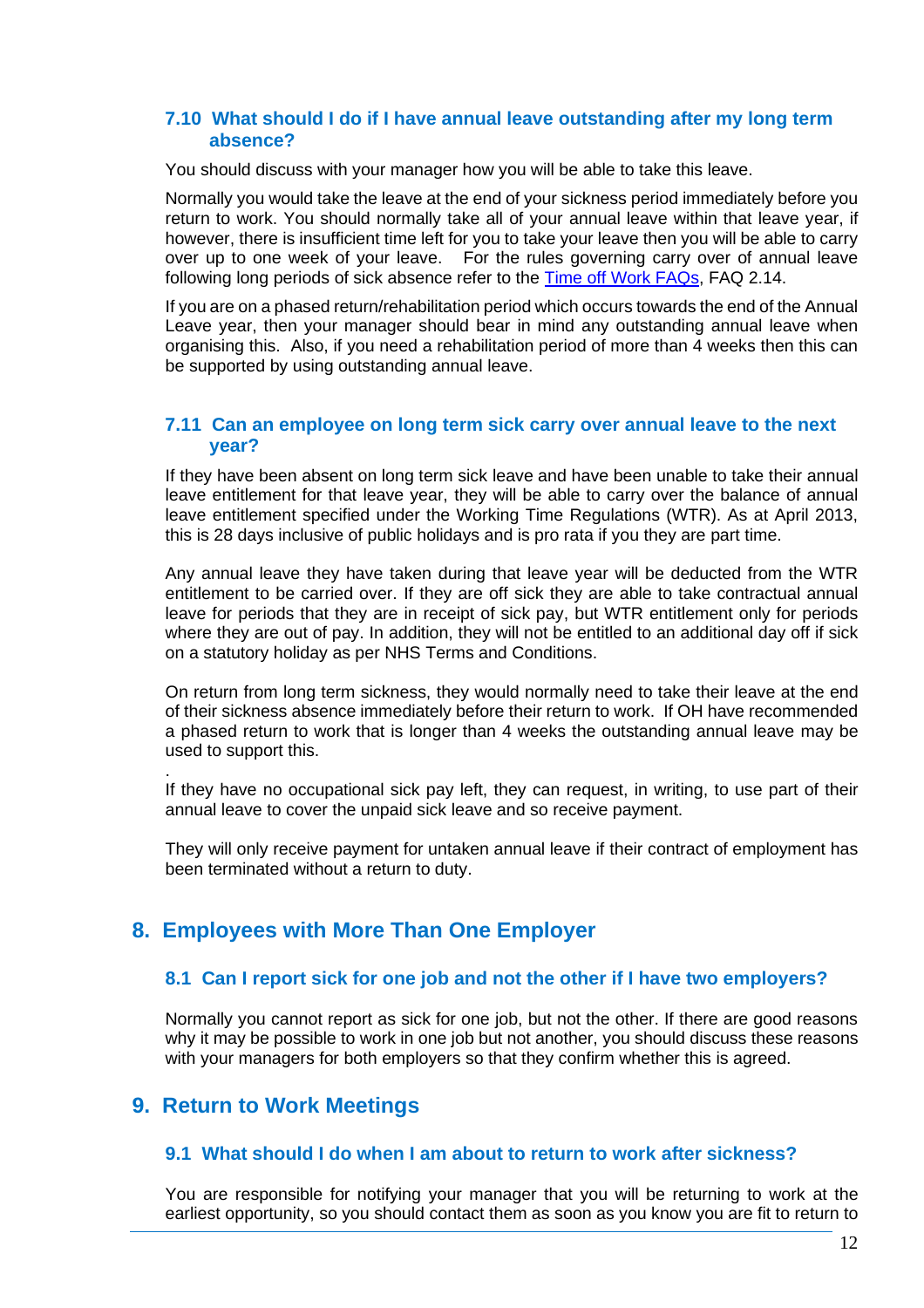work. Where you have fit notes from your doctor, you are responsible for contacting your manager to confirm with them your anticipated date of return to work. You need to do this not later than 24 hours before the date of expiry of your fit note, this will help your manager to support your return to work.

## **9.2 What do I need to do when an employee is due to return to work following absence?**

Firstly, it is important to establish when they are expected to return to work so that you can arrange a return to work meeting on their first day back.

Return to work meetings are an important part of supporting an employee and reducing short term absence. They let the employee know that they were missed, their work is appreciated and that you want to know how they are. They also give you the opportunity to identify and discuss any potential problems with your employee and arrange for extra support where it is needed.

A meeting should be carried out after every case of absence, even just one day - as this could mask a health concern which might go unnoticed. Ideally this will be on the day that they return to work.

When your employee returns to work you should complete the Return to Work discussion. The form and guidance is available on People First.

#### **9.3 What if an employee wants to return to work before the end of their fit note?**

Sometimes your employee will be able to return to work before the end of their fit note even though a doctor has advised that they are not fit for work. This may be because the employee has recovered faster than the doctor expected, or the doctor did not know of ways in which you could support your employee to return to work.

If you agree with your employee that it is appropriate for them to return to work, you do not need to wait until the end of the fit note statement period for them to do so.

## **9.4 What if I cannot hold a return to work meeting on an employee's first day back?**

It may not always be possible for you to have a full discussion with an employee on their first day back at work, in which case you must ensure that another team manager, team leader or supervisor has an initial discussion on their first day back. This discussion may be brief and informal in many cases but will be confidential and will aim to check on the welfare and well being of the employee as well as update them on any work issues in their absence.

You need to carry out the detailed return to work discussion as soon as possible after the absence. This meeting will normally be face to face but if necessary you may need to carry it out over the telephone.

## **9.5 What do I need to consider for the return to work meeting?**

You will need to get together some information, in preparation for the return to work meeting, this will include:

- Awareness of whether or not the procedures have been followed
- Information on your employee's patterns of absence, e.g. the amount of time, patterns of absence, any concerns over attendance generally?
- Copy of the Discussion Checklist/Guidance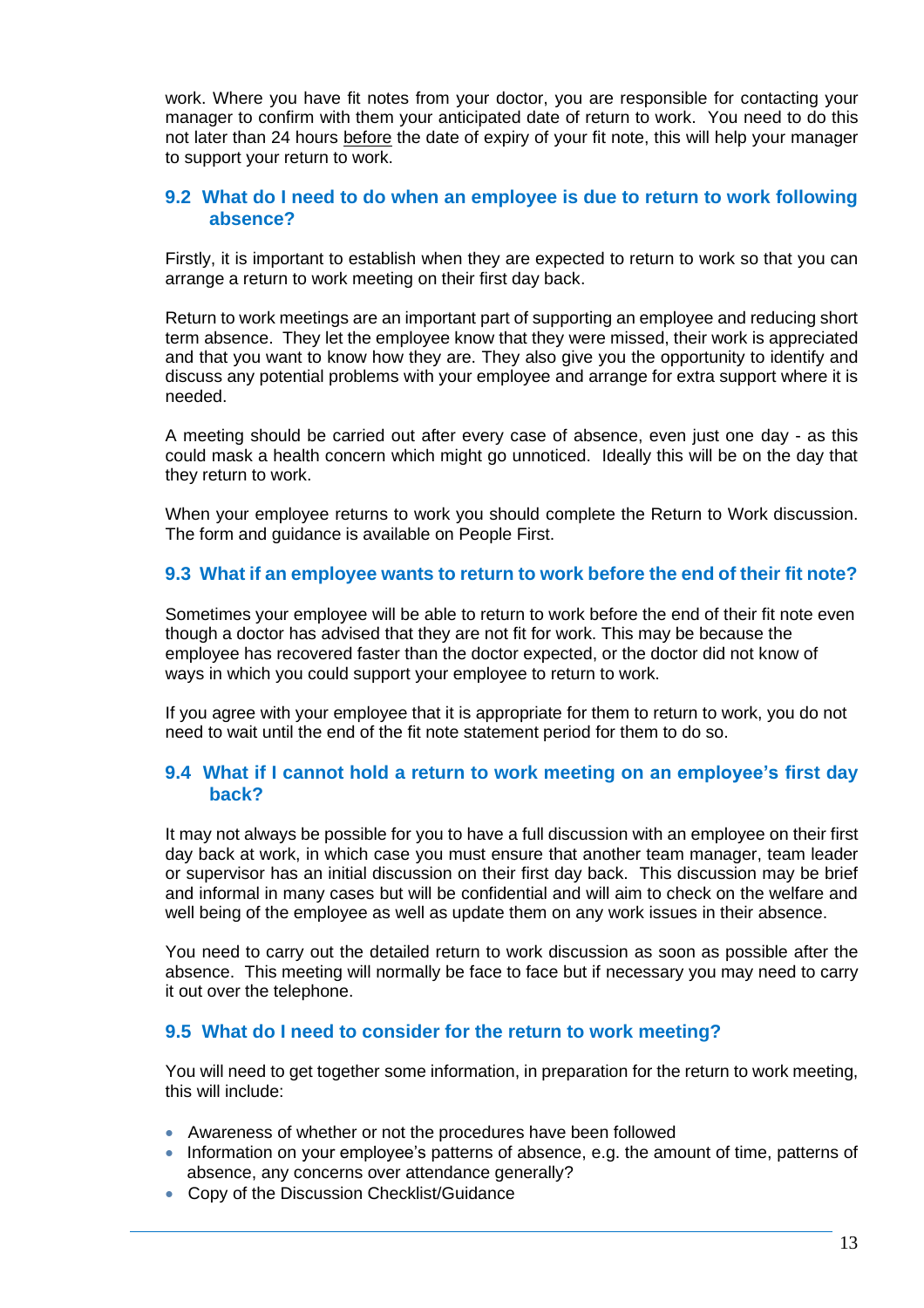From this you will need to decide whether your employee's level or pattern of absence breaches the trigger points in the policy. You will then need to decide whether a Formal Review Meeting is required under the Attendance Policy.

## **9.6 What should be covered in the return to work meeting?**

The return to work meeting is important in order to support your employee and it is a requirement of the policy that all employees must be welcomed back by their manager, or their designated deputy on the first day of their return to work irrespective of how long they have been absent.

At the return to work discussion you should include:

- A welcome back to work and ask how they are
- Explain the purpose of the meeting and confirm they are routine after every absence
- A check that they feel fit to return to work was the absence work-related?
- Confirmation that the record of absence is correct
- Discuss what support might be necessary
- An opportunity to raise any remaining health or other issues that may need addressing with support
- Is there any need to restrict duties for a period of time?
- An opportunity to discuss or review any adjustments the employee might need at work regardless of whether or not you as their manager are aware of a disability
- An update on the work missed, and any work-based events since the absence began
- Confirmation of how many episodes of absence or total absence the employee has had in the last 12 months rolling period or an identified pattern
- It they are approaching a trigger highlight that their level of absence is causing a concern
- Improvements in attendance that are required
- Consideration of whether an Occupational Health (OH) referral is warranted under the Policy/Procedure or on other health grounds

You will need to keep a summary of your discussion and any actions that have been agreed to address the situation which you should give to your employee. This should be done on the Return to Work Discussion Notes which should be completed during the meeting.

## **9.7 Does my manager have the right to ask me the nature of my illness?**

When your manager is carrying out the return to work interview with you they should discuss with you the reasons you have been sick, this is because in order to support you it will help them to understand more about your sickness or illness. You are not obliged to give details but if you don't then your manager will explain that NHSBT may not be able to fully support you if you feel unable to provide sufficient detail about your illness.

## **10. Short Term Absence – Trigger Points**

## **10.1 What are the sickness absence trigger points?**

Trigger points are designed to indicate when your employee has reached a level of absence where you need to raise concern with them.

The initial triggers are any of the following:

- A total of 15 working days absence (or 3 weeks pro-rata if the employee is part time) in a 12-month rolling period
	- 4 instances of sickness absence in a 12-month rolling period
- Significant or unusual patterns or levels of absence over a longer period, normally up to 5 years, but could be a shorter period, which are causing concern. This could include periods of long-term sickness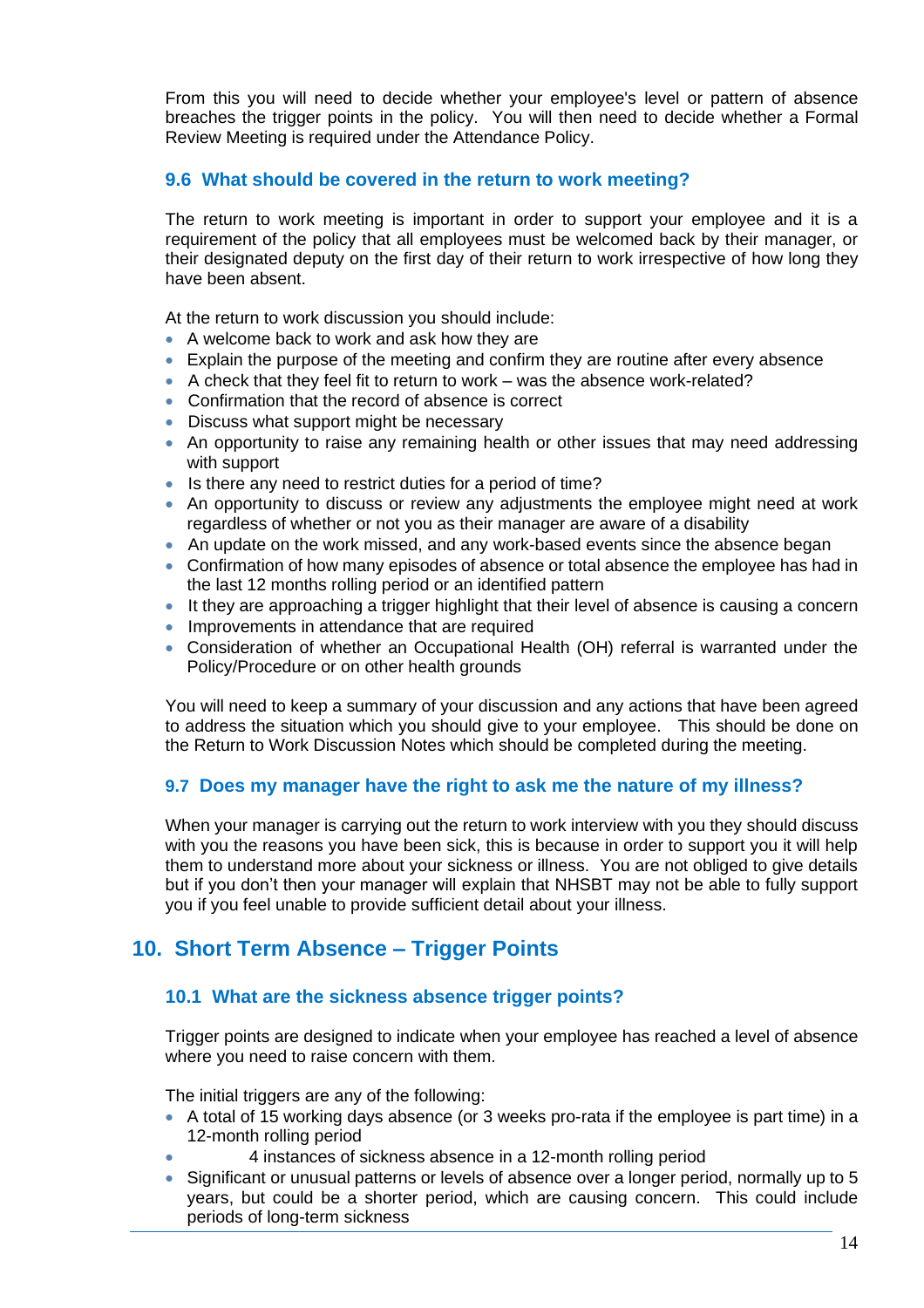If the employee is in their probationary period, these triggers should be pro rata.

Where the absence is monitored over a rolling 12-month period, this means that when an employee has some short term sickness absence you will need to look back for a period of 12 months from the start of the latest sickness absence to see whether the triggers above are met.

In order to decide whether a pattern or level of absence is a concern you will need to look back over a longer period, this would normally be for the previous 5 years, but could be a shorter period.

#### **10.2 What is a pattern or level of absence which causes a concern?**

A pattern of absence which gives cause for concern would be where absence occurs on certain days or weeks; or around a bank holiday; before or after holiday; on a particular shift; when holiday is refused; only working part of a shift, etc. It could also be a pattern of regularly reaching or nearly reaching the triggers e.g. an employee who has 14 days of short absence on several occasions. In order to establish whether there is a pattern you would need to look back over a longer period than the rolling 12 months. You would normally need to look back over the previous 5 years. However, a pattern can occur over a shorter period than 5 years e.g. absence before or after more than one holiday or night shift.

A level of absence that causes concern would be the amount of short-term persistent absences an employee has that are not disability related, normally over a period up to 5 years, but can be a shorter period. It could also be if an employee has frequent periods or patterns of long-term absence, or if they have a combination of short and long term sickness which means that they have a high overall level of absence, consideration needs to be given to whether the level of absence is sustainable.

## **10.3 How do I pro-rata short term absence trigger points for part time employees?**

One of the trigger points to instigate formal absence monitoring is 15 working days sickness absence in a rolling 12 months period for a full-time employee. When you are calculating the trigger point for a part time employee you need to ensure that the amount of their sickness absence is proportionally equivalent to a full-time employee. Therefore to calculate the trigger point for a part-time employee, you would base this on the number of days they would work over a three week period, e.g. if your employee works a standard 3 day week, then 9 days absence would trigger formal monitoring Stage 1 OR, if your employee works 4 1/2 days per week this would equate to 2 full days per week and therefore 6 days absence would trigger formal monitoring. You would also need to pro-rata the standards of attendance expected during the monitoring periods for Stage 1 or Stage 2. So in the example above this would be 6 days. The other trigger points of 4 instances of sickness absence or a significant or unusual patterns or level of absence which causes concern will be the same for all part time employees.

## **10.4 Do I need to adjust the triggers for an employee covered by the Equality Act?**

As soon as you are aware that an employee has a medical condition which is defined as a disability under the Equality Act, it is important that you meet with them to discuss reasonable adjustments. If appropriate this meeting can involve Human Resources, Occupational Health, or a Health and Safety Advisor. The employee can be accompanied by an NHSBT employee or a representative of a Trade Union they belong to and it will be their responsibility to organise this.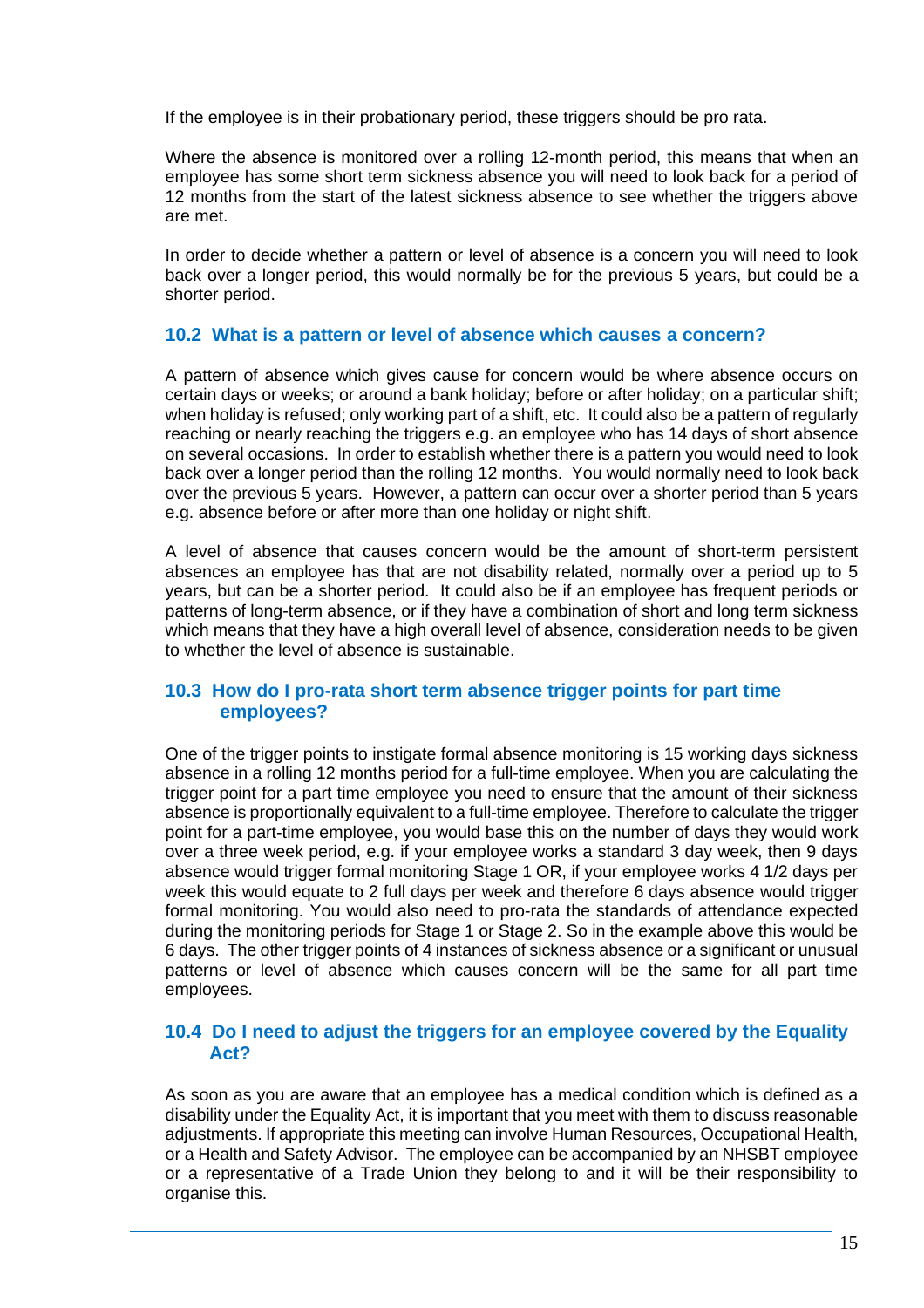You can consider adjusting trigger points for employees who are covered under the Equality Act, and this can be an effective option when considering what reasonable adjustments would be appropriate for the employee. However, any adjustment you make will depend on the medical condition or disability the employee has, and you will need to treat each employee on an individual basis as not all options may be appropriate.

### **10.5 Will pregnancy related sickness count towards trigger points?**

No. If you are absent due to pregnancy or childbirth related illness this will be excluded from absence monitoring. Sometimes it may not be clear whether your absence is related to your pregnancy, in which case your manager will need to seek further advice from Occupational Health.

#### **10.6 Do non working days count towards the trigger points?**

Normally non-working days would not be counted towards trigger points. However, if there is a pattern of absence around non working days then they should be considered.

#### **10.7 Does time off work following an accident at work count towards a trigger?**

Your manager would need to record and report any absence you have following an accident at work on the Datix system, but it would not normally count towards a trigger for absence monitoring. However, if you had a number of accidents at work which meant that you had time off work then your manager would need to make a referral to Occupational Health in order to provide appropriate support. In this case the absence might need to be considered as a trigger of unusual patterns of absence which are causing concern.

### **10.8 Can long term sickness absence be included in the trigger points?**

If your employee has long term sickness absence i.e. absence over 28 calendar days, you should manage this separately. So normally it would not be included in the trigger points for managing short term sickness absence.

However, if they are approaching a trigger point or are currently in a period of monitoring and they have had some long-term absence then you should consider whether or not it is appropriate to include the long term absence for monitoring purposes.

Each case will depend on the individual circumstances, such as their previous attendance record and the nature of the long-term illness.

## **10.9 What do I do if I don't think my absence has reached a trigger point?**

Your manager will confirm your absence record at your Return to Work meetings, so you should raise any concerns you have at the meeting. If you believe your sickness absence does not reach a trigger point you should discuss this with your manager. If a mistake has been made, they will be able to correct your absence details. If this issue cannot be resolved with your manager, contact HR Direct to discuss your concerns. HR Direct can be contacted by phone: 0117 3227700 or (2)7700 or email: mail to: hrdirect@nhsbt.nhs.uk. They are available Monday to Friday 9am - 5pm.

#### **10.10 Do I count working days or calendar days for absence monitoring?**

When you record your employee's sickness absence on the EASY system you will record the first day of absence and return to work day, this is because calendar days are used for Statutory Sick Pay (SSP) and Occupational Sick Pay purposes. However, for sickness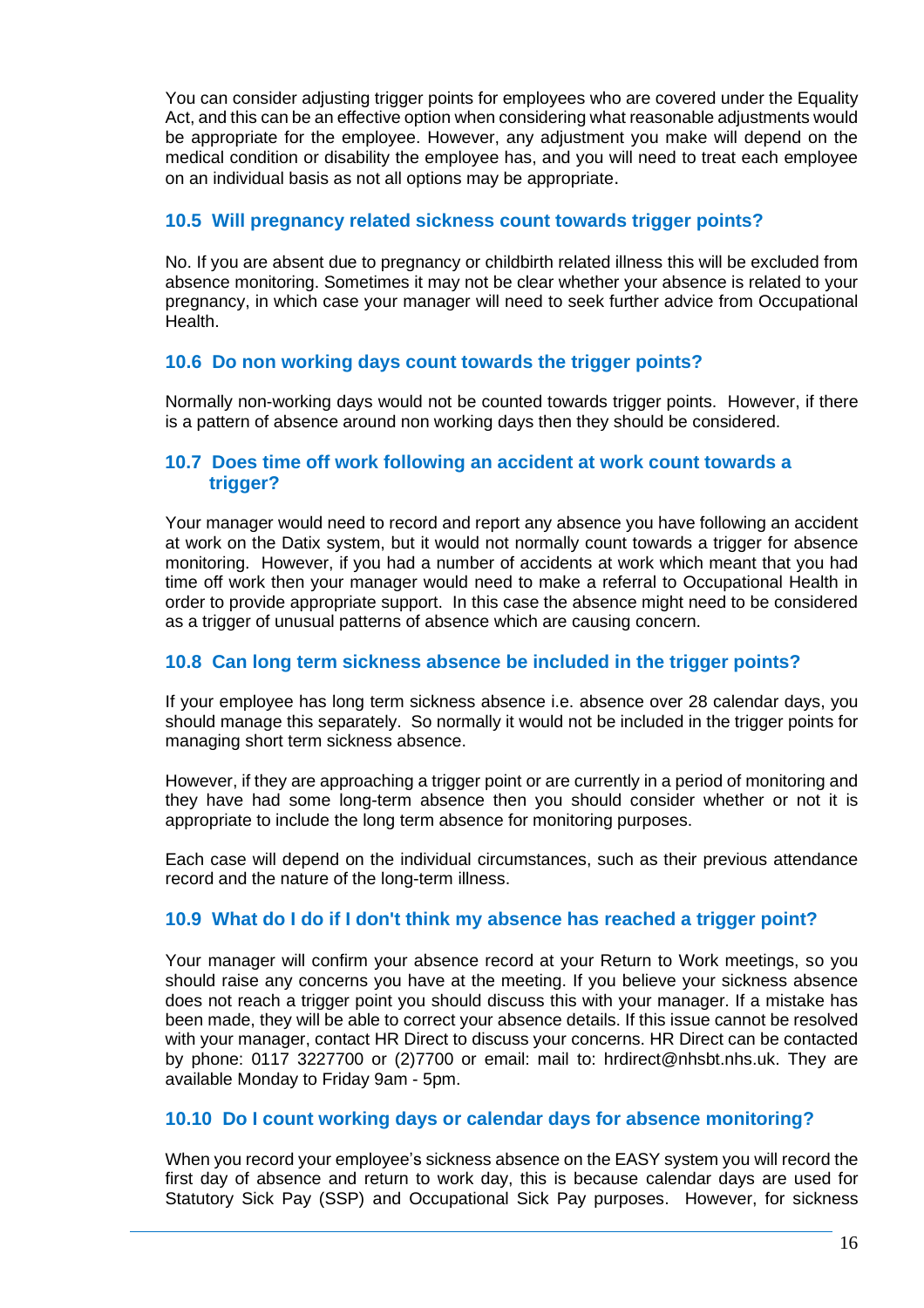monitoring and calculating sickness absence triggers, you would use the actual working days that your employee has been absent.

## **10.11 What do I do when my employee is approaching a trigger in the policy?**

If they have had some further absence, but this is below the trigger points in the policy, you need to discuss this with them when you hold their return to work meeting. You should explain to them that the level of their attendance is starting to cause concern. Whilst this return to work meeting is informal it is an important part of the regular communication and support you, as their manager, need to provide. During the meeting you should take the following actions:

- Discuss their absence with them
- Advise them that their level of attendance is starting to cause concern
- Understand the reasons for the absence
- Discuss if there is any support or intervention which will provide assistance and therefore improve the level of attendance
- Remind them of the trigger points which warrant formal action under the Attendance Policy

You will need to keep a summary of your discussion and any actions that have been agreed to address the situation which you should give to your employee. This should be done on Return to Work Discussion Notes which should be completed during the meeting.

### **10.12 If I am advised by my manager to remain off work, for example due to a potential infectious condition, will all of the absence count towards triggering the policy?**

Yes, it would, as all absence does count towards triggering the policy. In some cases, such as having diarrhoea and vomiting, you may be advised to remain off work until the infectious period has passed, and some work areas have guidance they follow on this.

While we recognise that working directly with the public can provide increased exposure to infection, all employees, regardless of their working environment are also exposed in their everyday lives, so it is difficult to assess any additional exposure in specific working environments. We also recognise the importance of not exposing vulnerable donors and patients to any infection wherever possible. However, following discussion with your manager, discretion may be applied if considered appropriate.

All employees are responsible for 'self-care' when it comes to their own health and wellbeing, and therefore we would expect you to do what you can to reduce exposure to infection regardless of your working environment.

Examples of this include\*:

- following infection control procedures, including personal hygiene (personal and behavioural responsibilities)
- hand hygiene
- following cleaning and disinfection regimes
- receiving any appropriate vaccinations such as flu
- wearing Personal Protection Equipment (PPE) and uniform as required

\*This list is not fully exhaustive

Should you be exposed to such infections and they may be considered to be attributed to the working environment, so for example there is more than one incident on your team, your manager may decide to apply discretion when considering levels of absence and which absences to include when moving into monitoring.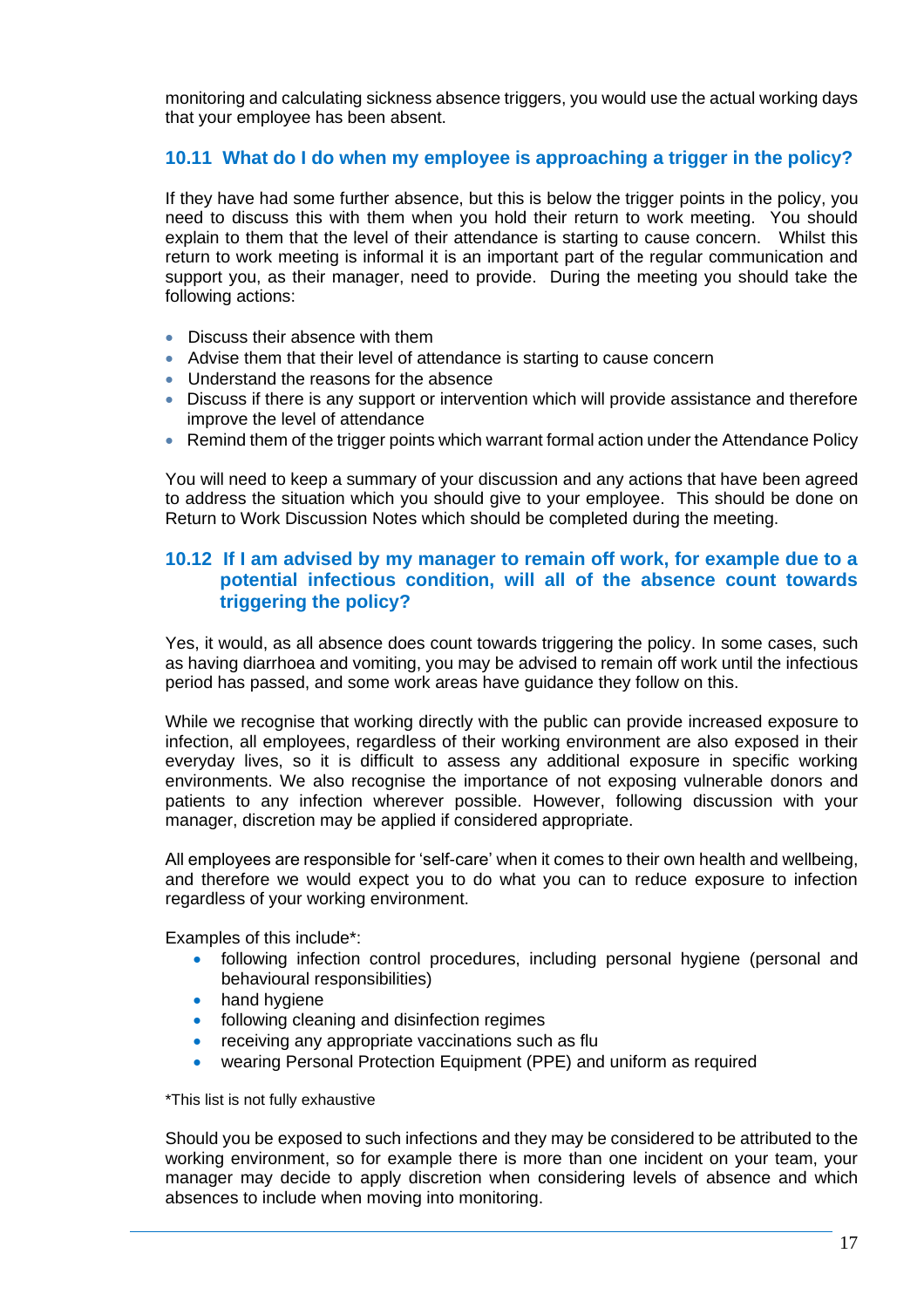Such absences will not be fully excluded.

Additional guidance can be found in Controlled Document [DAT2145.](https://nhsbloodandtransplant.sharepoint.com/:w:/r/sites/ControlledDocumentsLibrary/_layouts/15/Doc.aspx?sourcedoc=%7B0E9CF89A-849D-41DD-A5AA-F8A1F7382779%7D&file=DAT2145.doc&action=default&mobileredirect=true&DefaultItemOpen=1)

### **10.13 How is my sickness absence recorded when rostered to cover on-call on non-standard working days?**

Unplanned sickness absence when rostered to cover an on-call period occurring on nonstandard working days (for example public holiday or weekend working) is not formally recorded on EASY. However, your manager will keep a record of these and if a pattern of unplanned absence occurs, they will discuss this with you as to whether this will trigger formal action.

## **11. Short Term Sickness Absence Monitoring – Formal Review Meeting Stage 1**

#### **11.1 What do I do if an employee reaches a trigger point in the absence policy?**

You would normally need to start formal absence review monitoring when one of your employees reaches any of the triggers within the policy.

You should hold a return to work meeting as usual and at that meeting you will need to have a conversation with the employee to ensure that they are receiving all the support they might need, or whether there is any action you should take to improve their attendance at work.

You will need to advise them that as their attendance level has reached a trigger within the policy, that their attendance is causing concern. You will need to consider the details of the individual case in order to take appropriate decisions to manage this absence in a fair and consistent manner.

You will also need to inform them that they will be placed on monitoring for Stage 1 until you can hold the Formal Review meeting - Stage 1. This will be effective from their return to work date and therefore, any absences they may have in-between their return to work date and the Formal Review meeting will be considered as part of their attendance levels set for the Stage 1.

There will however be some situations where having taken all the circumstances of the individual case into consideration, such as length of service, previous attendance etc the formal stages of this policy are not implemented. Where you decide not to implement formal monitoring at this stage this should be documented, shared with the individual and a copy held on your file.

## **11.2 Do I have to put an employee on monitoring if they reach a trigger?**

The triggers are identified as a guide and provide the levels of absence where you should raise concern with the employee. If one of your employees reaches a trigger you should inform them at their return to work meeting that they have hit a trigger, and therefore you will be placing them on Stage 1 or Stage 2 monitoring from the date of their return to work.

You will then need to organise the relevant review meeting, to sit down and discuss their sickness absences in full. However, there will be some situations where having taken all the circumstances of the individual case into consideration you may decide to use your discretion and not implement the formal stages of the policy. If you decide not to proceed with monitoring at this point you need to confirm this to your employee, advise them that you have taken them off monitoring and keep a record of your decision. You also need to explain that if they have any further periods of absence which reach the trigger points in the policy they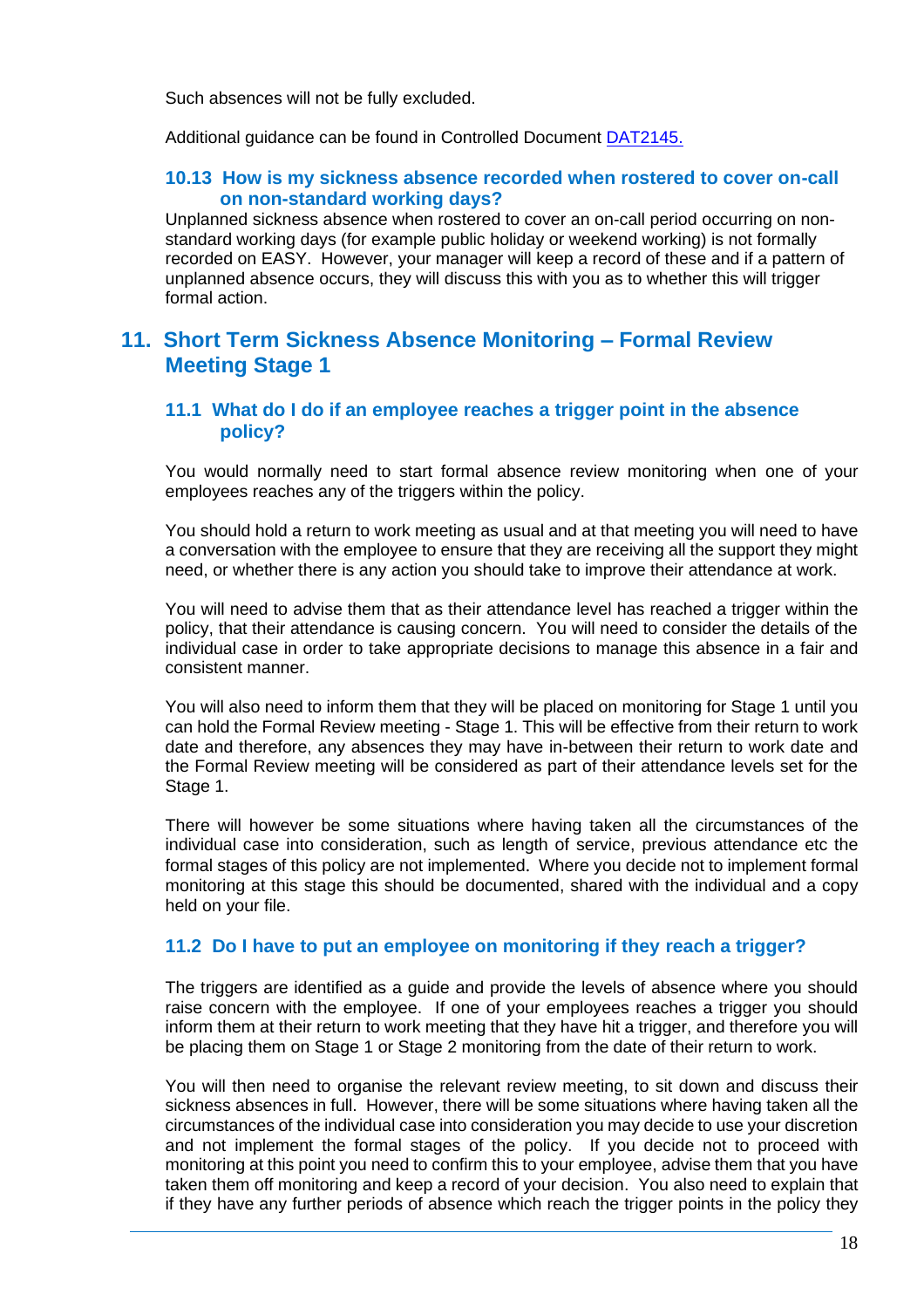will be placed on monitoring at the appropriate Stage until you can hold the Formal Review meeting.

## **11.3 What should I do when I need to start formal monitoring for short term absence?**

You will need to arrange a Formal Review meeting – Stage 1 with your employee as soon as possible after their return to work. You do not need to make a referral to Occupational Health unless you feel that their advice would be appropriate or helpful in determining whether any underlying condition is contributing to the poor attendance.

If you believe that their pattern of absence is not health related, then you should make a referral to Occupational Health.

You will need to notify the employee in writing telling them the reason for the Formal Review meeting – Stage 1, and you should provide them will full details of your concerns about their attendance.

They have the right to be accompanied by an NHSBT employee or a representative of a Trade Union they belong to not acting in a legal capacity and it will be their responsibility to organise this.

You may wish to use th[e Short term sickness absence Formal Review Meeting Checklist](http://nhsbtweb/document_store/Short%20Term%20Sickness%20Formal%20review%20meeting%20checklist.doc) link to help you.

Your employee should have been advised at their return to work meeting that they have reached a sickness trigger and that until a formal review meeting can be held to discuss the reasons for reaching the triggers, their formal monitoring will commence from their return to work date.

#### **11.4 Can I be accompanied at a meeting to discuss my sickness absence?**

If your manager is meeting with you as part of the formal review meetings, then you have the right to be accompanied by an NHSBT employee or representative of a Trade Union you belong to. If your manager is meeting you on an informal basis, you don't have a legal right to representation and we would encourage you to hold that meeting just between you and your manager. However, should you feel you have reasonable concerns about this, you may put forward a request to be accompanied, which will be considered.

#### **11.5 What do I do at the Stage 1 Formal Review meeting for short term absence?**

At the meeting you will firstly need to review your employee's absence with them and explain the reasons why you decided to implement formal monitoring. You will need to discuss with them any underlying concerns and explore what support can be offered to improve their attendance. You can also explore with them ways in which they could improve their attendance.

You should ensure that they have the opportunity to raise any concerns that they have and that you address these where possible.

Having discussed their sickness absence, you can decide whether the formal monitoring period should remain in place or whether to apply discretion. If you decide not to proceed with monitoring at this point you need to explain that if they have any further periods of absence which reach the trigger points in the policy, they will be placed on monitoring for Stage 1 until you can hold the Formal Review meeting.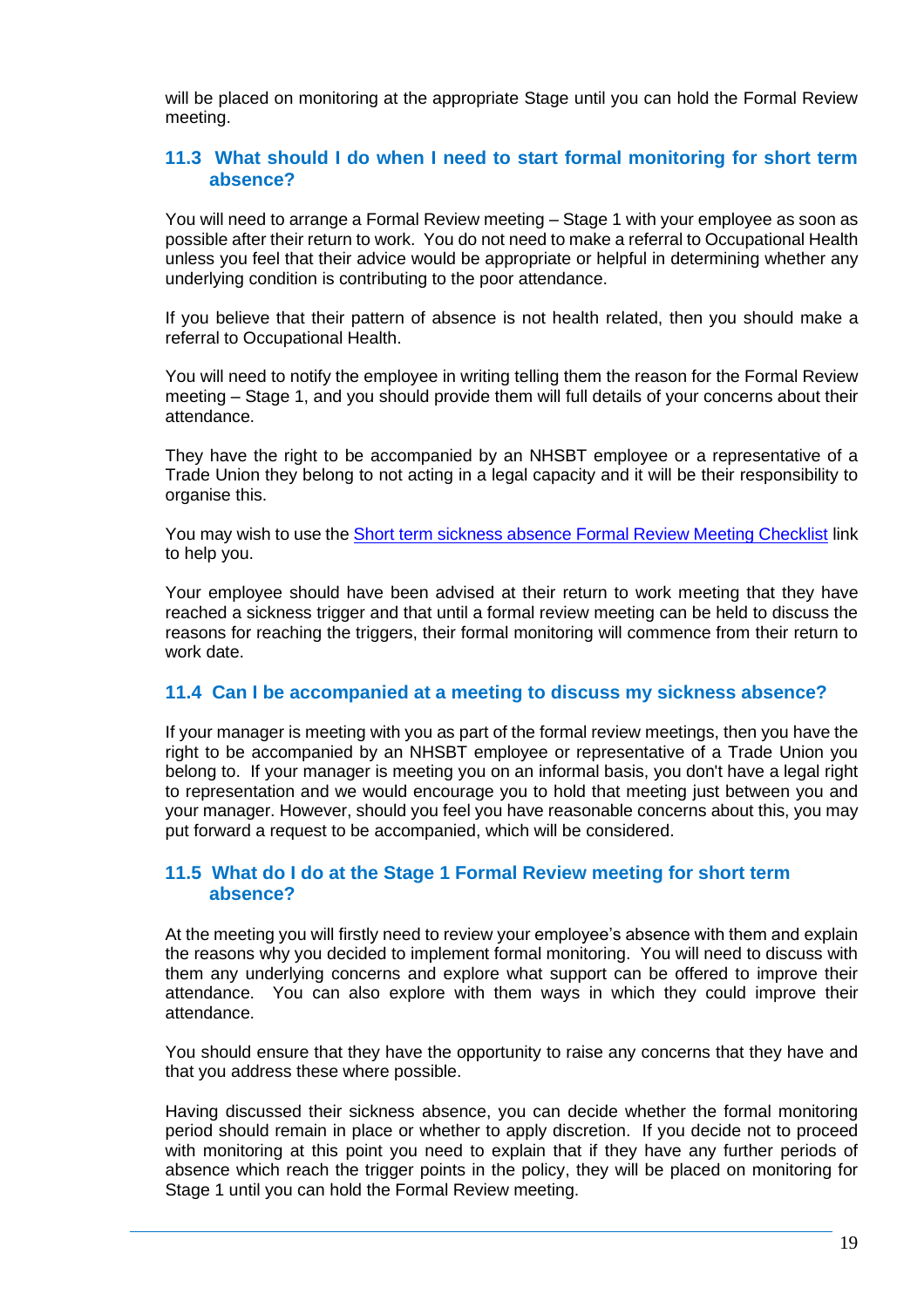If you decide to continue with formal monitoring, then you will need to outline the standards of attendance expected of them in the future and any support agreed. You will need to write to the employee to confirm all of this and to make them aware that if they are not able to improve their attendance to the agreed level during the monitoring period then they will be referred to Stage 2 of the formal policy.

During the monitoring period you will need to keep in touch with your employee to review their progress so that you can continue to offer support which will enable them to maintain a satisfactory level of attendance.

If the advice from Occupational Health is that the employee's pattern of absence is not health related, then you will need to advise them that you will be handling the case under the Disciplinary Policy as one of misconduct.

You may wish to use th[e Short term sickness absence formal review meeting checklist](http://nhsbtweb/document_store/Short%20Term%20Sickness%20Formal%20review%20meeting%20checklist.doc) in the link below to help you.

### **11.6 What standards of attendance should I set for an employee who is on Stage 1 Monitoring?**

At the formal review meeting you will need to outline to your employee the standards of attendance that are expected in the future. These are either:

- A total of 10 working days sickness absence (or 2 weeks pro rata)
- 3 instances of absence
- Where the level of absence is the cause of concern this should be a significant reduction in the absence level
- Where the pattern of absence is the cause of concern this should reflect the pattern of concern

If the employee is in their probationary period, these triggers should be pro rata.

Where the level of absence is being monitored you would need to establish the current level of absence and consider setting an absence level which requires a significant reduction in the employee's level of absence.

Where a pattern of absence is to be monitored you need to identify the pattern of concern and consider monitoring standards which reflect the pattern of concern e.g. no absences attached to school holidays or bank holidays.

You will then need to monitor their attendance against these standards over a 12-month period. This period starts from the date of the return to work meeting at which formal monitoring started.

However, if your employee has some long-term sickness before the Formal Review meeting can be held, then the monitoring period would need to be adjusted accordingly to reflect this (e.g. you would need to extend the monitoring period for the length of time your employee has been on long term sickness absence). You will also need to consider whether this should be included for monitoring.

## **11.7 What date does the monitoring period start from?**

The monitoring period normally starts from the date of the return to work where your employee's absence reached any of the triggers in the policy. The monitoring period lasts for 12 months. Therefore, at this return to work interview you should advise them that they would be referred to formal monitoring and that if they have any short term absence before the Formal Review Meeting it would be included for monitoring purposes.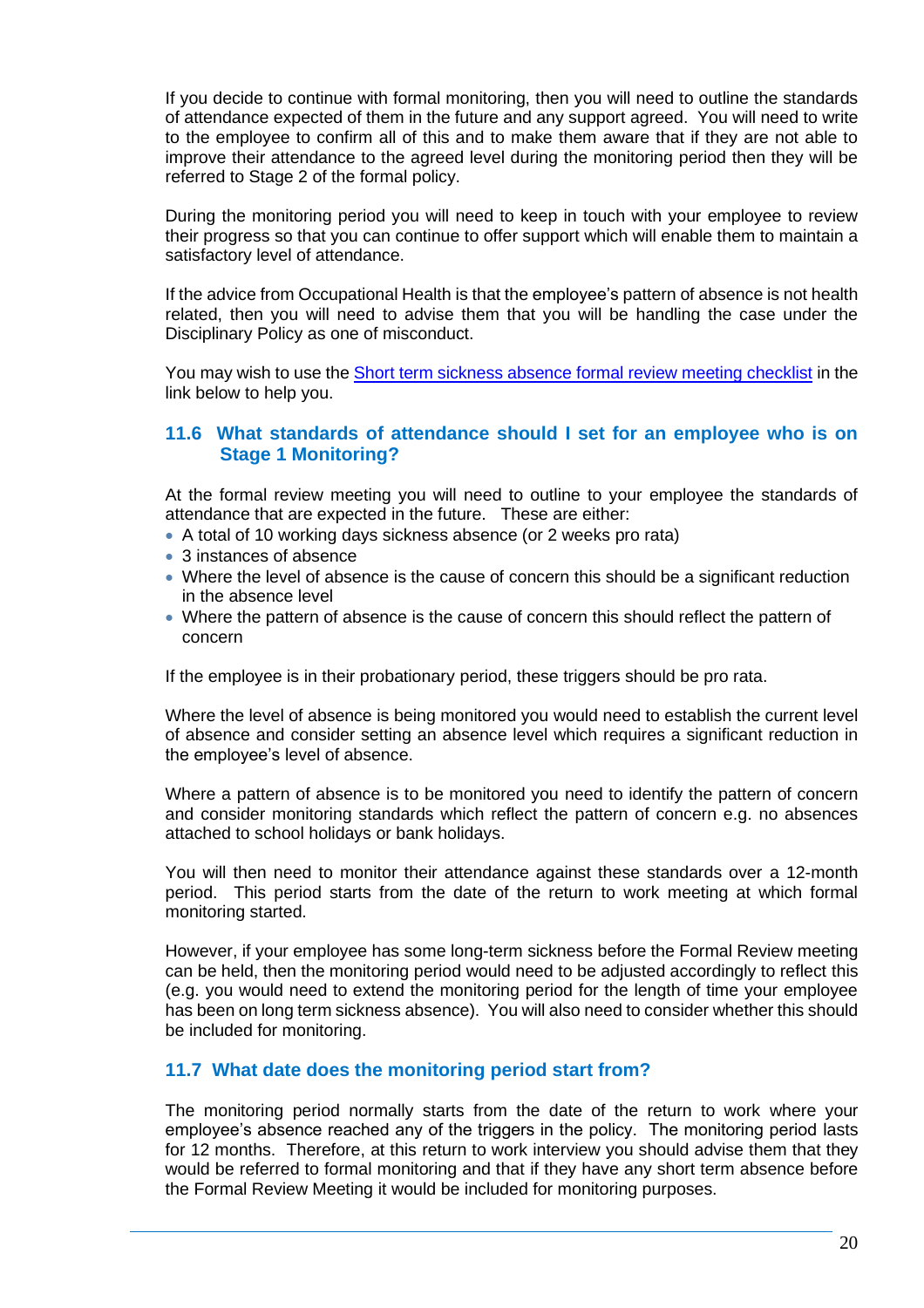You will then need to hold a Formal Review Meeting to review and discuss their sickness, at this meeting you can decide whether the formal monitoring period should remain in place or whether to apply discretion.

If your employee has some long-term sickness before the Formal Review meeting can be held, then the monitoring period would need to be adjusted accordingly to reflect this (e.g. you would need to extend the monitoring period for the length of time your employee has been on long term sickness absence). You will also need to consider whether this should be included for monitoring.

## **11.8 Can I ask an employee to provide fit notes when they are in formal monitoring?**

Yes, there may be occasions, when an employee is in formal monitoring under the Attendance Policy, when you feel that fit notes are required for each period of absence, regardless of how long the absence is. If so all reasonable costs incurred will be reimbursed.

You will need to consider the reasons you require this, so you can discuss them with your employee.

## **11.9 What will happen during my Stage 1 short term sickness absence monitoring period?**

During the monitoring period, if you have any more absence, this will be treated as normal in terms of reporting and your manager will hold return to work meetings with you as usual. During your monitoring period your manager will keep in touch with you so that they can review your progress and continue to offer support to enable you to maintain a satisfactory level of attendance.

If your absence levels reach the standard of attendance that your manager has set you at Stage 1 then they will advise you of this at your Return to Work Meeting and will write to you confirming this and to advise you that you will be referred to Stage 2 of the formal policy.

## **11.10 What should I do if an employee does not reach the standards set during the Stage 1 monitoring period?**

You will be monitoring your employee's attendance throughout the Stage 1 monitoring period. If their absence levels reach the standard of attendance that you set for them at the Stage 1 meeting, then you will need to advise them of this when you carry out the Return to Work Meeting.

You will need to explain that because their attendance has not improved to the agreed level this means that you will need to refer them to Stage 2 of the formal policy. You will also need to inform them that they will be placed on monitoring for Stage 2 until you can hold the Formal Review meeting - Stage 1. This will be effective from their return to work date and therefore, any absences they may have in-between their return to work date and the Formal Review meeting will be considered as part of their attendance levels set for the Stage 2.

## **11.11 What should I do at the end of the Stage 1 monitoring period?**

If your employee has achieved the required improvement during the monitoring period, then you should hold an end review meeting to discuss this. At the meeting you should confirm that they have achieved the improvement targets and that their monitoring period has ended. You should consider whether you need to discuss any reasonable ongoing support they feel might assist them in continuing to maintain regular attendance levels. However, you will need to make them aware that if their absence levels increase again to the policy trigger points within the next twelve months they will normally be referred to Stage 1 of the formal policy.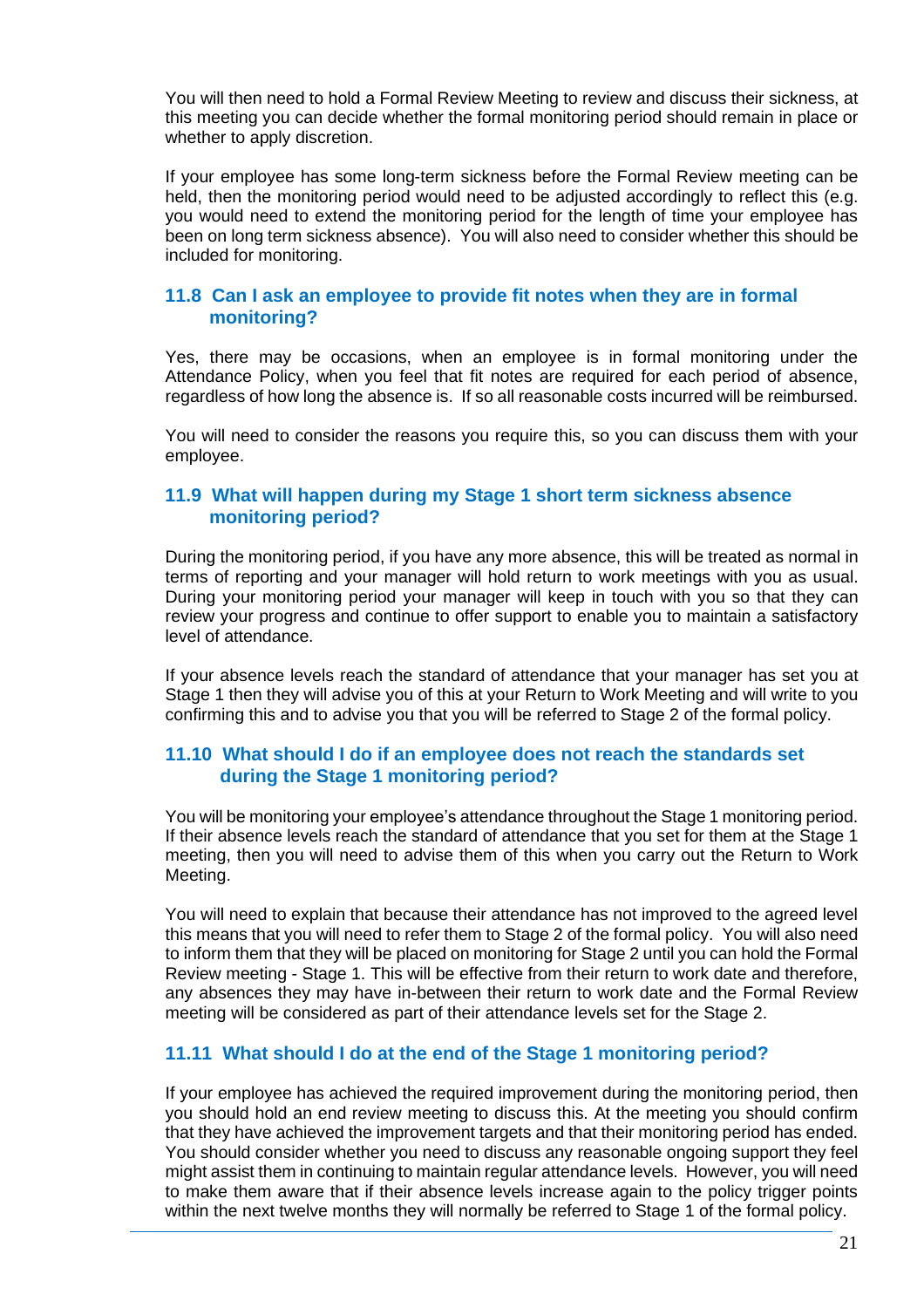You should confirm the details of the meeting to them in writing.

### **11.12 What do I do if an employee has been on Stage 1 monitoring and achieved, then reaches the trigger points again within the following 12 months?**

If your employee has reached the normal policy trigger points

- a total of 15 working days sickness absence (or 3 weeks pro rata if you are part time) in a rolling 12-month period
- 4 instances of sickness absence in a rolling 12-month period
- significant or unusual patterns or levels of absence over a period, normally up to 5 years, but could be a shorter period, which are causing concern. This could include periods of long-term sickness

and it is within 12 months of their previous monitoring period ending, you would normally refer them to Stage 1 of the policy.

If you decide not to proceed with formal monitoring at this point you need to explain that if they have any further periods of absence which reach the trigger points in the policy, they will be placed on monitoring at Stage 1 until you can hold the Formal Review meeting.

If the employee has frequent high levels of short-term absence that lead to repeated referrals to monitoring, then you will need to consider whether to progress to Stage 3 of the Formal Process of the Disciplinary Policy as appropriate. Depending on whether this is health related or misconduct.

## **12. Short Term Sickness Absence Monitoring – Formal Review Meeting Stage 2**

## **12.1 What do I do when I need to refer an employee to Stage 2 of the formal policy?**

You will need to arrange a Formal Review meeting – Stage 2 with your employee as soon as possible after their return to work. You may ask for Occupational Health advice if you feel that this would be appropriate or helpful.

Your employee should have been advised of the need to move to a Stage 2 meeting at their Return to Work meeting, and their formal monitoring period should have started from this date, whilst you arrange for the Formal Review meeting - Stage 2 to be organised.

You will then need to write to them confirming that their attendance has not improved to the agreed level and that you will need to refer them to Stage 2 of the formal policy. You will also need to provide them with full details of your concerns about their attendance.

They have the right to be accompanied by an NHSBT employee or a representative of a Trade Union they belong to and it will be their responsibility to organise this.

You may wish to use th[e Short term sickness absence Formal Review Meeting Checklist](http://nhsbtweb/document_store/Short%20Term%20Sickness%20Formal%20review%20meeting%20checklist.doc) link

## **12.2 What do I do at the Formal Review meeting – Stage 2 for short term sickness monitoring?**

At the meeting you will need to review the employee's absence with them. You will need to discuss with them any underlying concerns and explore what support can be offered to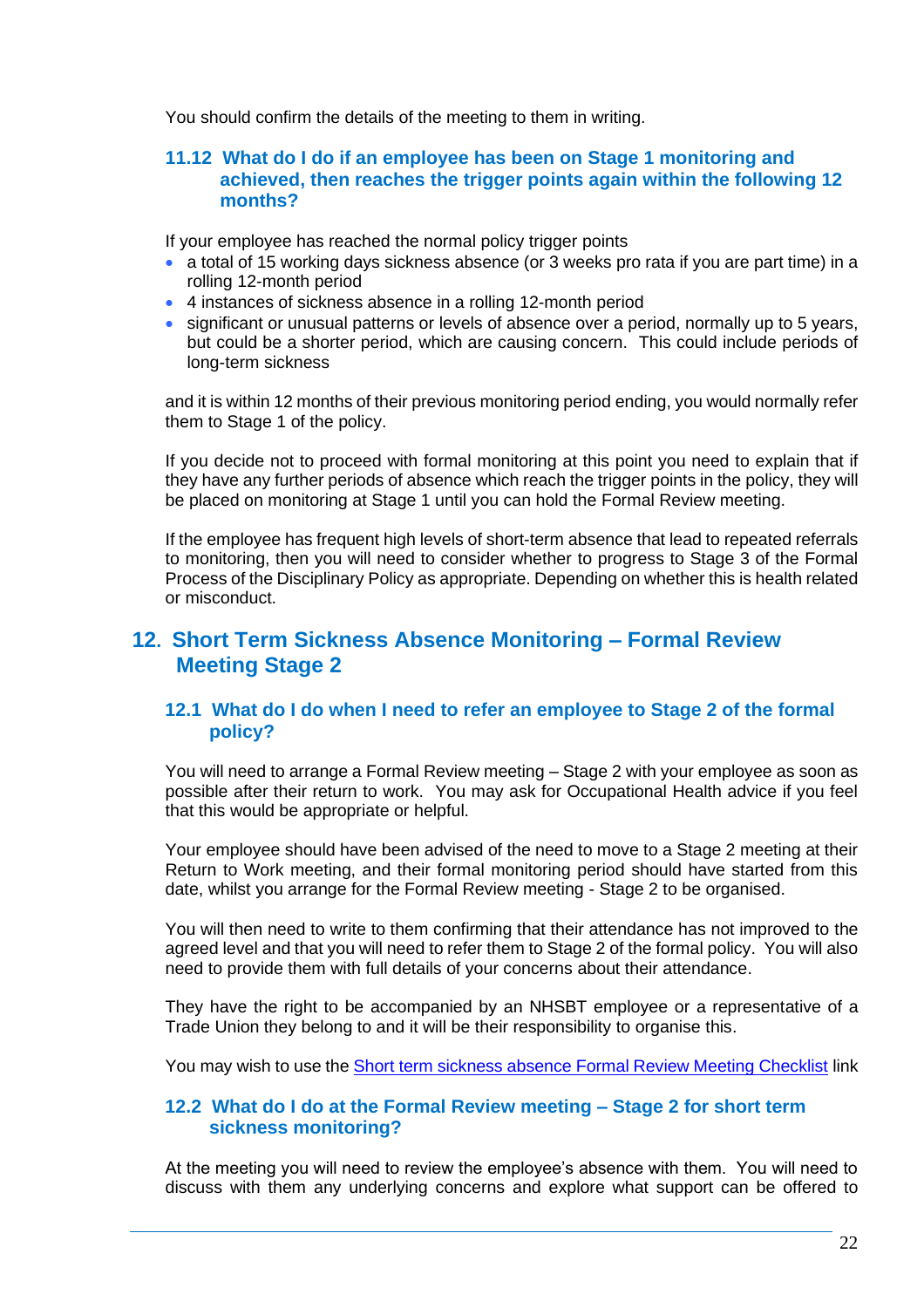improve their attendance. You can also explore with them ways in which they could improve their attendance.

You should ensure that they have the opportunity to raise any concerns that they have and that you address these where possible.

You will need to outline the standards of attendance expected in the future and any support agreed. You should also set dates to review their progress so that you can continue to offer support which will enable them to maintain a satisfactory level of attendance. You will need to write to the employee to confirm all of this and to make them aware that if they are not able to improve their attendance to the agreed level during the monitoring period then they will be referred to Stage 3 of the formal policy.

You may wish to use [the Short term sickness absence formal review meeting Checklist link](http://nhsbtweb/document_store/Short%20Term%20Sickness%20Formal%20review%20meeting%20checklist.doc)

#### **12.3 What standards of attendance should I set for an employee on Stage 2 Monitoring?**

At the formal review meeting you will need to outline to your employee the standards of attendance expected in the future. These are either:

- A total of 10 working days sickness absence (or 2 weeks pro rata)
- 3 instances of absence
- Where the level of absence is the cause of concern this should be a significant reduction in the absence level
- Where the pattern of absence is the cause of concern this should reflect the pattern of concern

If the employee is in their probationary period, these triggers should be pro rata.

Where the level of absence is being monitored you would need to establish the current level of absence and consider setting an absence level which requires a significant reduction in the employee's level of absence.

Where a pattern of absence is to be monitored you need to identify the pattern of concern and consider monitoring standards which reflect the pattern of concern e.g. no absences attached to school holidays or bank holidays.

You will need to monitor their attendance against these standards over a 12-month period. This period starts from the date of the return to work meeting at which formal monitoring started.

However, if your employee has some long-term sickness before the Formal Review meeting can be held then the monitoring period would need to be adjusted accordingly to reflect this (e.g. you would need to extend the monitoring period for the length of time your employee has been on long term sickness absence). You will also need to consider whether this should be included for monitoring.

#### **12.4 What will happen during the Stage 2 short term absence monitoring period?**

During the monitoring period, if you have any more absence, this will be treated as normal in terms of reporting and your manager will hold return to work meetings with you as usual. Your manager will also keep in touch with you so that they can review your progress and continue to offer support to enable you to maintain a satisfactory level of attendance.

If your absence levels reach the standard of attendance that your manager has set you at the Stage 2 meeting then they will advise you at your Return to Work Meeting that as your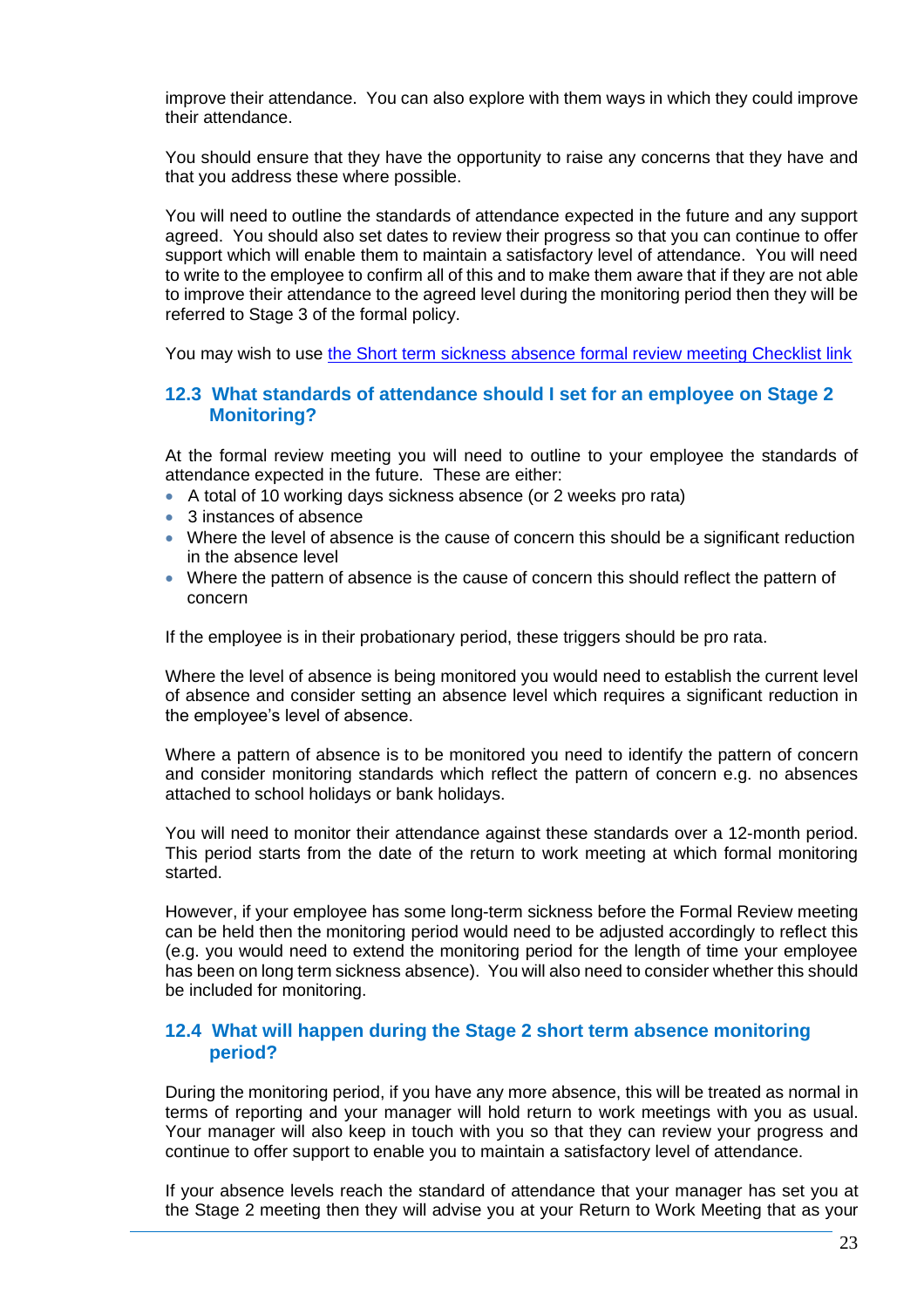attendance has not improved to the agreed level this means that they will need to refer you to Stage 3 of the formal policy to discuss your sickness absence levels. This will be confirmed to you in writing.

## **12.5 What if an employee does not reach the standards set during Stage 2 monitoring?**

You will be monitoring your employee's attendance throughout the Stage 2 monitoring period. If their absence levels do not reach the standard of attendance that you set for them at the Stage 2 review meeting, you will need to advise them of this when you carry out the Return to Work meeting. You will need to explain that because their attendance has not improved to the agreed level this means that you will need to refer them to Stage 3 of the formal policy.

If you have not previously sought Occupational Health advice during the monitoring process you will also need to obtain up to date relevant advice from Occupational Health in order to seek advice as to whether there are any underlying conditions which are contributing to the poor attendance.

## **12.6 What should I do at the end of the Stage 2 monitoring period?**

If your employee has achieved the required improvement during the monitoring period, then you should hold an end review meeting to discuss this. At the meeting you should confirm that they have achieved the improvement targets and that their monitoring period has ended. You should consider whether you need to discuss, any reasonable ongoing support they feel might assist them in continuing to maintain regular attendance levels. However, you will need to make them aware that if their absence levels increase again to the policy trigger points, within 12 months of their successful completion of monitoring, they will be referred back to Stage 2 of the formal policy. Monitoring will commence from the date of the review meeting.

You should confirm the details of the meeting to them in writing.

## **12.7 What do I do if an employee has been on Stage 2 monitoring and achieved then reaches the trigger points in the following 12 months??**

If your employee has reached the normal policy trigger points

- a total of 15 working days sickness absence (or 3 weeks pro rata if you are part time) in a rolling 12-month period
- 4 instances of sickness absence in a rolling 12-month period
- significant or unusual patterns or levels of absence over a period, normally up to 5 years, but could be a shorter period, which are causing concern. This could include periods of long-term sickness

and it is within12 months of their previous monitoring period, you would normally refer them to Stage 2 of the policy.

If you decide not to proceed with formal monitoring at this point you need to explain that if they have any further periods of absence which reach the trigger points in the policy, they will be placed on monitoring at Stage 2 until you can hold the Formal Review meeting. Monitoring will commence from the date of the review meeting.

If the employee has frequent high levels of short-term absence that lead to repeated referrals to monitoring, then you will need to consider whether to progress to Stage 3 of the Formal Process of the Disciplinary Policy as appropriate. Depending on whether this is health related or misconduct.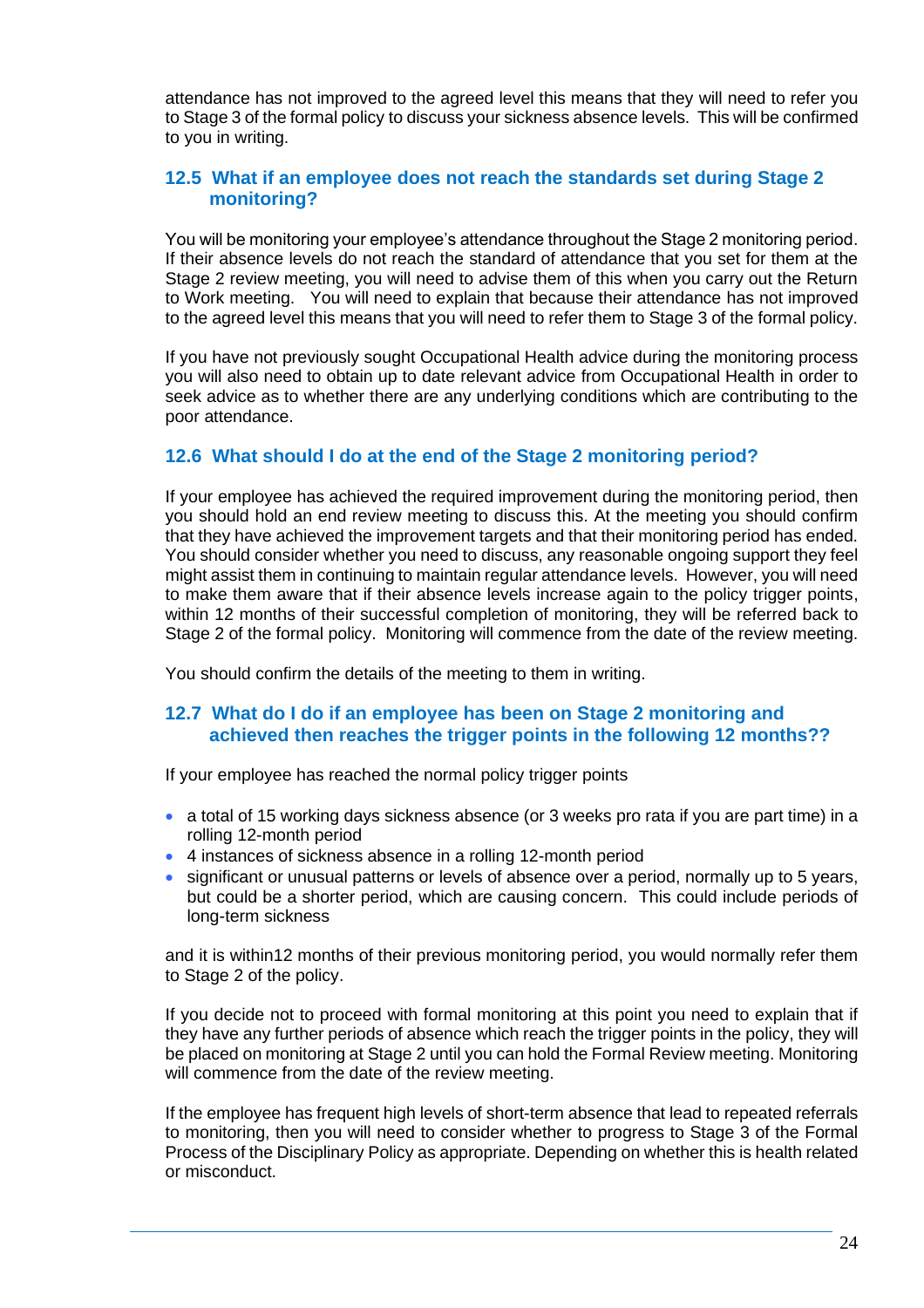# **13. Short Term Absence Termination of Employment – Final Review Meeting- Stage 3**

## **13.1 What do I do when I need to refer an employee to Stage 3 of the formal policy?**

As the manager who will be presenting the case you will need to commence the process for organising a panel for the Final Review Meeting – Stage 3 to consider why your employee's attendance levels have not improved and to consider terminating employment on the basis of capability.

You will need to establish who should chair the panel, this will need to be a manager who has not been involved in the management of the absence and, if a potential outcome of the panel could be dismissal, they will need to have the authority to dismiss. This will be a Director and 2 levels below. For ODT this will include Regional Managers.

You will need to liaise with the chair of the panel to decide who will be responsible for organising the panel and making all the arrangements for the panel meeting.

## **13.2 What will I need to present a case for a Final Review Meeting – Stage 3?**

You will need to produce a management statement of case which provides an overview of your employee's sickness absence which has led to the Stage 3 meeting. Your case should include

- your employee's sickness absence details
- the process you have followed when managing their sickness
- the support and or reasonable adjustments offered to assist your employee to improve their attendance levels
- up to date Occupational Health report
- the relevant documentation you used to manage your employee's sickness absence. (This would include things like; their record of absence, details of the Return to Work meetings you have held, and notes of review meetings/letters sent to your employee etc)

You can use your case to refer to during the meeting so that you can present information to the panel for them to understand the level of attendance, the actions and support that you have given and the current situation.

You will need to ensure that copies of your case are available to be sent at least 7 calendar days in advance of the meeting to

- your employee, and include one copy for their representative
- to each member of the panel
- to the person who is supporting you at the Final Review Meeting Stage 3 (if you have support).

## **13.3 What do I need to do if I have to organise a sickness absence panel?**

As panel organiser you will need to;

- Arrange for a HR professional to support the chair at the panel meeting
- If a potential outcome of the panel could be dismissal, you will need to ensure the chair is the right level of line manager to be able to issue a dismissal (this would be Director or 2 levels below or for ODT this could be a Regional Manager
- Organise a date, time and room for the panel meeting, taking into consideration the availability of both the management team and the employee and any representative they may be bringing
- Notify the employee in writing at least 7 calendar days prior to the meeting advising them of the reason the meeting is taking place, the arrangements (date, time, location, panel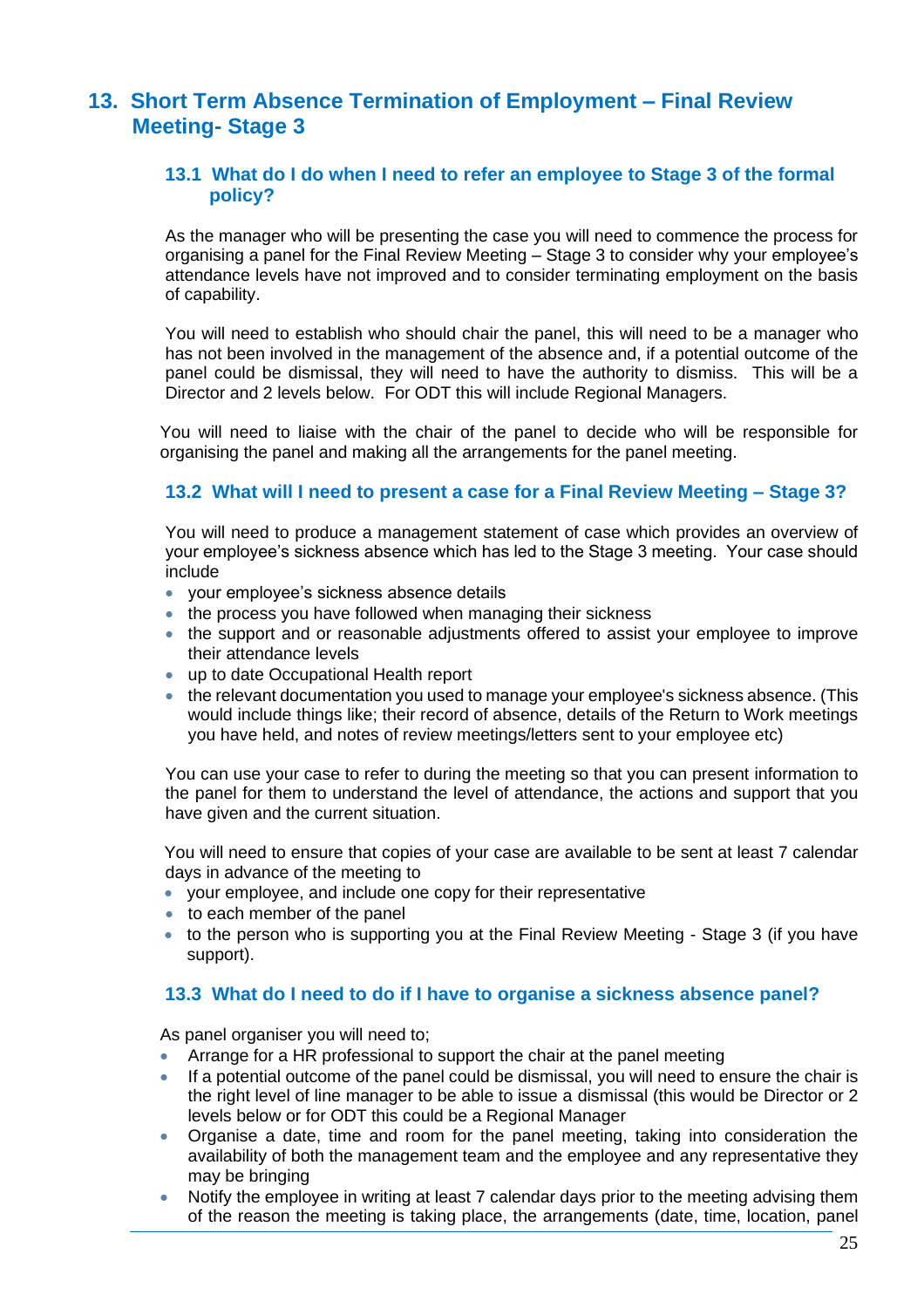members and any note taker, their right to be accompanied, and the possible outcome of this meeting.

- Confirm the details of the date, time and location with the management team or panel as appropriate
- You will need to ensure that the employee is given a copy of their sickness absence record, which has led to the final review, in advance of the meeting.
- Organise a note taker for the panel meeting

In addition, you will also need to co-ordinate receiving a management statement of case from the management team and an employee statement of case from the employee, within a reasonable time to be able to send both out to each party and to the panel to review at least 7 calendar days prior to the panel meeting. You should wait until you receive both statements of cases before sending them out. You will need to send out the following; Management statement of case - two copies to the employee (one for them and one for a representative, if they are bringing one). One to each panel member. Employee statement of case - two copies to the disciplinary Investigation Manager (one for them and one for any support they are bringing with them). One to each panel member. If you are unsure of the process for any of the above, you should contact your local HR Consultant who can provide you with support.

### **13.4 What do I need to consider as a panel chair of a Final Review Meeting – Stage 3?**

The Final Review Meeting Stage 3 is a formal meeting to consider whether or not the employee's absence is an unacceptable level, and to consider termination of employment on that basis. To chair this meeting, you need to be a manager with dismissing authority, this would be a Director or 2 levels below or ODT this could be a Regional Manager and you will be supported by Human Resources in an advisory capacity.

You need to ensure that notes are taken of the meeting, so you will need to check before the panel meeting takes place, that you have a note taker organised.

You should have received both a management statement of case (management's documentation) and an employee statement of case (employee's documentation) prior to the panel meeting. You need to ensure you have read through both packs and prepared any questions you may have for either the management team and/or employee.

The manager who dealt with the absence monitoring will normally present details of their case, the actions taken, and the support given to enable the employee to achieve acceptable levels of attendance, to you. You will also consider information in the up to date OH report.

At the meeting you should explain to the employee the concerns that their attendance level is having and ask them to respond to these concerns. Probe for any mitigating circumstances and/or underlying health problems which might be present. You should consider any medical reports and ask the employee to suggest how their attendance might be improved.

You will provide the employee with the opportunity to present their view and ask any questions they feel are appropriate. You should summarise the key points of their response and seek their confirmation that you understand it correctly.

You should then adjourn the meeting to consider your decision and any possible solutions. Take into consideration the level of poor attendance, any support already provided, their records and any mitigating circumstances. Determine whether every effort has been made with the employee to enable them to achieve an acceptable level of attendance. Consider whether an improvement in attendance is likely. If you are satisfied that

- they have not achieved acceptable levels of attendance
- there is no underlying health condition for which a reasonable adjustment should be made
- an improvement in attendance is not likely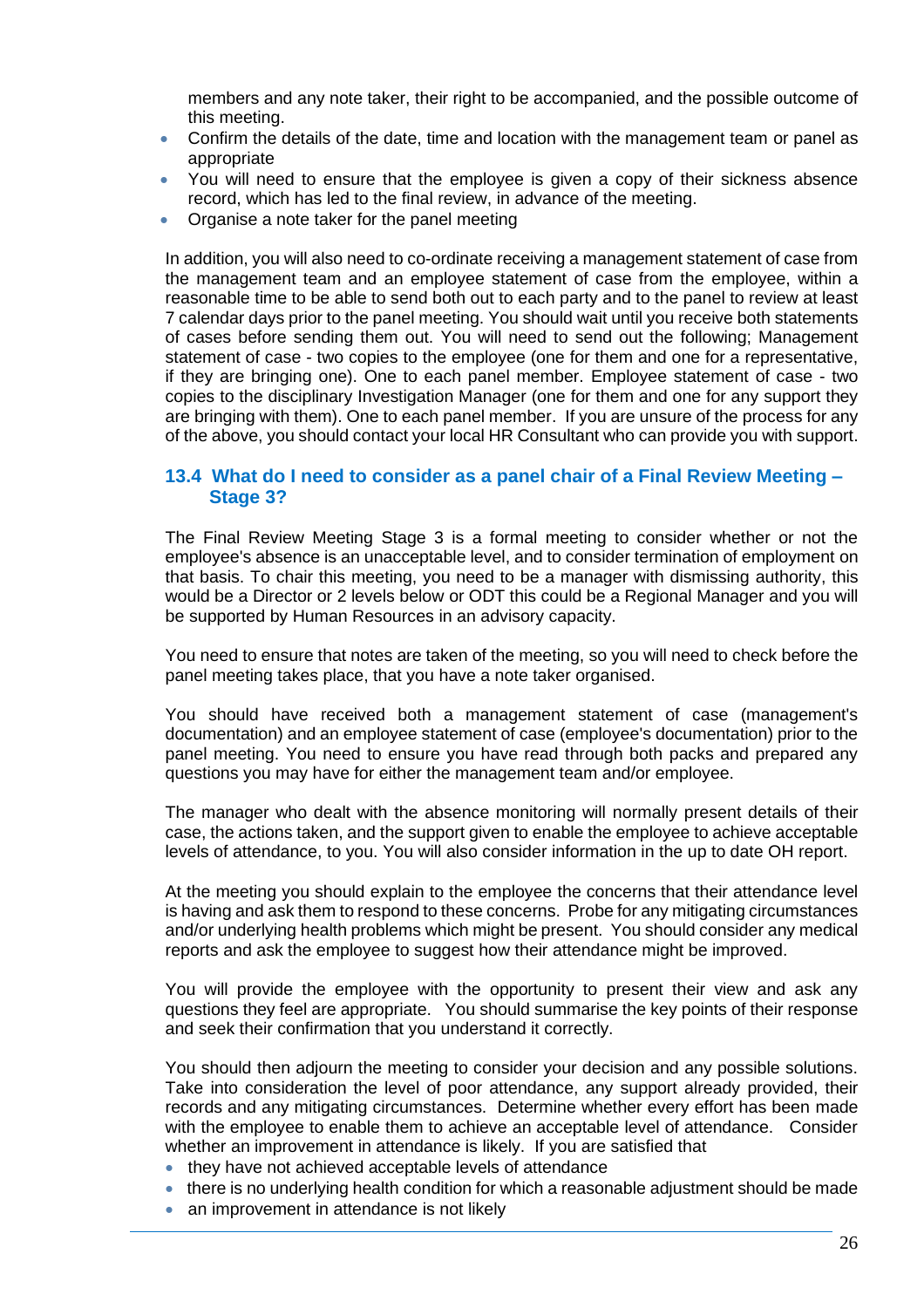• all warnings and support have been given in line with the policy

then, as the chair of the panel with dismissal authority, you would be justified in dismissing the employee. This will be with appropriate paid notice, and due to capability based on unacceptable levels of attendance.

You need to reconvene the meeting to tell the employee your decision and then provide written confirmation of the decision, details of their paid notice entitlement, and their right to appeal, within 7 calendar days.

The outcome will need to be confirmed to the employee in writing.

Ensure that all notes relating to the proceedings are retained.

For alternatives to dismissal see FAQ 13.5.

### **13.5 What alternatives do I have other than dismissal as a panel chair of a Final Review Meeting – Stage 3?**

Even though to reach Stage 3 absence has become unsustainable or unacceptable sometimes dismissal is not always the best outcome for some employees. You may decide that a further period of monitoring is appropriate in such situations, where a long running, temporary condition has been endured.

You have a number of options open to you:

- you can set the improvement expected, the timescale and how this is to be monitored
- you can refer them back to Stage 2 where the normal Stage 2 triggers will apply

In either case, you will need to make clear to the employee what improvement levels are required and define the timescale during which you expect them to demonstrate a marked improvement in attendance in line with the standards you have set.

In addition, you will need to make it clear of the likely and potential consequence should they fail to meet the improvement levels set. A further Stage 3 Panel meeting to contemplate dismissal would take place and due to the significant support already provided up to Stage 3 and in the extended monitoring period, continued employment with us would be unlikely.

You will also need to be clear that even if they meet the expectations you have set, should they trigger the policy again within the following 12 months, they may enter back in at either Stage 2 or Stage 3, whichever is appropriate.

The outcome will need to be confirmed to the employee in writing. You will need to ensure that the manager is made aware of this additional monitoring.

Ensure that all notes relating to the proceedings are retained.

## **14. Management of Frequent, Persistence, High Levels or Patterns of Absence**

#### **14.1 What if an employee has frequent, persistent, high levels or patterns of absence or instances of monitoring?**

It is a requirement of their contract of employment that employees attend work regularly.

It may be apparent that an employee has either frequent, persistent, high or regular patterns of absence which may include repeated periods of absence monitoring, normally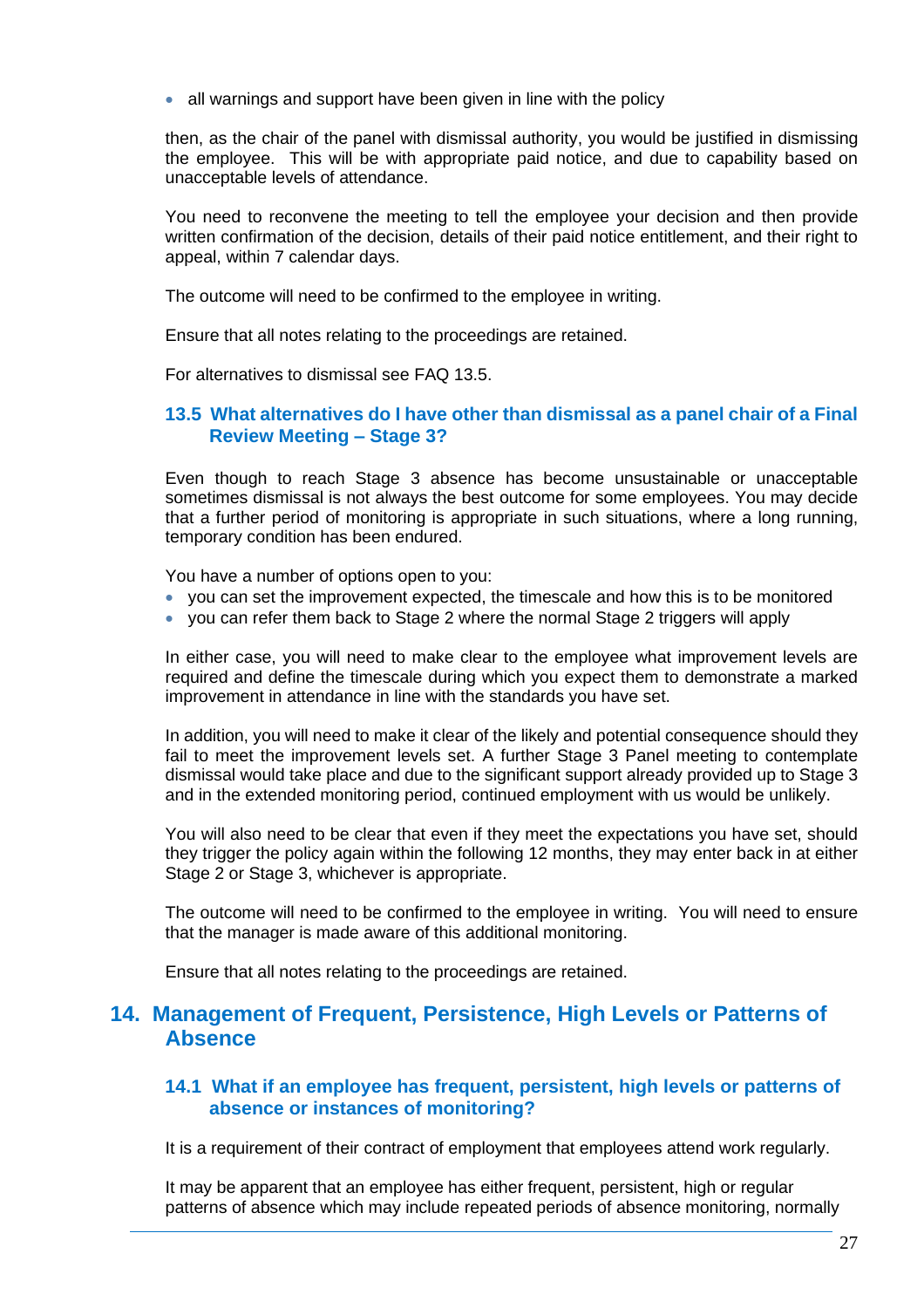over a period of up to 5 years, but can be a shorter period. In which case, you will need to consider whether it may be appropriate to refer the employee to a Final Review Meeting Stage 3 or the Disciplinary Policy if appropriate.

This would apply if an employee has absence that means that they frequently meet the triggers for short term monitoring. An example of this might be where the employee had a pattern of absence that led to Stage 1 monitoring, achieved the standards set for absence in the monitoring period, but had the same pattern of absence a year later. Where this pattern has occurred, you will need to consider whether this is misconduct or health related. This would also apply if you believe that the patterns of absence your employee has had over a period of time are not related to their health.

You should make a referral to Occupational Health to determine whether there is any medical reason for the level or pattern of absence and if it is likely to be improved. If Occupational Health advice is that there is a medical reason but that their level of absence is likely to continue then you should refer the employee to a Final Review Meeting Stage 3 to consider termination of employment on the basis of capability – incapacity.

If there is no underlying medical reason, then you will need to handle the case as misconduct using the disciplinary policy.

Similarly, if an employee has frequent periods or patterns of long term absence, or if they have a combination of short and long term sickness which means that they have a high overall level of absence, consideration needs to be given to whether the level of absence is sustainable.

You should invite them to attend a Formal Absence Review Meeting to discuss their absence level and how they might be supported in the workplace in order to attend work regularly. If you consider that the level of absence is unsustainable, this would mean that you need to put forward a case for consideration of termination of employment due to capability – medical incapacity or alternatives to dismissal in order to enable the employee to attend work on a regular basis.

Further advice on dealing with patterns, frequent or high absence can be obtained from HR Direct.

## **15. Long term absence which occurs with short term monitoring**

## **15.1 Can long term absence be used in monitoring of short term absence?**

Normally you need to manage short term absence and long-term absence separately. However if your employee is approaching a short term absence trigger point or is currently in a period of monitoring for short term absence and they have a period of long term absence you need to consider whether it is appropriate to include the long-term absence for monitoring purposes. Each case will depend on the individual circumstances, such as their previous attendance record and the nature of the long-term absence.

## **16. Home Visits**

#### **16.1 Can I visit an employee at home when they are absent?**

It is usual for meetings with your employees to be held in the workplace so that contact with work is maintained. However, where it is appropriate, you may feel that it is better to visit them at their home.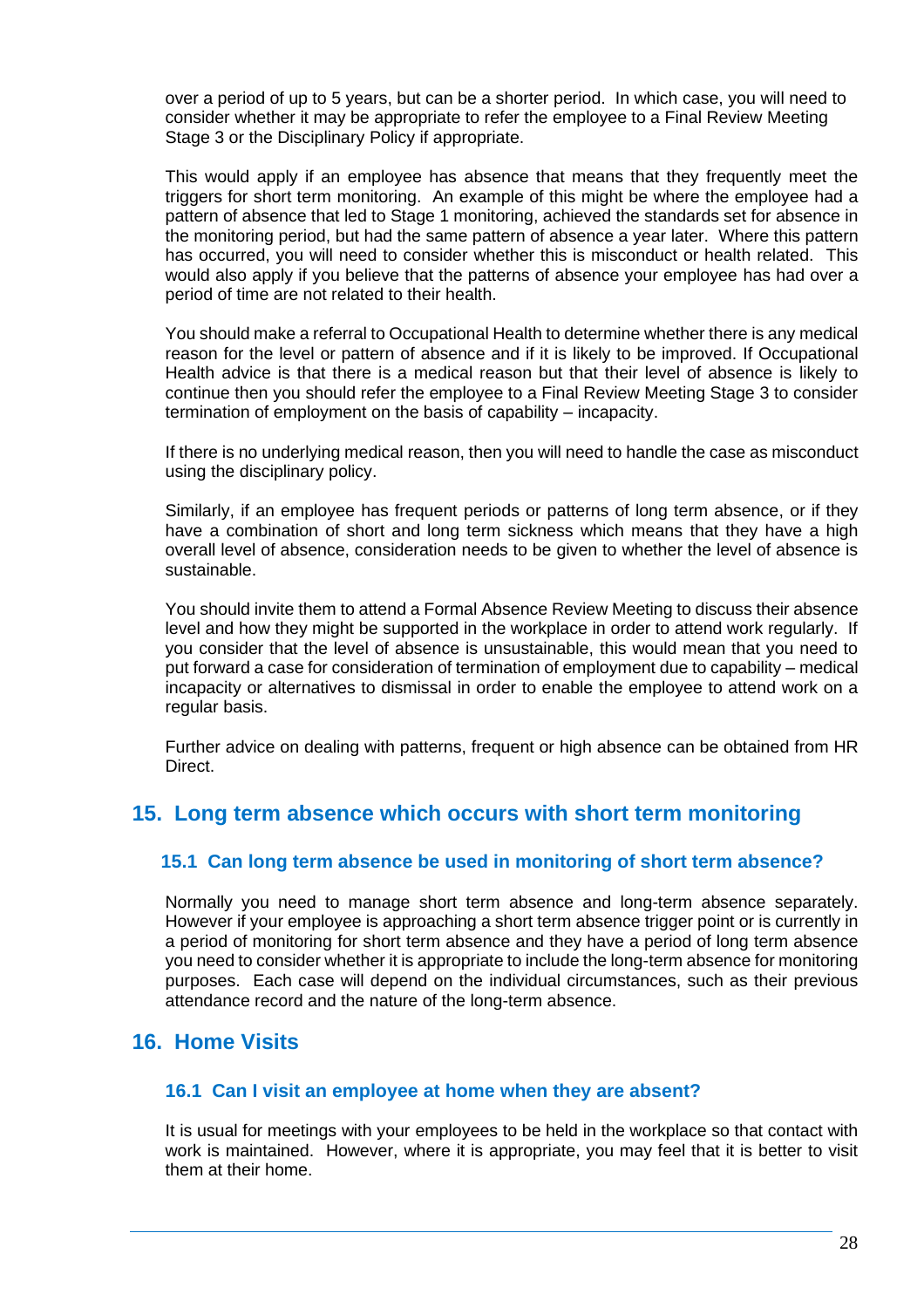# **17. Occupational Health Advice**

### **17.1 What is the role of Occupational Health (OH) in sickness absence management?**

The Occupational Health Service is available to give advice which will support you and your employees. They will examine both the effects of your employee's duties on them and also establish what their health status is in relation to work, i.e. are they fit enough to carry out the work for which they are employed?

They can also provide you with guidance on reasonable adjustments that you could consider for your employee, to support them in being able to do their job.

## **17.2 How can I get access to the Occupational Health Service?**

As a manager you need to register on the [Optima Health Portal](https://www.myohportal.co.uk/suite/login/?fromURI=https%3A%2F%2Flogin.myohportalsso.co.uk%2Fapp%2Fpshealth_appianohassistproduction_1%2Fexkuxixu9e8kD8dRW0i6%2Fsso%2Fsaml) website link, You can then access the Occupational Health portal via the website and make the referral on line

## **17.3 How do I make an Occupational Health (OH) referral?**

This is made via the [Optima Health Portal](https://www.myohportal.co.uk/suite/login/?fromURI=https%3A%2F%2Flogin.myohportalsso.co.uk%2Fapp%2Fpshealth_appianohassistproduction_1%2Fexkuxixu9e8kD8dRW0i6%2Fsso%2Fsaml) You will need to confirm the referral with the employee and discuss with them the Occupational Health advice received.

#### **If you already have login details to the OH website**.

You will need to login to the [Optima Health](https://www.myohportal.co.uk/suite/login/?fromURI=https%3A%2F%2Flogin.myohportalsso.co.uk%2Fapp%2Fpshealth_appianohassistproduction_1%2Fexkuxixu9e8kD8dRW0i6%2Fsso%2Fsaml) Portal on the link. You can then make a management referral for your employee. You need to make sure that you have talked to your employee about the reason for the referral and then discuss the OH advice that you receive with them.

#### **If you do not have login details to the OH website.**

You will need to email the [Health, Safety and Wellbeing Department Administrators,](mailto:H&Sadminstrators@nhsbt.nhs.uk) to request for an account to be set up. Once you receive these details you will then be able to log on to the OH website and make a management referral for your employee. You need to make sure that you have talked to your employee about the reason for the referral and then discuss the OH advice that you receive with them.

## **17.4 What is the telephone number for Occupational Health (OH)?**

Our current Occupation Health provider is Opitma Health. To contact them you need to call either

- Sharps line 0845 371 0572
- Helpline. 0845 601 8029

If you want to track progress of a referral you can do this via the portal.

#### **17.5 What do I do if an employee fails to attend an Occupational Health appointment?**

There is a contractual requirement for your employee to attend Occupational Health (OH) meetings. You need to discuss the reason for non-attendance with your employee. If there are valid reasons why your employee failed to attend OH, you can organise to rearrange the appointment.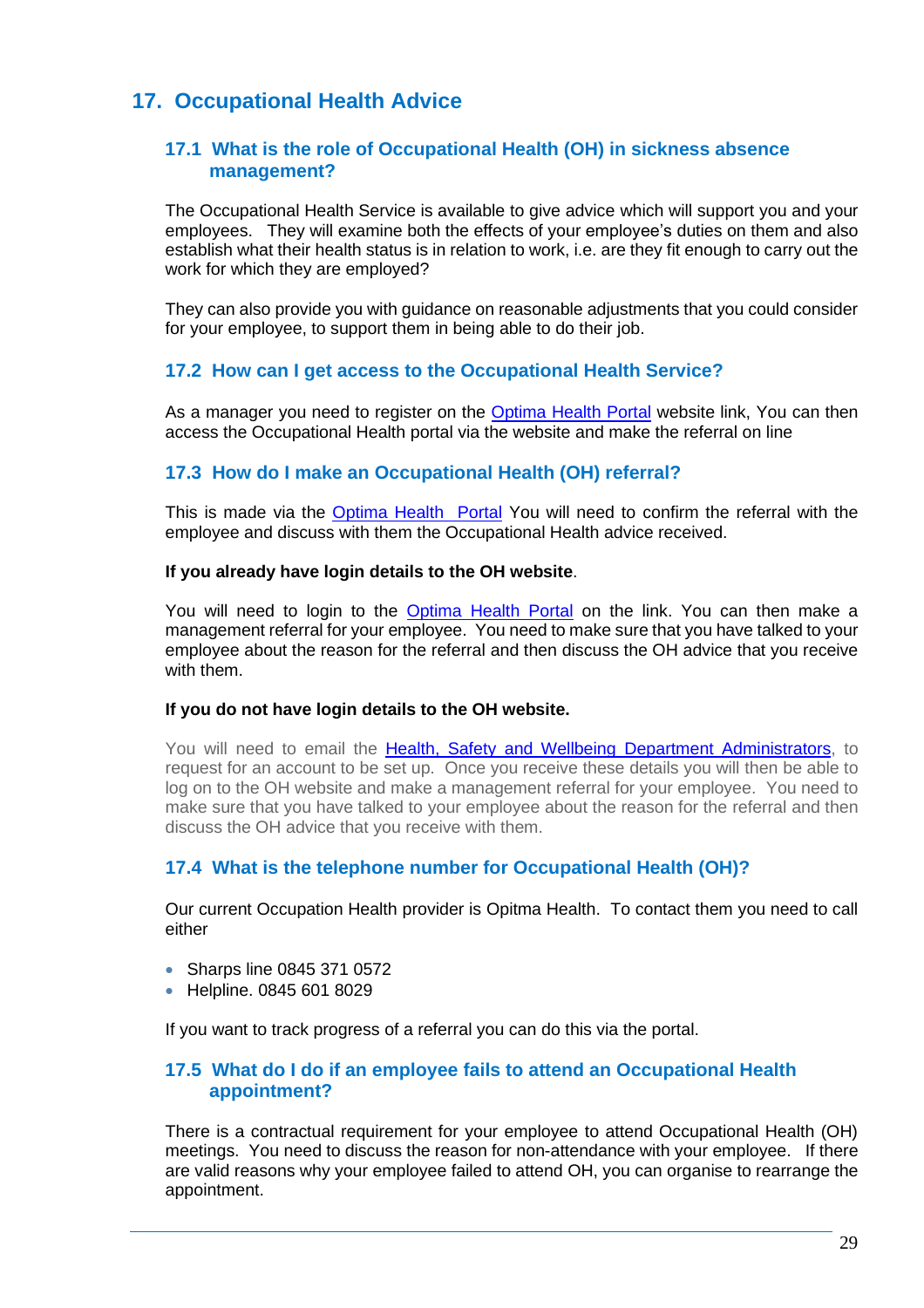If there are no reasonable grounds/reasons for them to have failed to attend their Occupational Health appointment, the matter may be referred to the disciplinary procedure.

## **17.6 Can I ring Occupational Health for urgent medical advice?**

If you need advice on sharp and needlestick issues or you have had contact with blood and require assistance, then you can call the Sharps number on **0845 371 0572**. If you describe the issue, either someone from Optima Health will return your call or you will be put through to an OH professional.

Alternatively, you can call the Optima Health Helpline on **0300 008 5107** for urgent advice on issues such as allowing a person to return to work where there is doubt that the medical issue has been resolved e.g. length of time needed to recover with shingles before they are non infectious.

### **17.7 Should I make an OH Referral when an employee's absence reaches the trigger points?**

It is not necessary for you to make a referral to Occupational Health (OH) when an employee's absence reaches the triggers within the policy, unless you feel that there might be an underlying medical reason for the absence a referral to OH could be made to help you decide whether to move to formal monitoring.

. If you need to move your employee to a Final Review Meeting - Stage 3, then you should make a referral to OH to ensure you obtain up to date relevant advice from Occupational Health on your employee's sickness absences.

#### **17.8 Do I have to send an employee to OH before they can return to work?**

No. The important thing is that you take into account any recommendations that your employee's GP has put on their fit note. You should discuss with your employee whether there are any changes which could help them return to work. You do not need OH advice to have these discussions - they should be focussed on practical ways that you could support your employee to return to work rather than their health condition e.g. building their hours up over a 4 week phased return period, or allowing them to work a reduced number of shifts in their first few weeks back building up to normal shifts in their 5th week of return.

Support from Occupational Health should be considered for more complex conditions.

You may also need to carry out a risk assessment to accommodate the clinical judgement in the fit note. Support can be obtained from the Health, Safety and Wellbeing Department

## **17.9 Can I refuse to attend my occupational health appointment?**

It is a condition of your employment that you may be required to attend Occupational Health (OH) appointments. More information about this can be found in NHS Terms and Conditions. You could be asked to attend one or more medical examinations by a Medical Practitioner, Consultant or Occupational Health Specialist, nominated by NHSBT. We will meet all reasonable costs for any referrals.

If your manager has made a referral to OH it is important that you attend. NHSBT have a duty to protect you from harming yourself mentally or physically, whilst at work and these meetings help us to ensure this happens. Occupational Health will examine the effects of your duties on you, establish your health status in relation to work, and provide advice to your manager on any support you might need. If you don't attend these meetings you could increase the risk of further injury or illness, to yourself as well as put your colleagues under more pressure.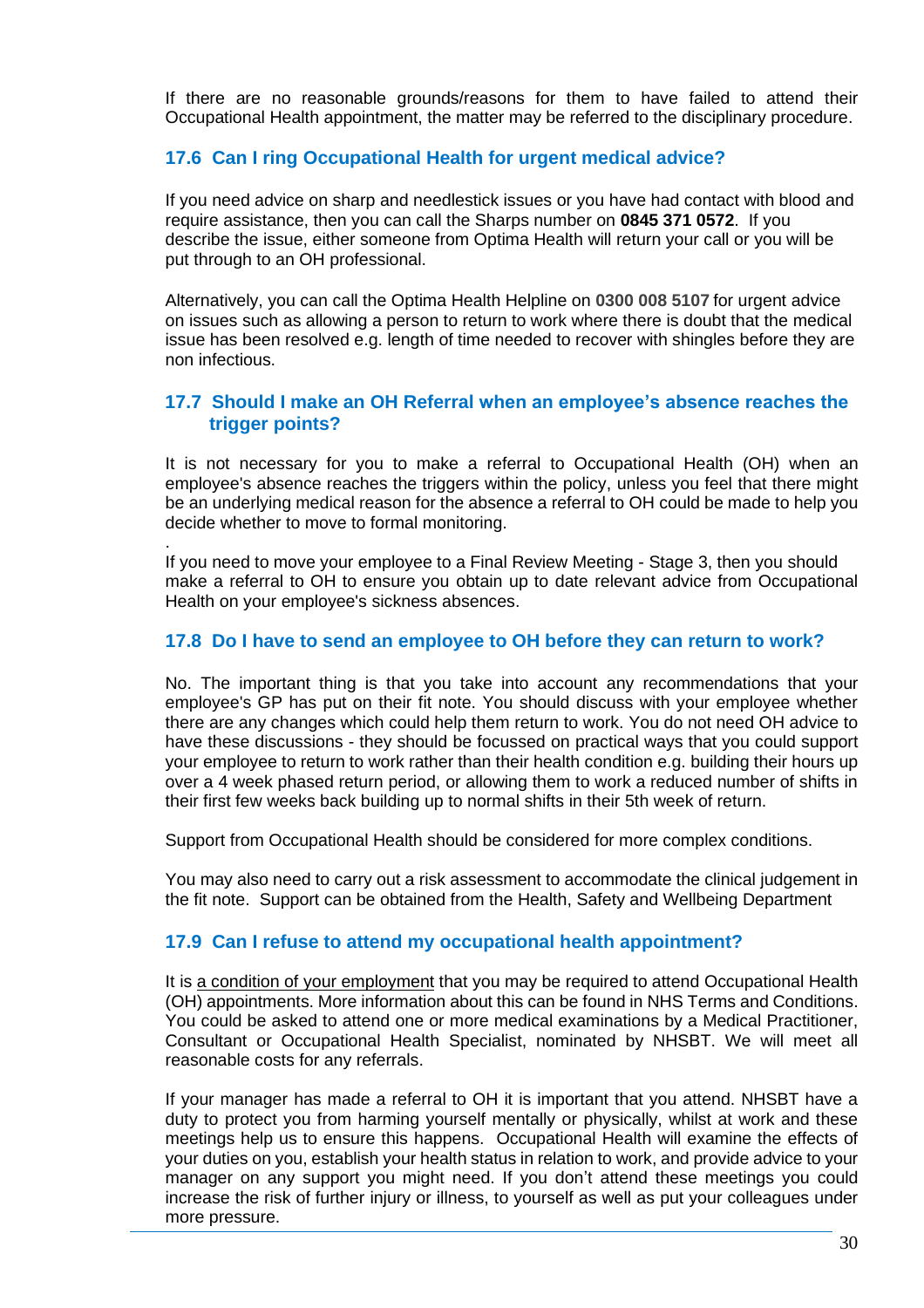### **17.10 Will OH share details of my medical condition with my manager?**

OH will not share details of your medical condition unless you give your consent or it is already known by your manager (for example if it is on the manager's referral). However, OH will share what the impact is of your medical condition on your work with your manager. This is to allow recommendations to be given on common issues such as your return to work, reasonable adjustments to help you return, or on the likely time for you to return to work.

#### **17.11 Can I refuse consent for my manager to see my OH report?**

Your manager will refer you to Occupational Health in order to understand the implications of your health condition on your fitness tor work. You have a legal right for your OH records to remain confidential, so you will be asked for your permission to release the OH report to your manager. Your manager will not be given details of your medical condition and you are encouraged to give consent for your manager to see your OH report in order that they can provide you with any appropriate support which will help you return to work. However, if you choose not to give your consent to your manager seeing your report, or OH requesting additional information about your health condition from your GP or your specialist, it would be difficult to provide you with support.

It would also mean that your manager would have to make decisions without any medical advice.

#### **17.12 Can I make a self referral to Occupational Health?**

If you have any concerns about your health, we would always recommend that you see your GP first as they can not only provide you with advise but also with any medication you may need. However, if you feel that your health condition may be affecting your work now or in the future and your GP has not been able to provide support or advice on this, you can ring Occupational Health 0845 601 8029. This option is purely for use if you have issues you wish to discuss in confidence without involving your manager, however if we require any changes to help with these issues a referral by your manager will be needed. This can only be done if you are prepared to discuss the issue with your manager so that they can make the referral.

We therefore would encourage you to talk to your manager and ask for a referral through them. This will ensure your manager is aware of any health conditions that could affect you whilst at work and allow them the opportunity to support you where appropriate.

#### **17.13 Do I have to follow Occupational Health advice?**

The Occupational Health Service provides advice which will support you and your employees. When an employee is on long term sickness you do not need to make a referral to OH particularly if their return to work date is known. You can also discuss the advice received from the employee's doctor on their fit note with them.

If the case is complex, then you should seek OH advice to support you in managing the absence. In most instances you should follow the advice but sometimes there may be operational reasons why this is not possible. In this case, you should discuss and agree with occupational health more suitable recommendations.

If your employee is covered by the Equality Act and OH confirm that they are unable to undertake part or all of their role and/or duties, you have a duty to consider reasonable adjustments and redeployment to suitable alternative employment.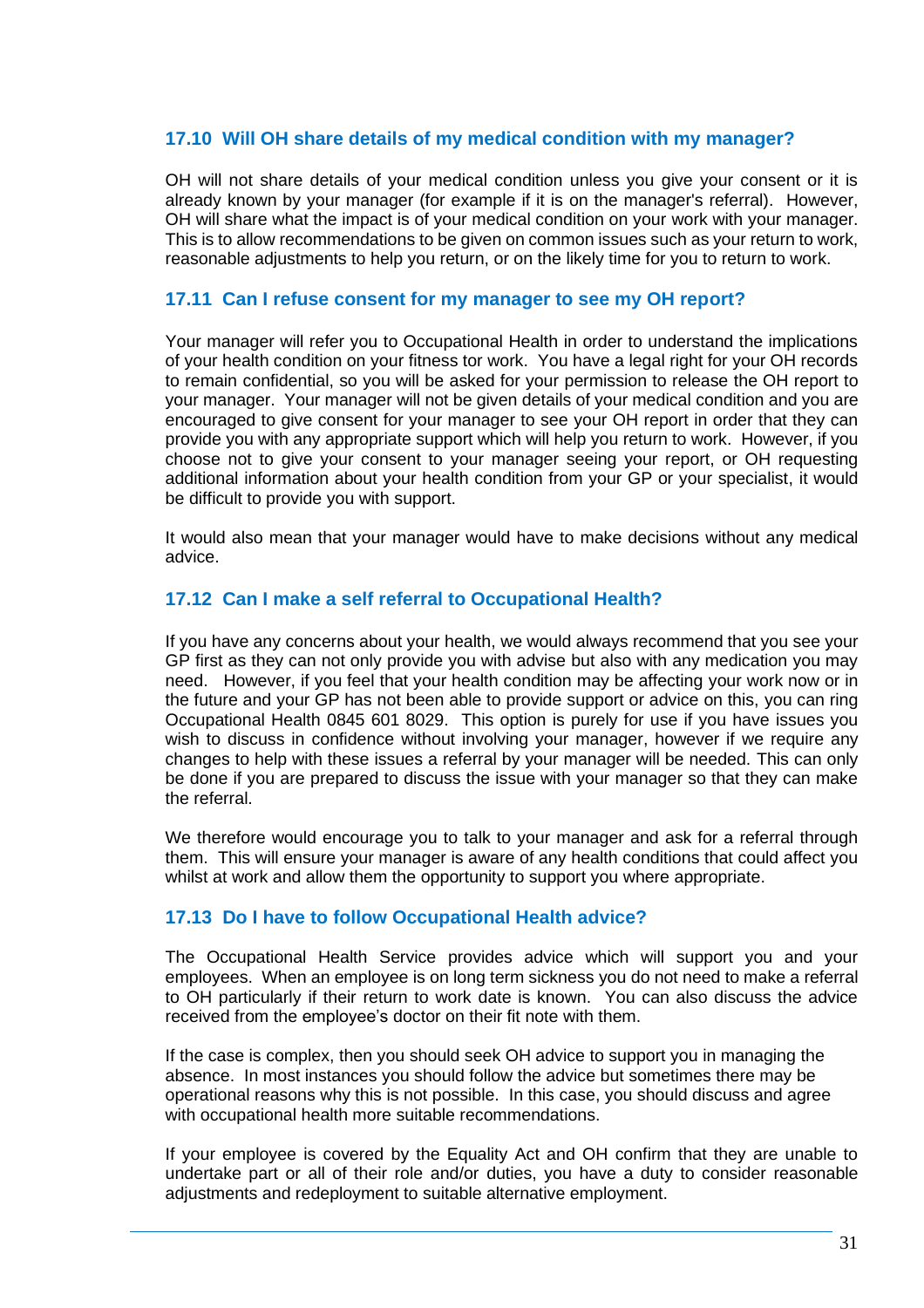## **18. Disability**

## **18.1 How will sickness related to my disability be treated?**

Firstly if you make your manager aware that you have a disability they will seek advice from Occupational Health and HR on how best to support you.

When Occupational Health advises your manager that you have a disability as defined under the Equality Act, they will hold a meeting with you to discuss any reasonable adjustments that you might need. If appropriate HR, OH and Health, Safety and Wellbeing might also be present. You may also be accompanied by a work colleague or representative of your trade union; however you would need to arrange this.

We recognise that disability does not mean that you will necessarily have increased sickness absence. However if OH advise your manager that your condition presents particular requirements that will impact on your attendance at work, a flexible approach to managing disability may be required.

Although the terms of this policy will apply equally to all employees, your manager should consider management discretion when applying trigger points if Occupational Health confirms the condition is potentially covered by the Equality Act and your disability may impact on your attendance levels.

Your Manager will need to consider your sickness absence on an individual basis and make an assessment sensitively with fairness.

## **18.2 What does it mean if an employee has a disability?**

If your employee has a disability it may be that they are covered by the Equality Act 2010. Under the Act disability is defined as 'a physical, mental, or sensory impairment which impacts on them carrying out their normal day to day activities, which has substantial and long-term effect, i.e. it is expected to last 12 months'.

The sorts of impairments that are covered are those affecting their

- Mobility
- manual dexterity
- physical co-ordination
- continence
- ability to lift carry or otherwise move everyday objects
- speech, hearing or eyesight
- memory or ability to learn or understand
- perception of the risk of physical danger
- severe disfigurement
- progressive conditions such as HIV, cancer and multiple sclerosis

If you have identified that your employee has a condition that is covered under the Equality Act, as an organisation we have a duty to consider reasonable adjustments to their role which allow them to continue to work to the best of their ability. The sort of adjustments you can consider are making physical adjustments to the workplace, providing additional equipment to support or assist your employee, or temporarily adjusting hours or days worked. Occupational Health will be able to advise whether your employee is covered under this Act, and to give you advice on what adjustments might be made.

These adjustments should be recorded in the Tailored Adjustment Agreement.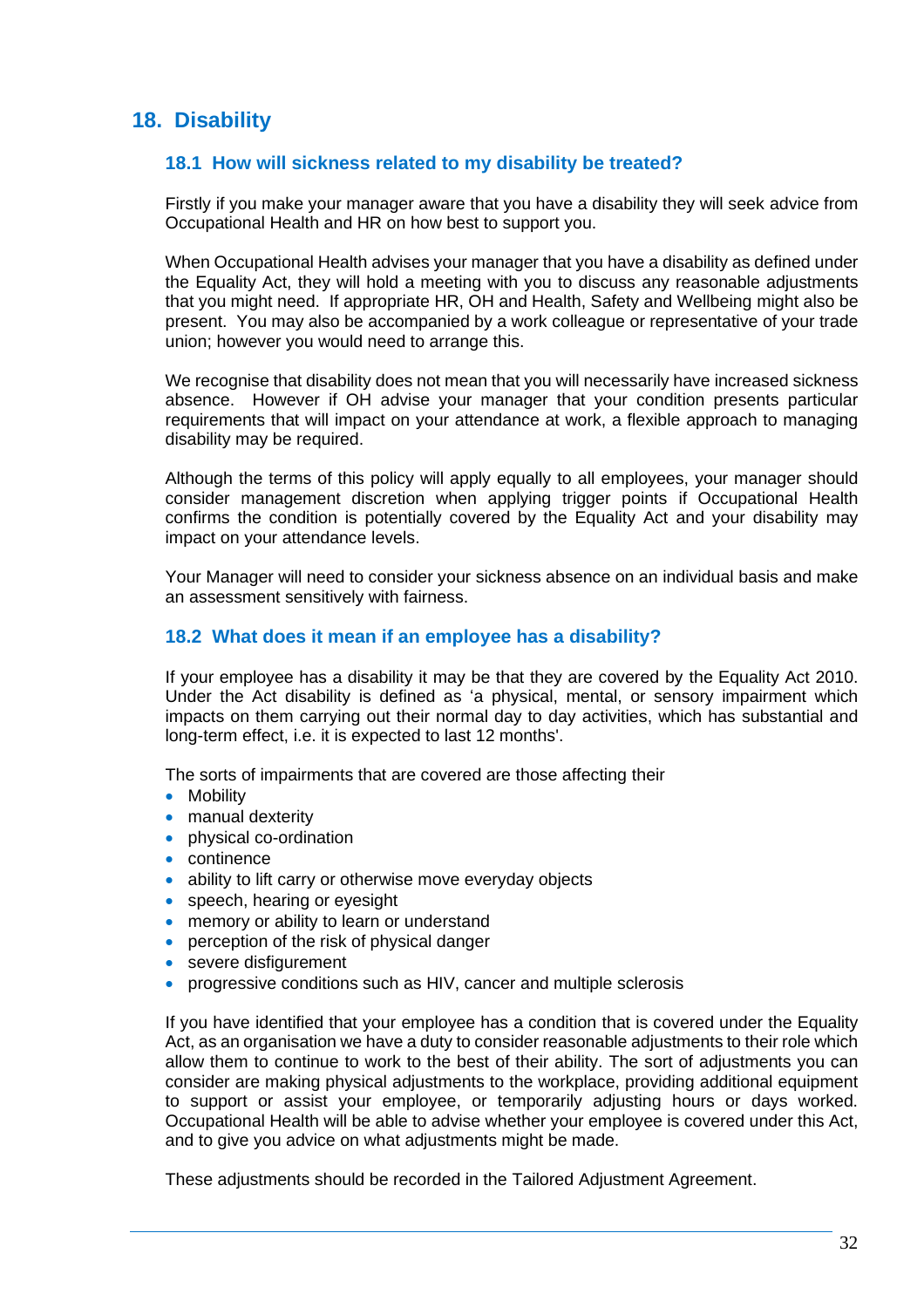## **18.3 What is a Tailored Adjustment Agreement?**

This is a living record of reasonable adjustments which have been agreed between an employee who may be regarded as disabled under the Equality Act 2010 and their manager.

The purpose of this agreement is to make sure that both an employee and their manager have an accurate record of the reasonable adjustments that have been agreed. By having an agreement, it will minimise the need to re-negotiate reasonable adjustments every time an employee changes jobs, is re-located or when a new manager comes into post.

It will provide employees and their managers with the basis for discussions about reasonable adjustments at future meetings.

As this is a living document it should be reviewed regularly by both the employee and manager and amended as appropriate. Remember, however, that expert advice from third parties, such as Occupational Health advisers, Access to Work, our own Health, Safety and Wellbeing Advisers or IT specialists may be needed before changes can be agreed and implemented.

New managers of employees with 'Tailored adjustment agreements should accept the adjustments outlined in the agreement as reasonable and ensure that they continue to be implemented. The agreement should be reviewed within a 12-month period or more frequently if required and amended at a later date but this should not happen until both parties have worked together for a period of time. If a change is necessary, the new manager and the employee should discuss this with an HR Consultant.

## **18.4 What is the purpose of a Tailored Adjustment Agreement?**

When a Tailored Adjustment Agreement is made it can have a number of purposes and benefits for an employee and their manager

If you are an employee who has a disability that may be covered by the Equality Act 2010 it allows you to

- Explain the impact of your disability on you at work
- Suggest adjustments that will make it easier for you to do your job
- Offer further information from your doctor, specialist or other expert
- Request an assessment by occupational health, Access to Work or another expert
- Review the effectiveness of the adjustments agreed
- Explain any change in your circumstances
- Be reassured that your manager knows what to do if you become unwell at work and who to contact if necessary
- Know how and when your manager will keep in touch with you if you are absent from work because of illness or a disability related reason
- You can request time off to attend related medical appointments

As a manager with an employee who has a disability which may be covered by the Equality Act 2010 it allows you to:

- Understand how a particular employee's disability affects them at work
- Explain the needs of the business or organisation
- Explain the organisation's attendance and reasonable adjustment policy
- Consider whether or not the employee needs to be referred for an assessment by an occupational health or another adviser to help both parties understand what adjustments if any are needed
- Review the effectiveness of the adjustments already agreed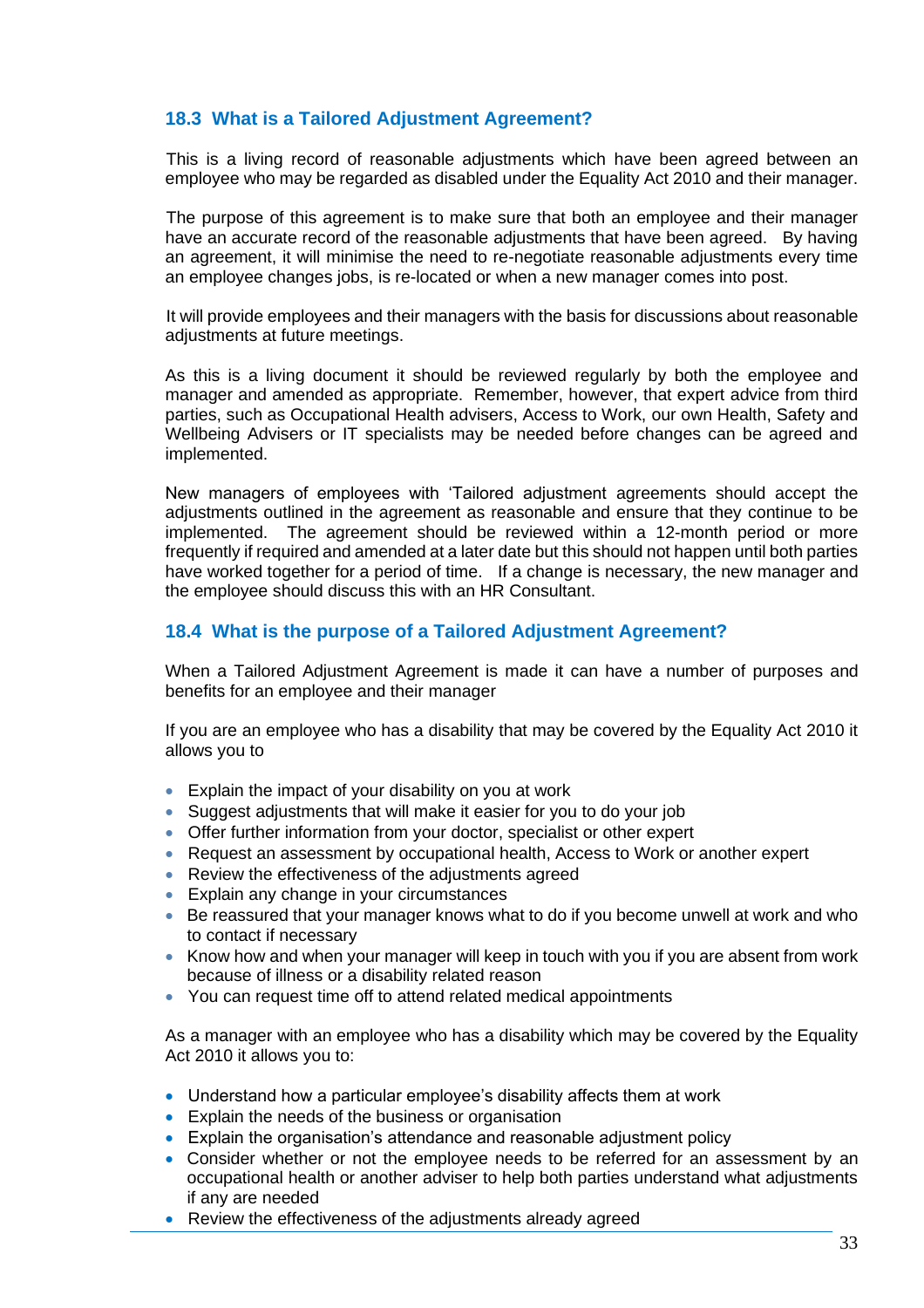- Explain any change in the employer's circumstances
- Consider granting discretion to attend at medical appointments

## **19. Management of a health condition**

#### **19.1 What do I do if an employee can't do their role because of their health?**

Sometimes an employee has a health condition where they are not absent from work but they are not able to undertake all or part of their role effectively. It is important that you manage this supportively through meetings with the employee.

You need to make an Occupational Health referral in order to understand the nature of the condition and the impact on the employee's ability to undertake their role.

#### **19.2 What do I do if OH advises that my employee needs to have restricted duties?**

If you have received advice from Occupational Health that your employee has a health condition where, they are not absent from work but they are not able to undertake all or part of their role effectively, these recommendations will have been made to reduce the risk of further injury or illness, and to support them while they get better.

You need to arrange a meeting with the employee which can be supported by your HR Consultant and where relevant Health, Safety and Wellbeing in an advisory capacity. Your employee may wish to have a trade union representative or colleague present at the meeting. It will be their responsibility to organise this.

At this meeting you should review the advice from Occupational Health with your employee. and discuss how you both think you could implement the recommendations. If you agree that there are elements of the role that they cannot undertake then a task-based assessment should be carried out to establish what tasks they cannot undertake.

Occupational Health will advise if the employee has a disability and if so what reasonable adjustments they would recommend.

Once you have put any restrictions in place, you will need to regularly review the arrangements in order to identify any changes in your employee's health condition and make adjustments to the work restrictions as appropriate.

If it is agreed that it is not possible for your employee to undertake their role or significant parts of the role you would need to arrange a Formal Absence Review Meeting with the employee to discuss options which may include dismissal on the basis of capability – medical incapacity

## **20. Reasonable Adjustments**

#### **20.1 What does it mean if OH advises that an employee requires reasonable adjustments?**

As a manager you need to be aware of the importance of making reasonable adjustments in relation to employees with disabilities which are covered by the Equality Act, as failure to do this may amount to unlawful discrimination.

Under the Equality Act there are very specific requirements. An employer has a duty to make reasonable adjustments to prevent a disabled employee from being placed at a substantial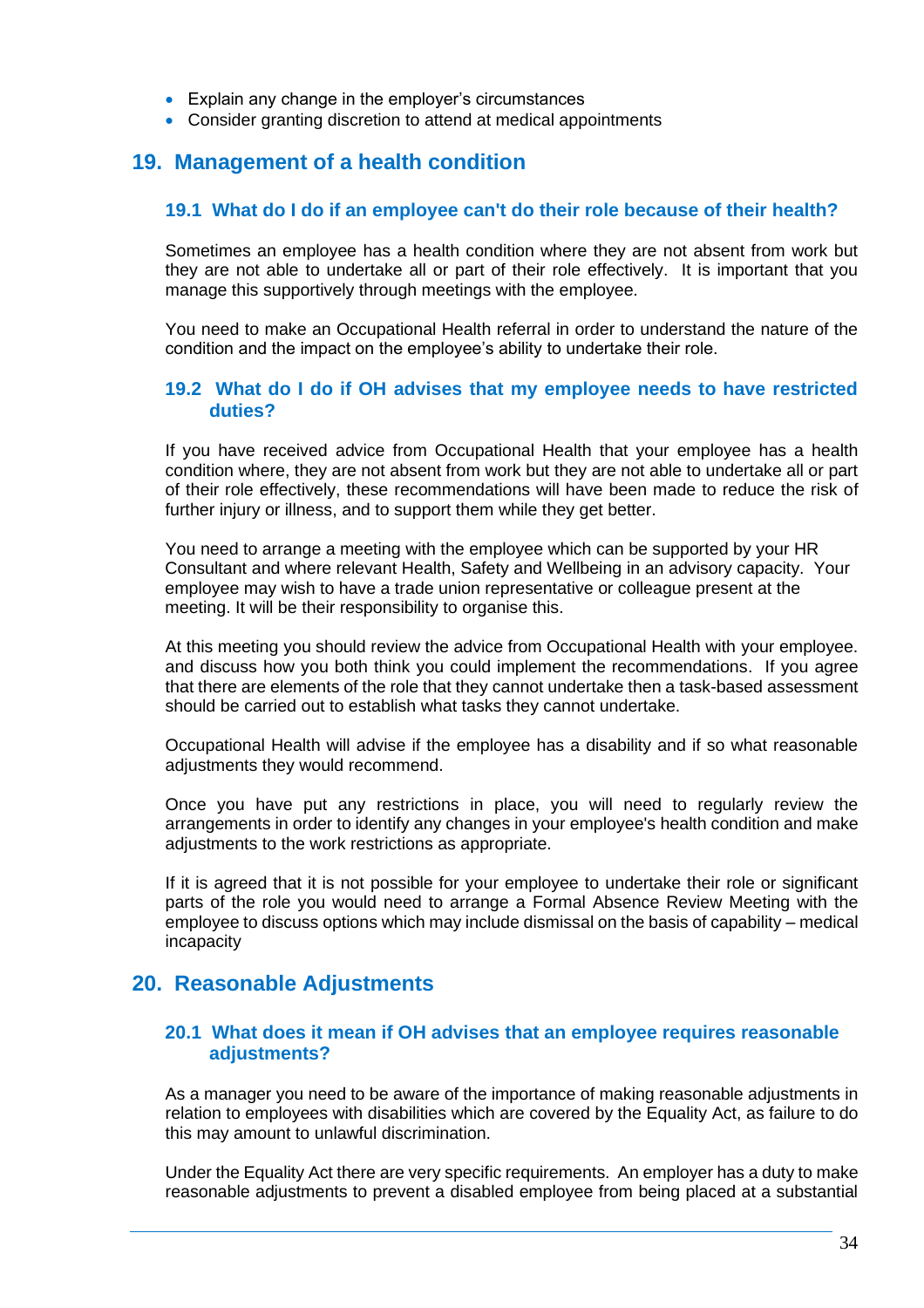disadvantage by any physical feature of the premises, or by any provision, criteria or practice of the employer. However, this must be reasonably practicable and in line with service needs.

The sort of reasonable adjustments Occupational Health (OH) might suggest may include:

- Adjustment to working pattern; hours; start and finish times; working arrangements; working environment and duties;
- Providing new or modify existing equipment and tools;
- Providing additional training:
- Modified instructions or reference manuals:
- Providing a buddy or mentor or supervision while they gain confidence to return to work.
- Training to use equipment being used as an adjustment, e.g. voice recognition software.
- Allocating to someone else, the non-essential parts of the new job which the employee cannot do because of their disability.
- Time off work to attend medical appointments.

If you feel the recommendations made by OH are not reasonable you should contact HR Direct on 0117 3227700 or (2)7700 to discuss options

## **20.2 What do I do if OH advises that an employee requires reasonable adjustments?**

This will be because Occupational Health (OH) has advised you that your employee has a disability as defined under the Equality Act. You will need to hold a meeting with your employee and HR, together with a Health and Safety Advisor or OH if appropriate to discuss reasonable adjustments. They may be accompanied by a work colleague or trade union representative if they wish, however it will be their responsibility to arrange this.

You should ensure that all possible reasonable adjustments to enable them to stay in their original job and attend work at a sustainable level are explored. This may well involve obtaining specialist medical and other expert reports, such as from a disability employment adviser or IT specialist.

Further advice is available from the Disability Employment Advisory Service and the Disability Rights Commission at<https://www.drc.org.uk/>

You should make sure that you review any adjustments that you have implemented to aid your employee's attendance at work, whether or not they are related to a disability, regularly.

You need to record any reasonable adjustments using the Tailored Adjustment Agreement so that you both have an accurate record of what has been agreed. In addition, you should hold regular reviews with your employee and make amendments where appropriate.

#### **20.3 Can I refuse to make reasonable adjustments?**

As a manager you need to be aware of the importance of making reasonable adjustments in relation to employees with disabilities. Under the Equality Act there are very specific requirements related to this. We have a duty to make reasonable adjustments to prevent a disabled employee from being placed at a substantial disadvantage by any physical feature of the premises, or by any provision, criteria or practice of the employer. However, this must be reasonably practicable and in line with service needs. Failure to do this may amount to unlawful discrimination. You should ensure that all possible reasonable adjustments to enable the employee to stay in their original job and attend work at a sustainable level are explored. You can seek advice from Occupational Health on implementing the reasonable adjustment.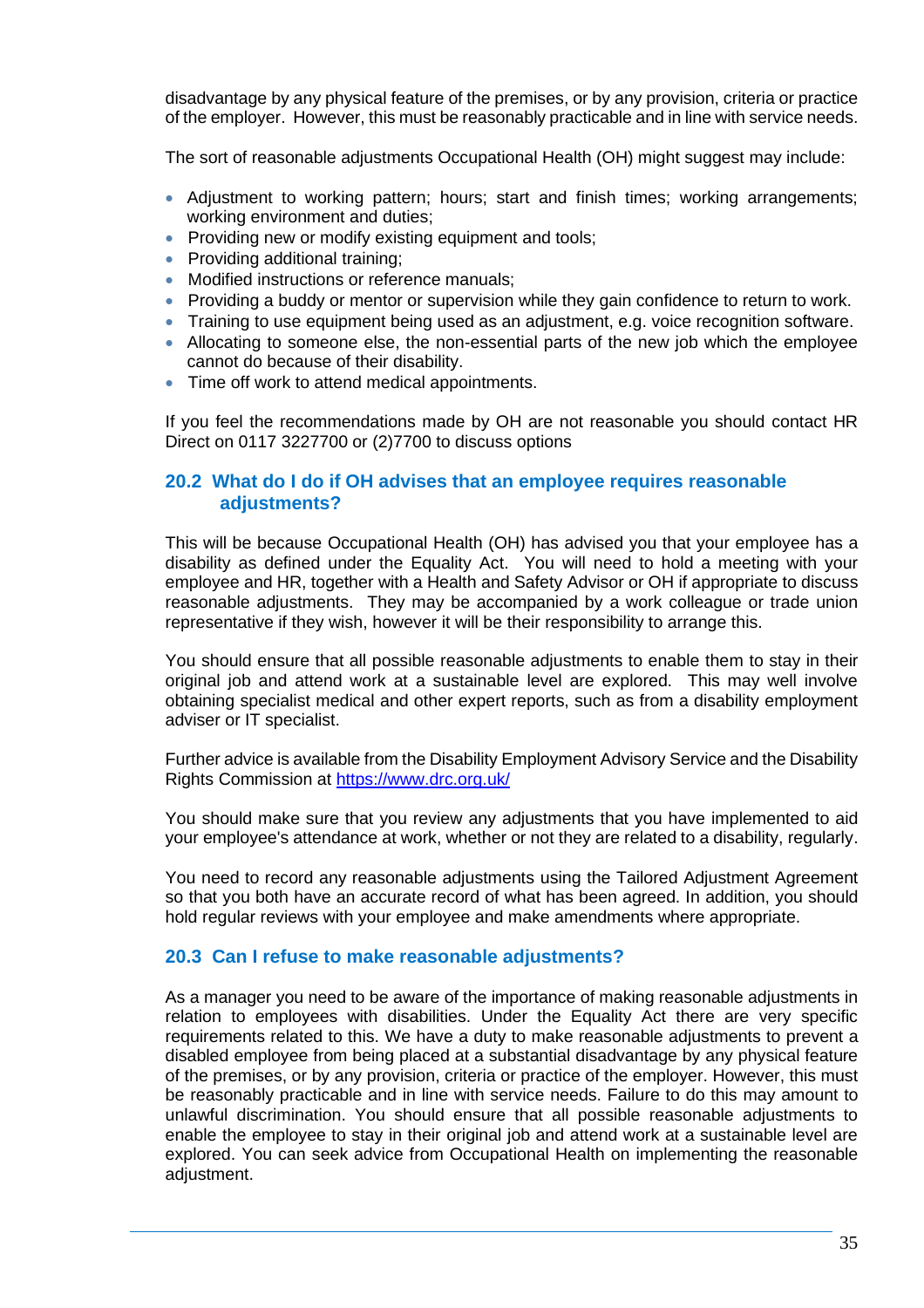If you have concerns you will be unable to make the reasonable adjustments recommended you should contact HR Direct on 0117 3227700 or (2)7700 to discuss.

## **21**. **Management of Long Term Absence (4 weeks or more)**

## **21.1 What do I do when an employee reports long term absence?**

You need to manage any long-term sickness via regular informal absence support meetings with your employee. The main objective in management of long-term absence is to facilitate a safe return to work as soon as possible if this is possible, but this has to be balanced with the needs of the service.

If your employee advises you that they are likely to be absent for 28 calendar days, you do not need to wait for 28 calendar days before you start to supportively manage the absence. When you receive their fit note, you need to arrange to meet with them as soon as possible to find out how they are, the likely prognosis, and to discuss any actions or reasonable adjustments to support them to return to work. Although not essential, it would be beneficial if any information that they may have about their condition is shared with you to enable you to provide them with the appropriate support.

If they are able to provide clear information about their condition and treatment and give a likely date of return, which is verified by their medical certificate, you should discuss frequency and arrangements for regular contact and meetings between you. You should also discuss with them any actions that can be taken to support their return to work and any actions they will be taking to receive treatment, advice and lifestyle changes that will support their expected return to work.

If they are unclear about their condition or likely return to work you should make a referral to Occupational Health in order to find out more about the underlying reasons for their absence and to seek advice on its likely duration, their ability to work and likelihood of return.

You should then meet with them to discuss the OH advice, this meeting can include a representative from HR together with a trade union rep (or colleague employed by the service) if appropriate, it is their responsibility to arrange this.

## **21.2 What do I need to consider for the absence support meeting?**

You need to arrange to meet with your employee as soon as possible after they have advised you that they will be on long term absence. At this meeting all medical advice received from OH or the employee's medical practitioner will be reviewed, in order to facilitate a safe return to work if this is possible.

In some circumstances it may also be appropriate to include the OH or HS adviser in the meeting.

At the meeting you should discuss

- Whether the employee is fit to return to work
- The advice as to when a return to work will be possible
- Likely reasonable and sustainable future attendance at work based on medical advice and attendance at work previously
- Whether the advice suggests there will be a full recovery or will a return to the same work be inadvisable
- Does the 'Statement of Fitness for Work' say that the employee may be fit for some work?
- Whether reasonable adjustments can be made to enable an early return to work
- Whether temporary redeployment would enable an early return to work e.g. if fit note provisions cannot be accommodated within the normal department.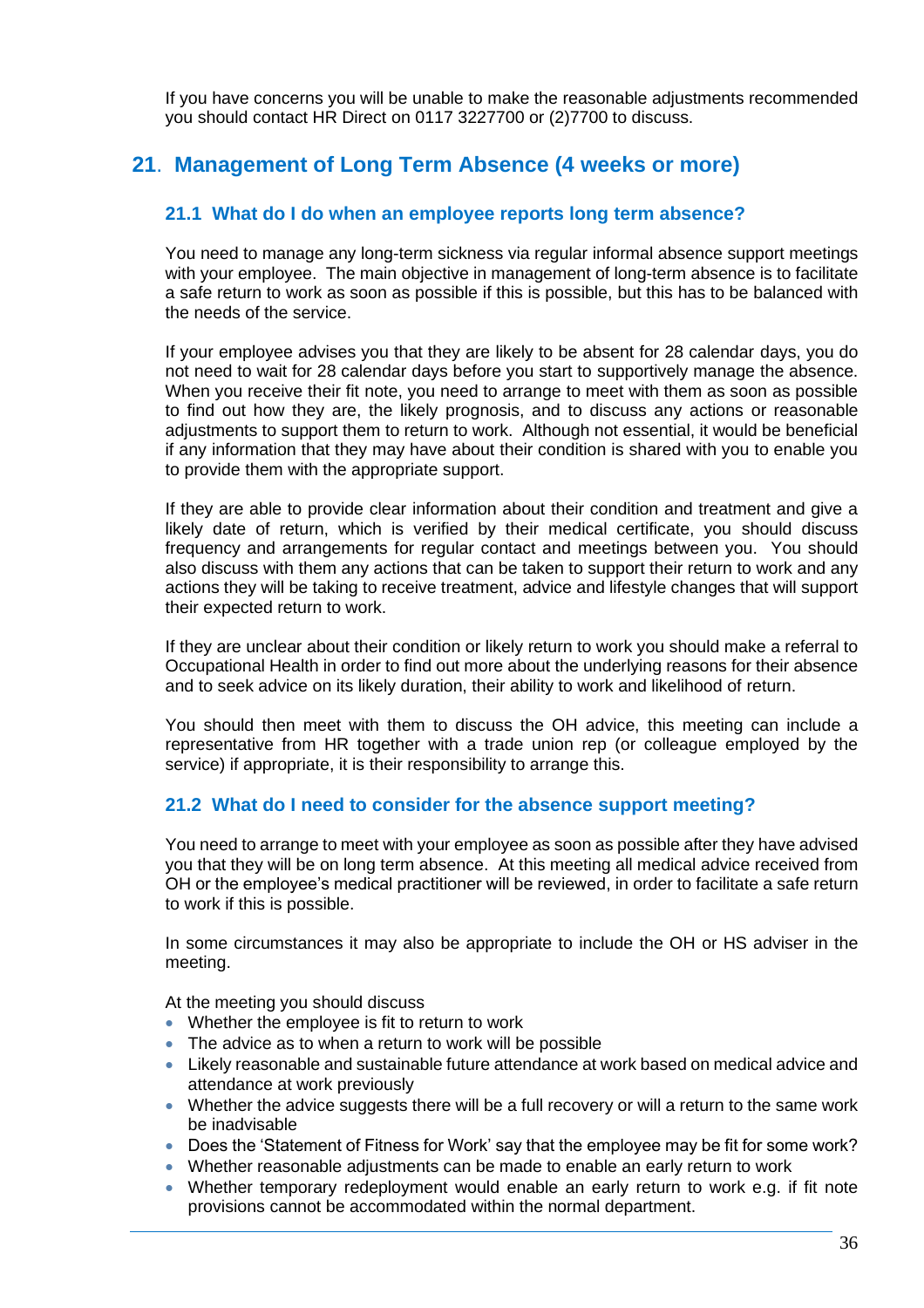- Any necessary and reasonable adjustments to duties, hours, or start or finish times.
- Agree arrangements for regular discussions with them during them absence.
- You should agree and record actions covering these areas.

You may wish to use the [Long Term Sickness Absence Support](http://nhsbtweb/userfiles/Long%20term%20sickness%20review%20meeting%20checklist%20final.doc) Meeting checklist at the meeting.

In the case of long term sickness, it is important to obtain an early diagnosis and where relevant, make decisions based on occupational health advice so that attendance and absence is managed in line with both the policy and NHS Terms and Conditions. Your HR Consultant will be able to provide you with support and guidance advice if there is a need for a Formal Absence Review Meeting; Section 14.10 of the NHS Terms and Conditions of Service provide very clear guidance in the event that a review and decision is not taken prior to exhaustion of an employee's occupational sick pay.

It is particularly important that appropriate support is provided when an employee has mental health problems or musculoskeletal disorders. Helping them to get the right support as soon as possible can aid an early return to work and most importantly help to stop such conditions getting worse or leading to additional problems such as depression.

If OH advises that you they may be fit to return but not in the near future, or if they have persistent or high levels of long-term absence you will need to take reasonable steps to manage this. In some cases, this may lead to termination of their employment or consideration of alternatives to dismissal in order to enable them to attend work on a regular basis

However, if there is a known return date or if you think an OH referral would not provide you with any more medical advice at present than your employee has advised you of e.g. your employee is waiting for elective surgery or has a broken bone then you may not need to immediately obtain Occupational Health advice unless short term adjustments may be required to allow a return to work. For example, if someone is waiting for surgery but suggests to you they can carry out some of their role whilst waiting for surgery, you may want to seek further clarification from OH.

#### **21.3 How do I support an employee who is on long term sickness?**

You will need to keep regular contact with your employee which can be via a quick phone call each week to check how they are and the progress on their medical condition and return to work. Where the absence is likely to extend beyond 4 working weeks, as soon as you receive their fit note you should arrange to meet with them to start to supportively manage their absence. It is essential that you hold regular informal absence support meetings. Where appropriate these need to be held every 4 weeks in the workplace so that the employee can maintain contact with the workplace. If they are too ill to attend the workplace, you can arrange to visit them at home instead.

At these meetings you need to keep your employee informed and aware of their position. Knowing that there is a job to return to can help relieve anxiety. However, the main objective in management of long-term absence is to facilitate their safe return to work but this needs to be balanced with the needs of the service. You should discuss

- their progress so that you understand the nature and impact of their condition
- whether there is an update on a likely return to work date
- if they are undergoing treatment it may be necessary to obtain further OH advice on the likely return to work
- if there is a return to work date, whether anything can be done to assist them in terms of their hours or the role
- whether they would be fit to return to work on modified duties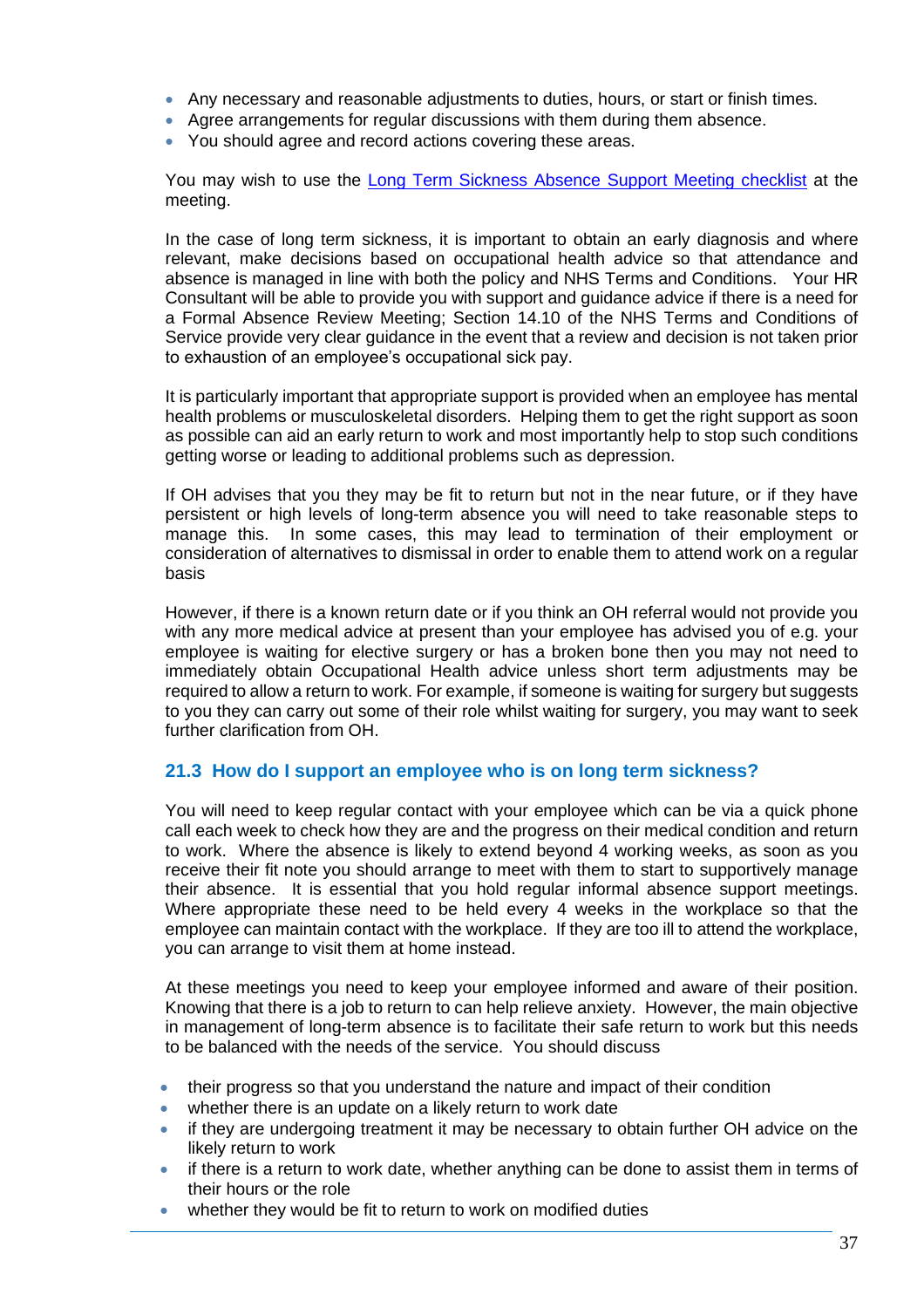- assist in discussion to explore the possibility of an application to the NHS Pensions Agency for Ill Health Retirement where applicable
- absence support meetings should take place regularly, for those employees on NHS Terms and Conditions of Service the final options must be considered in line with [AfC](http://www.nhsemployers.org/~/media/Employers/Documents/Pay%20and%20reward/AfC_tc_of_service_handbook_fb.pdf)  [Terms and Conditions](http://www.nhsemployers.org/~/media/Employers/Documents/Pay%20and%20reward/AfC_tc_of_service_handbook_fb.pdf) .

You may wish to use the [Long Term Sickness Absence Support](http://nhsbtweb/userfiles/Long%20term%20sickness%20review%20meeting%20checklist%20final.doc) Meeting Checklist at the meetings.

As these are informal support meetings we would anticipate that the meeting takes place just between you and the employee unless they have a particular concern with this. In which case they should put forward a request to be accompanied which will be considered. If this is agreed, it is their responsibility to arrange this.

When they are fit to return to work you should consider any recommendations on their Fit note or OH recommended reasonable adjustments. These will often be for a short, defined period, however, if they are likely to be long term, these should be recorded in the [Tailored](http://nhsbtweb/document_store/tailored_adjustment.doc)  [Adjustment Agreement](http://nhsbtweb/document_store/tailored_adjustment.doc) .

You do not need to refer your employee to OH before they can return to work. However, for more complex cases, you may wish to make a further OH referral prior to a return to work to discuss the need for a staggered return to work, varied duties or any other reasonable adjustments which may need to be made to protect the continued employment of the employee.

In the case of long term sickness it is important that you obtain an early diagnosis and make decisions based on Occupational Health advice where appropriate so that absence is managed in line with both the policy and [NHS Terms and Conditions.](http://www.nhsemployers.org/tchandbook?ec_as=BB7E8CD006104169B58FAF5F13BD5D92) If a return to work seems unlikely in the foreseeable future (usually by the time the employee's sick pay reduces to half pay) then the possibility of dismissal on the grounds of capability – medical incapacity may need to be discussed if reasonable adjustments or alternative employment are not possible.

Your HR Consultant will be able to provide you with support and guidance advice if there is need for a Formal Absence Review Meeting. The NHS Terms and Conditions of Service provide very clear guidance in the event that a review and decision is not taken prior to exhaustion of an employee's occupational sick pay.

## **21.4 Can I be supported at the meetings to discuss my long term sickness?**

If your manager is meeting you on an informal basis, you don't have a legal right to representation and we would encourage you to hold that meeting just between you and your manager. However, should you feel you have reasonable concerns about this, you may put forward a request to be accompanied, which will be considered.

If your manager is meeting with you as part of the Formal Absence Review Meeting within the policy, then you have the right to be accompanied by an NHSBT employee or representative of a Trade Union you belong to. It will be your responsibility to organise this.

#### **21.5 Can my manager contact me whilst I'm off sick with a fit note?**

When you are on any sickness absence it is important that your manager keeps in touch with you so that they can provide you with any support that you need. If you have a fit note from your GP or your hospital, your manager will make arrangements for continued, regular contact with you. This may just be a quick phone call to see how you are progressing and whether there is any support that can be offered. If your absence is going to be longer than 4 weeks your manager will organise with you to hold regular sickness support meetings with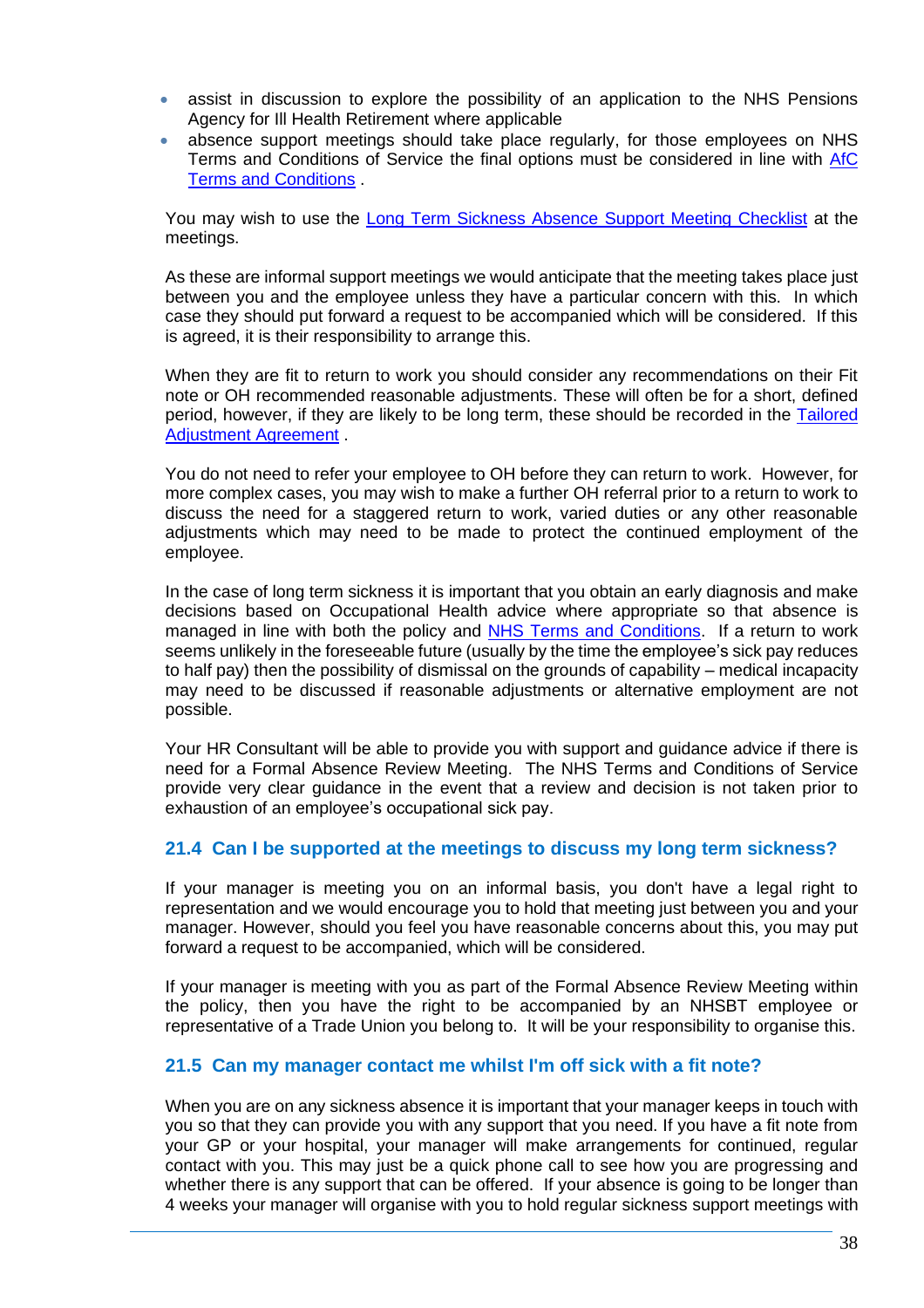you. These will be in your workplace or, if you are too ill to attend the workplace, a home visit can be arranged.

## **22. Frequent, Persistent or High Levels of Long Term Absence**

#### **22.1 How do I deal with an employee who has frequent or high levels of long term absence?**

If an employee has frequent episodes of long-term absence over a period of time you should continue to manage this under a series of regular support meetings with agreed outcomes. The main objective is to facilitate their safe return to work as soon as possible and to help them to achieve a sustainable level of absence.

Whilst the employee may return to work for extended periods this recurrent absence needs to be balanced with the needs of the service and you should take reasonable steps to deal with frequent, persistent or high levels of long-term absence.

You should invite them to attend a Formal Absence Review Meeting to discuss their absence level and how they might be supported in the workplace in order to attend work regularly. If you consider that the level of absence is unsustainable, this would mean that you need to put forward a case for consideration of termination of employment due to capability – medical incapacity or alternatives to dismissal in order to enable the employee to attend work on a regular basis.

#### **22.2 Can an employee who is at work but has frequent or high absence be dismissed?**

During your employee's sickness absences, you will have provided support in order to facilitate any return to work and to help them maintain regular attendance. You will need to keep records of the absence management so that you can assess the level and impact of their absence.

In some cases, despite providing the support and advice which is available, it may be apparent that your employee is not able to attend work on a regular basis. In this case you may consider making a case for termination of employment or consideration of alternatives to dismissal, in order to enable them to attend work on a regular basis.

## **22.3 What do I do when an employee is not able to attend work regularly?**

You should follow the same process as with all long-term sickness absence by holding a Formal Absence Review meeting to determine the options to enable the employee to attend work on a regular basis.

You should ascertain their opinion on their condition and how they anticipate their situation developing. If they accept that their level of attendance is not likely to improve or is not possible, you should contact your HR department to arrange a further meeting to discuss the options and the least distressing way to terminate employment.

However, if they contest this and the advice is that they are not able to attend work on a regular basis then a panel will need to be arranged to consider termination of employment on the basis of capability – medical incapacity or alternatives to dismissal that will enable regular attendance at work.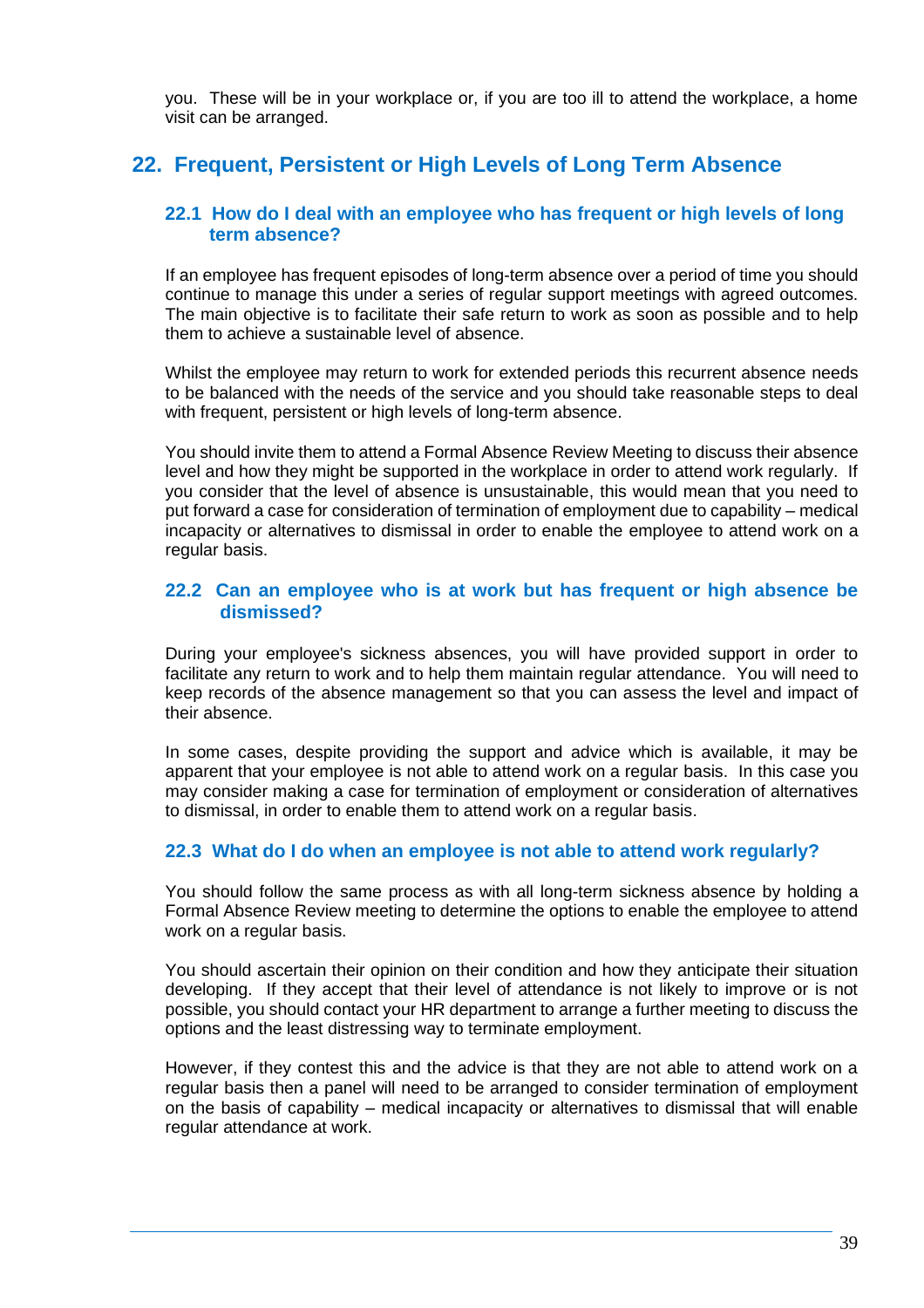# **23. Redeployment**

## **23.1 Can someone who is on long term sickness be temporarily redeployed?**

There may be some circumstances where an employee who is not fit to undertake their full role could be fit to return in some capacity on a temporary basis. For example, if they are waiting for surgery but suggest to you they can carry out some of their role whilst waiting for their surgery, this could also apply where they needed a period of transition after long term sickness before resuming their full role.

In this case you could consider whether temporary redeployment would be an option. You would need to undertake a skills analysis and then look at whether there are any posts which could be modified to allow your employee to undertake them. Or you could explore with managers in other departments whether they had some suitable role or work which the employee could do. Your HR Consultant will be able to assist you.

Your employee does not need to go back to their GP to be 'signed back to work' as there is no option on the fit note to do so. However, if you or your employee have any concerns about their ability to undertake the temporary work then you can a make a referral to OH or seek advice from your H&S representative.

This is a supportive arrangement to allow an employee to remain at work in some capacity wherever possible. However, you will need to review the arrangement regularly to make sure that it continues to support the employee and the needs of the service. Normally this arrangement would be limited to 3 months. The employee should not be disadvantaged through being at work on a fit note when compared to being of off as sick. Therefore they would receive pay on the same grade and hours as they are contracted to during this period.

## **23.2 Can someone who has been absent on long term sickness be redeployed?**

Formal redeployment support can only be accessed for employees who have a disability. However, you should only consider redeploying an employee as a final option. An example of where you might consider redeployment is where Occupational Health advice suggests they cannot carry out their current duties and you have carefully considered all reasonable adjustments to enable them to retain their original job, but these have proved unreasonable.

If your employee has a disability then transfer to a suitable alternative vacancy i.e. redeployment, could be an example of a reasonable adjustment. You should only consider redeployment as a reasonable adjustment if:

- Your employee has acquired a disability that means that it is simply not possible for them to keep their existing job e.g. because they can no longer drive; or
- If despite reasonable adjustments to the employee's existing job, they are still unable to do the job to the standard required.

If your employee does not have a disability and you establish at their support meetings that they are unable, or do not wish, to continue in their current role but would wish to seek an alternative role with us then support for this can be explored further with your HR Consultant. Your employee can access the weekly vacancy bulletin. Your HR Consultant will work with you to identify any specific support your employee might need to help them to make an application for alternative roles with us.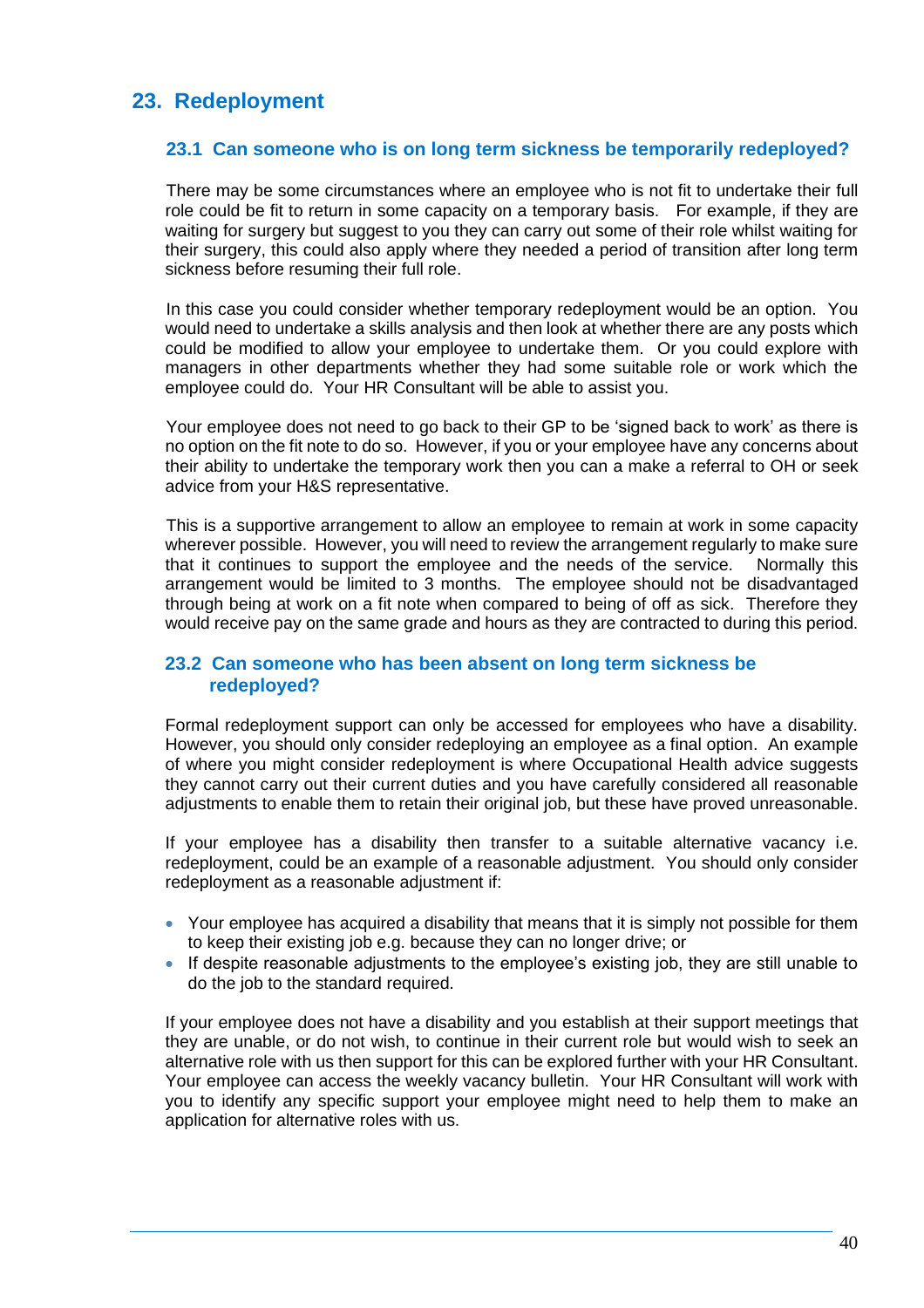### **23.3 What should I do if OH advice is that redeployment should be considered?**

If OH advice is that your employee is unable to undertake their role due to a disability and should be considered for redeployment, your HR Consultant will arrange for them to be put on the Redeployment Register if your employee wishes to. As a disabled redeployee they will not be expected to undergo a "competitive interview" for posts which are identified as suitable given their skills and abilities.

This arrangement would commence as soon as your employee makes this request. A reasonable time scale will be agreed in order to explore redeployment opportunities with them and if their employment is subsequently terminated, redeployment will continue to be sought during their notice period.

Firstly, if you have carefully considered and there are no reasonable adjustments that will enable the employee to retain their original job, you need to undertake a skills assessment with the employee to determine whether redeployment may be an option under the Equality Act 2010. This should reveal:

- The skills the employee has acquired in their job
- Skills which may have been acquired outside work
- Any transferable skills
- Training needs

Redeployment support will be available to your employee if required, whereby your HR Consultant will work with you to identify:

- Current suitable vacancies with or without reasonable adjustments
- Vacancies that might be suitable with reasonable adjustments e.g. a change of location, working hours or removal of an inessential duty
- Vacancies which might be suitable were training provided
- Vacancies that may arise in the foreseeable future

If the employee meets the person specification for any vacant position that have been identified they should be transferred to that position.

Reasonable adjustments, as previously detailed, should be considered for the new position, together with retraining to help the employee acquire new or different skills or learn new systems.

Any necessary adjustments should be identified and put into place swiftly and efficiently in consultation and agreement with the disabled employee and agreement reached on the timetable for implementation. The disabled person must be kept informed if the timetable or the adjustments need to change, particularly when they are absent from work awaiting the adjustments or in a different workplace.

There is no obligation however under the Equality Act to create a new job for someone who needs to be redeployed.

## **24. Phased Return to Work**

#### **24.1 Can an employee have a phased return to work?**

You need to take into account any recommendations that your employee's GP has put on their fit note. This may say whether they may be fit for work in general but not specifically for some aspects of their current job. This gives you maximum flexibility to discuss possible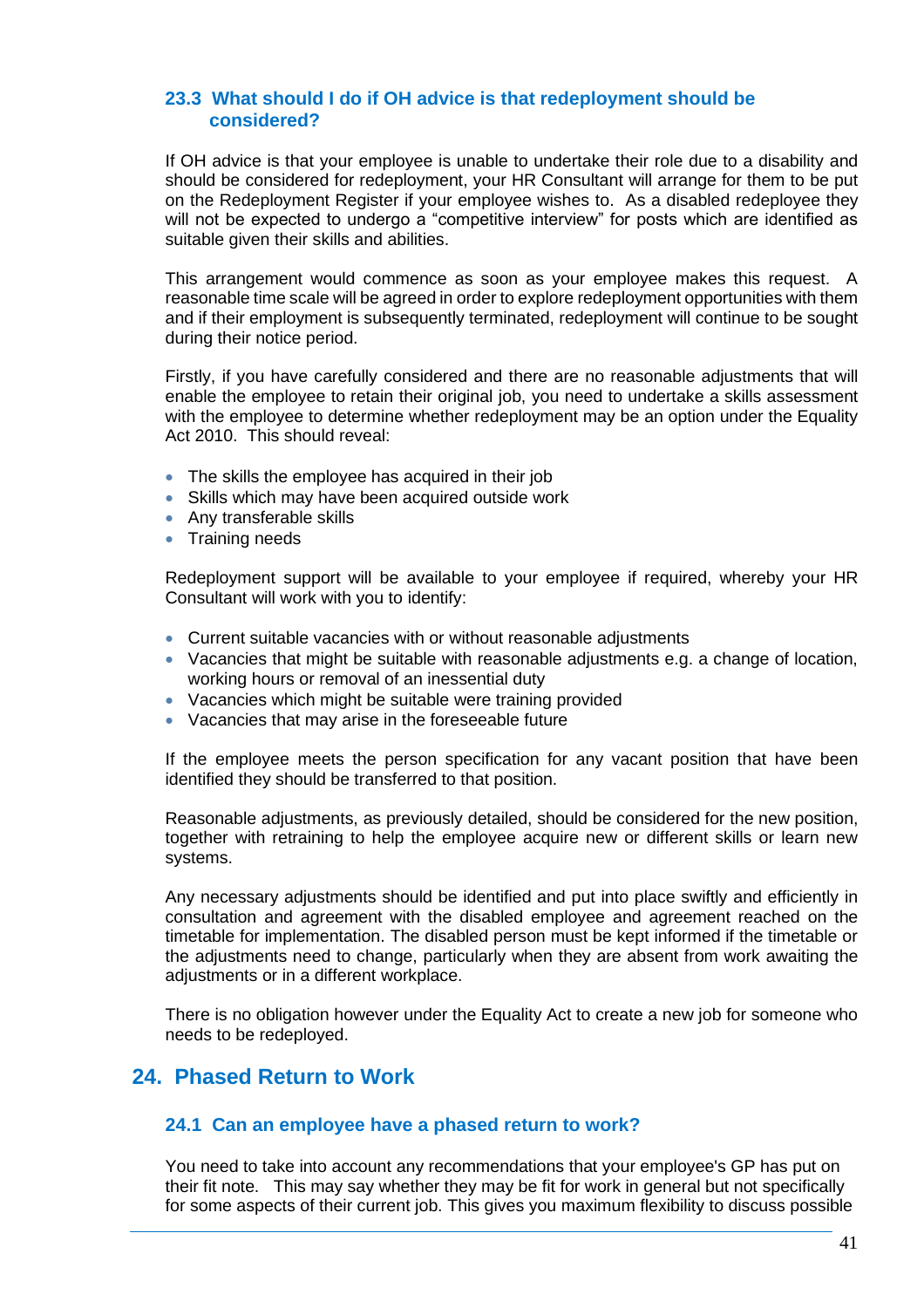changes with the employee to help them return to work, which may include changing their duties for a while.

You do not need OH advice to have these discussions - they should be focussed on practical ways that you could support your employee to return to work rather than their health condition e.g. building their hours up over a 4 week phased return period, or allowing them to work a reduced number of shifts in their first few weeks back building up to normal shifts in their 5th week of return. Support from Occupational Health should be considered for more complex conditions.

You may also need to carry out a risk assessment to accommodate the clinical judgement in the fit note. Support can be obtained from the Health, Safety and Wellbeing Department.

#### **24.2 Can I have a phased return to work?**

During your long-term sickness absence your manager will meet with you on a regular basis and discuss with you whether adjustments can be made to enable an early return to work. It is recognised that after a break from the work place because of ill-health, you may need time to re-adjust to your job and to your hours of work. Your manager will take into account any recommendations that your GP has put on your fit note.

Your manager may also have sought advice from Occupational Health. Where a phased return to work is recommended by them after a period of long-term sickness absence this will be supported. The rehabilitation period will offer time to re-adjust to work and to rebuild stamina. Due consideration should also be given as to whether working at another location, where appropriate, may assist in the phased return to work.

However there is no automatic right for you to have a phased return to work and where OH have recommended this, whether this is appropriate will be discussed and agreed between Occupational Health, HR and your Manager before being discussed in detail with you. Advice may also be requested from Health, Safety and Wellbeing Department if necessary.

Each case will need to be considered on an individual basis and the circumstances of that case taken into account to determine the benefits to both you and the organisation and whether it is reasonably practicable and in line with service needs.

#### **24.3 What is the length of a phased return to work after long term sickness absence?**

If it is agreed that your employee should have a phased return it will normally be for up to a period of 4 consecutive weeks during which time there will be a gradual build up of their hours, days and/or duties as appropriate, with a view to them working for their full contracted hours and undertaking their full range of duties at the end of this period.

If they have any pre-existing annual leave arrangements this can be taken into account when organising their phased return.

Whilst they would not normally be expected to use their annual leave during their phased return if their rehabilitation period occurs towards the end of the annual leave year then you need to make sure you plan any outstanding annual leave either when agreeing the phased return arrangements or before your employee returns to work.

#### **24.4 Can a phased return be longer than 4 weeks?**

Phased returns are normally only for a maximum of 4 weeks and Occupational Health will usually provide rehabilitation advice based on a maximum 4-week period. However, there may be exceptional circumstances when you or your manager review your progress and feel that there might need to be a longer phased return. In these circumstances your manager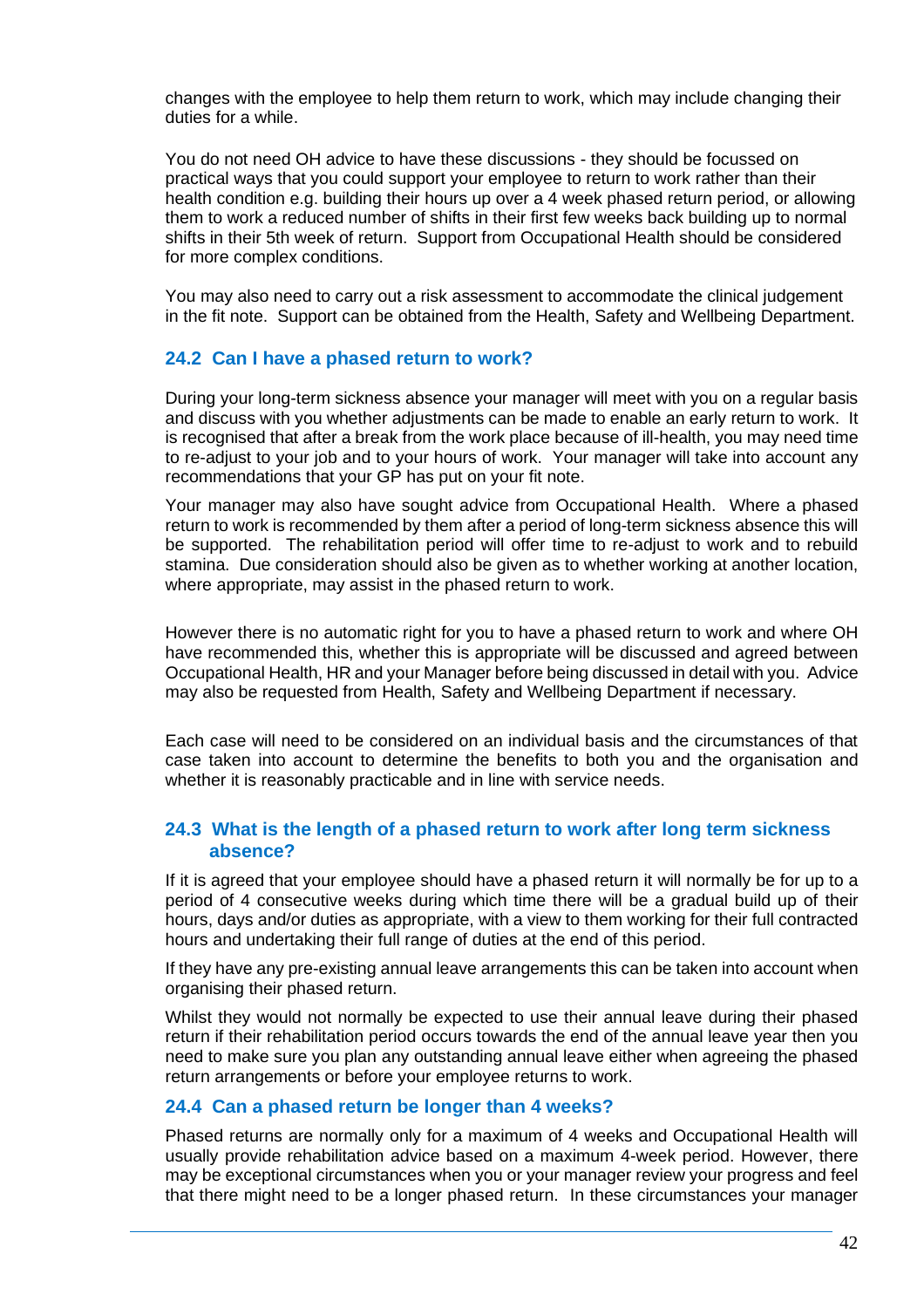would need to discuss this further with Occupational Health and your HR Consultant for some guidance.

If after these discussions, it is felt that a longer phased return would be beneficial in ensuring a successful return to work for you, then you would need to jointly agree a plan with your manager of what the continued phased return will be. Your manager will need to consider and discuss with you the options for supporting this. These could be utilising annual leave and/or a temporary reduction in contracted hours and pay, again with the ability to gradually increase up to the original full hours/duties.

#### **24.5 What payment will I receive during a phased return?**

During the initial period of 4 weeks of a Phased Return to work you will be paid as if working your full contracted hours.

If you normally work any hours that would attract enhanced payments during your phased return e.g. Sunday working, then you will be paid the appropriate enhancements for the work done.

#### **24.6 Will I have to work shifts or on call during my phased return to work?**

During your phased return to work you would normally continue to work within your normal shift or on call pattern. If Occupational Health recommend a different shift pattern as part of your rehabilitation process, then this will be considered. However, it maybe that you and OH feel working some on call fits better with the circumstances of your case.

#### **24.7 How should I record my hours during a phased return?**

During your phased return (which should be a maximum of 4 weeks) you should complete your timesheet or EASY attendance record as usual and/or claim as if you are working your normal full contracted hours. You should ask your manager to make a note on these records to record that you are working a phased return.

If, under exceptional circumstances, your phased return is agreed to be longer than 4 weeks you will need to discuss with your manager how the continuing phased return period will be managed e.g. through using annual leave, reducing your hours (and your pay accordingly) etc and any changes recorded on your timesheet.

#### **24.8 What should I do if my employee is having problems during their phased return?**

If at any time during the rehabilitation period you have concerns or your employee appears to be experiencing problems in adjusting to the return to work and/or presents with a further period of absence, then you may feel that further discussions with Occupational Health and HR may be necessary.

The discussions can explore whether your employee is actually fully fit to return to work, whether temporary reasonable adjustments might need to be made and/or whether there are any other recommendations you could consider helping your employee adjust to being back at work.

## **24.9 What should I do if my employee is not able to return to their normal duties after their phased return?**

If by the end of the phased return period, your employee has not been able to return to their full duties you should arrange a Formal Absence Review Meeting to consider the options and decide on an appropriate course of action.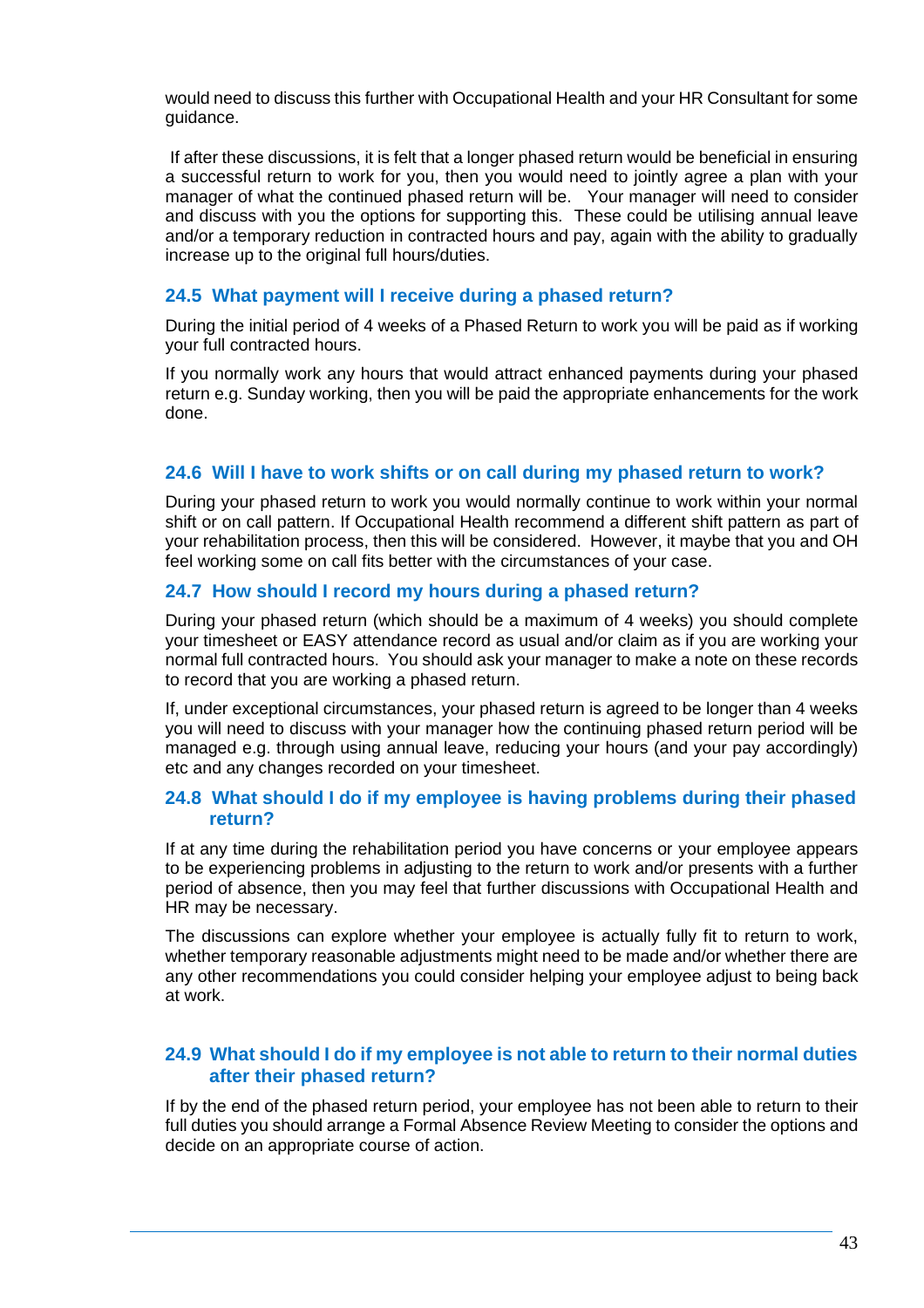## **24.10 What if my employee needs an additional phased return to work?**

If your employee has successfully completed a phased return but has further absence with the same or another medical condition you will need to make another OH referral. This will be to find out more about the underlying reasons for their absence and to seek advice on its likely duration, their ability to work and likelihood of return. It will normally only be possible to fund one phased return to work, which lasts no more than 4 weeks, in any rolling 12-month period.

If OH advises that your employee needs further temporary adjustments these would need to be managed by the use of annual leave, temporary change of hours or unpaid leave.

Whilst the employee may return to work for extended periods if they have recurrent absence this needs to be balanced with the needs of the service and you should take reasonable steps to deal with frequent, persistent or high levels of long-term absence.

You should invite them to attend a Formal Absence Review Meeting to discuss their absence level and how they might be supported in the workplace in order to attend work regularly. If you consider that the level of absence is unsustainable, this would mean that you need to put forward a case for consideration of termination of employment due to capability – medical incapacity or alternatives to dismissal in order to enable the employee to attend work on a regular basis.

#### **24.11 How do I notify payroll of an employee's phased return to work?**

Your employee will receive their normal pay during their maximum 4 weeks phased return to work, as if they were doing a full return to work so you do not need to make a special notification to payroll.

However, you do need to make sure that you record their return to work on EASY as normal.

Should there be exceptional circumstances and you have agreed with your employee that you will support the phased return being extended, then you will need to consider whether there needs to be a formal change to their hours/pay. In which case these need to be done via a contractual change form. You would need to put any new details on the contractual change form and remember to put an end date in the form as to when the changes will stop. This will ensure that at the end of the extended phased return your employee will be changed back to their permanent hours/pay. However, if the change of hours is to become permanent, you will need to complete another contractual change form.

## **24.12 How is my annual leave recorded if I am on an agreed phased return to work?**

Once you return to work your pay will revert to normal pay, even if receiving support through a phased return for example reduced hours, and gradually increasing them over a short period. Any annual leave would be based on your *contracted* daily hours. On this basis, any annual leave that you book must be recorded as your full entitlement for the period of leave. For example, if you are full time working 5 days this would be 7.5 hours; pro rata if part time etc.

## **25. Termination of Employment – Formal Absence Review Meeting (Long Term Sickness Absence)**

#### **25.1 Can an employee on long term sickness be dismissed?**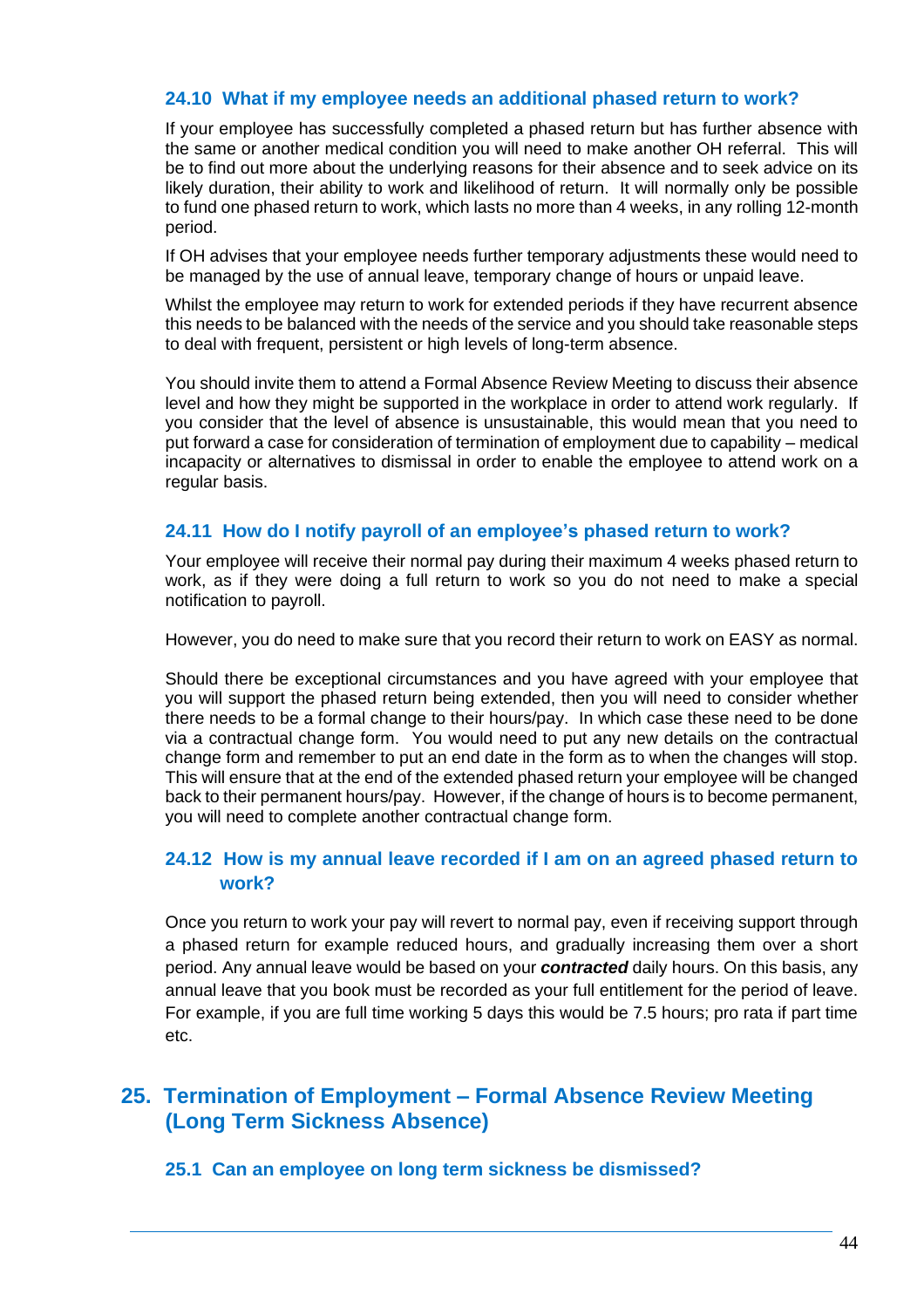During the sickness absence you will have provided your employee with support in order to facilitate a return to work. However, in some cases, following all the support and advice which is available, the Occupational Health advice might be that they will not be fit to return to work in a reasonable time scale. You will have considered a range of options to help them to return to work such as redeployment and/or reasonable adjustments and these may not be practicable solutions, or you may not have been able to identify a suitable vacancy. In these circumstances' termination of the contract of employment may need to be considered and may be the outcome.

A panel will look at the case and all of the actions that have been taken to allow the employee to return to work. Dismissal of the employee (with appropriate notice) will be considered when the sickness record is such that the stage has been reached where it is not possible to continue with their employment, as they are incapable of satisfactorily performing the job for which they are employed and there is no likelihood of them being able to return to work in the near future.

## **25.2 What do I do if OH are unable to advise on a return to work date?**

If it is clear from recent Occupational Health (OH) advice that your employee will be absent from work in the medium to long term, and if there is no way of knowing when they will be able to return to work, you will need to arrange a Formal Absence Review Meeting with them, which must be before the expiry of sick pay, to discuss the options available.

It is essential that the outcome of the review is based on current OH advice, so if the OH report is more than 2 months old, you will need to make a referral to Occupational Health for an up to date report on their condition.

This is a formal meeting, so you will need write to them to invite them to the meeting and to advise them of their right to be accompanied at the meeting by an NHSBT employee or representative of a Trade Union they belong to, not acting in a legal capacity.

At the meeting:

- You will need to consider the timescale advice and make a decision on your employee's future employment
- If the OH report states the employee is unfit to perform their present duties due to a disability, but is capable of other work, then you need to consider whether Redeployment, reasonable adjustments or flexible working arrangements would be suitable. Whilst there is no onus on the organisation to create a job you need to take all steps possible to support them to return to work as soon as possible if a suitable job is available
- Where an alternative post is not available or where the OH report states that they are unfit to return to work, you should find out from your employee what their opinion is on their condition and how they anticipate their situation developing. If they accept that their return to work is not possible, you should contact your HR Consultant to invite them to a meeting to formally end their employment with appropriate paid notice which you will need to confirm in writing within 7 calendar days of the meeting
- However, if they contest the OH advice on their fitness to work, then you will need to put forward a case for dismissal due to capability – medical incapacity to be considered
- You can advise your employee that they may wish to consider an application for NHS ill health retirement if they are eligible. It is important that you make them aware that this is their voluntary application. and HR cannot make it for them. You should also make them aware that there is no guarantee of the application being successful, this is a decision that will be made by NHS Pensions based on the medical evidence
- You should make them aware that the process for consideration of termination of their employment is separate to their applications for ill health retirement
- If your employee advises you that they wish to pursue an ill health application, you will need to invite them to a meeting to end their employment at the point when the application is submitted. This will need to be confirmed in writing within 7 calendar days of the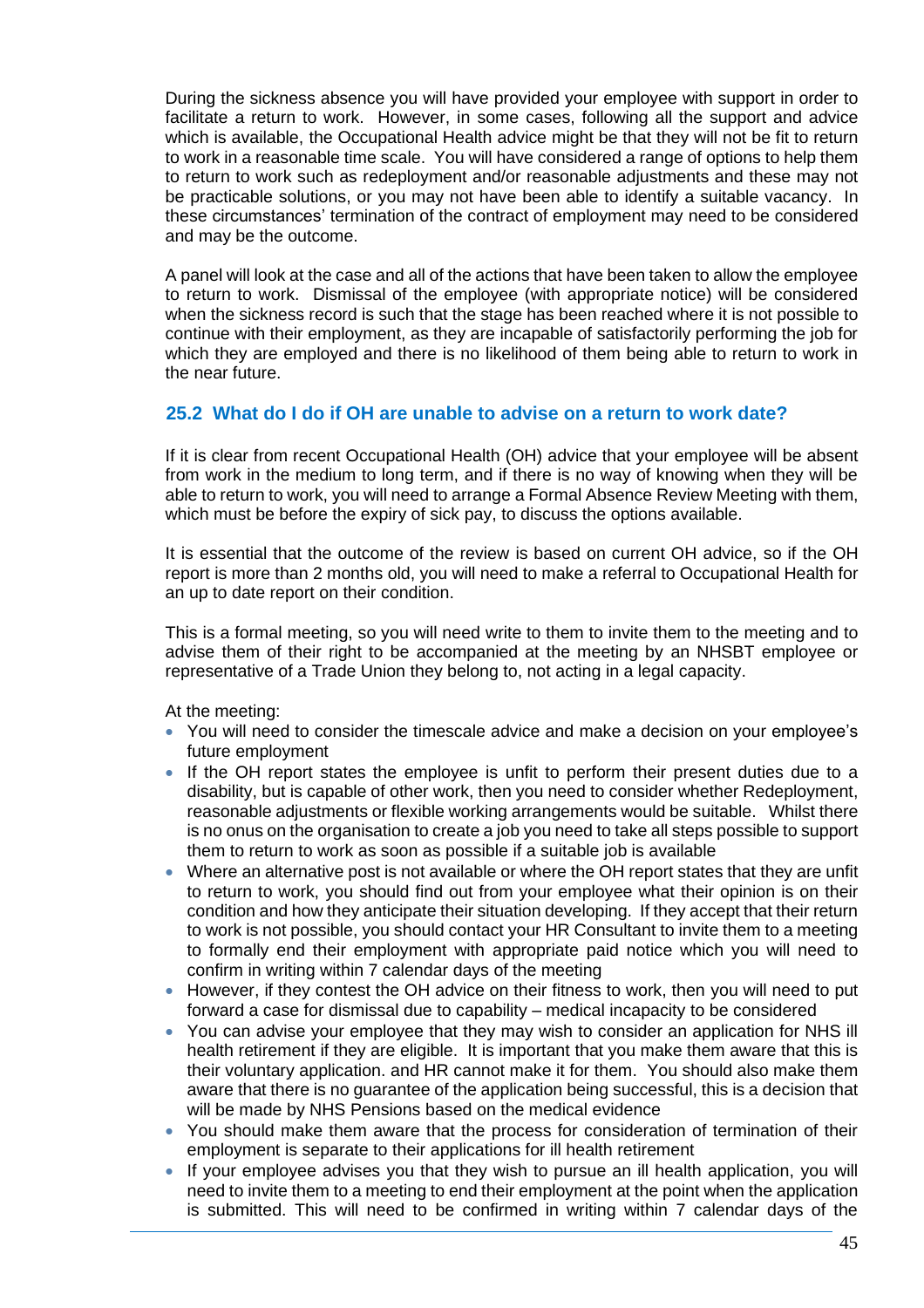meeting. They will receive full pay for the duration of their notice period and payment for any annual leave accrued. If their application is unsuccessful we may support their appeal, which in most cases will be after their contract of employment is terminated

### **25.3 How is the decision made to move to dismiss on the basis of long term sickness absence?**

If from the Occupational Health advice provided it is not possible to predict a return to work date for you within a reasonable time scale, which would normally be at the point your full sick pay is exhausted, you will be invited to a Formal Absence Review Meeting. This will be to discuss the latest medical advice and consider any other relevant factors before deciding on an appropriate course of action. If reasonable adjustments or other suitable employment are not practical solutions a Panel will be convened to consider termination of your employment on grounds of medical incapacity.

If you accept that your return to work is not possible in any capacity your manager will discuss with you whether you would wish to pursue an uncontested dismissal meeting instead of a formal panel meeting.

## **25.4 What do I do if termination of employment on health grounds is to be considered?**

Following the Formal Absence Review Meeting where you determined that it was not possible to predict their return to work within a reasonable timescale, you will be putting a case forward for termination of employment on the grounds of capability due to medical incapacity.

As the manager who will be presenting the case you will need to commence the process for organising a panel meeting to consider your employee's attendance levels and to consider terminating employment on the basis of capability.

You will need to establish who should chair the panel, this will need to be a manager who has not been involved in the management of the absence and, if a potential outcome of the panel could be dismissal, they will need to have the authority to dismiss. This will be a Director and 2 levels below. For ODT this will include Regional Managers.

You will need to liaise with the chair of the panel to decide who will be responsible for organising the panel and making all the arrangements for the panel meeting.

## **25.5 What should a case for termination on health grounds contain?**

You will need to produce a management statement of case which provides an overview of your employee's sickness absence which has led to the panel meeting. Your case should include

- your employee's sickness absence details
- the process you have followed when managing their sickness
- the support and or reasonable adjustments offered to assist your employee to improve their attendance levels
- the relevant documentation you used to manage your employee's sickness absence. (This would include things like; their record of absence, details of the Absence Support Meetings you have held. Details of the Formal Absence Review Meeting including up to date Occupational Health advice and notes of support meetings/letters sent to your employee etc)

You can contact your local HR Consultant who can support you with putting together the management statement of case.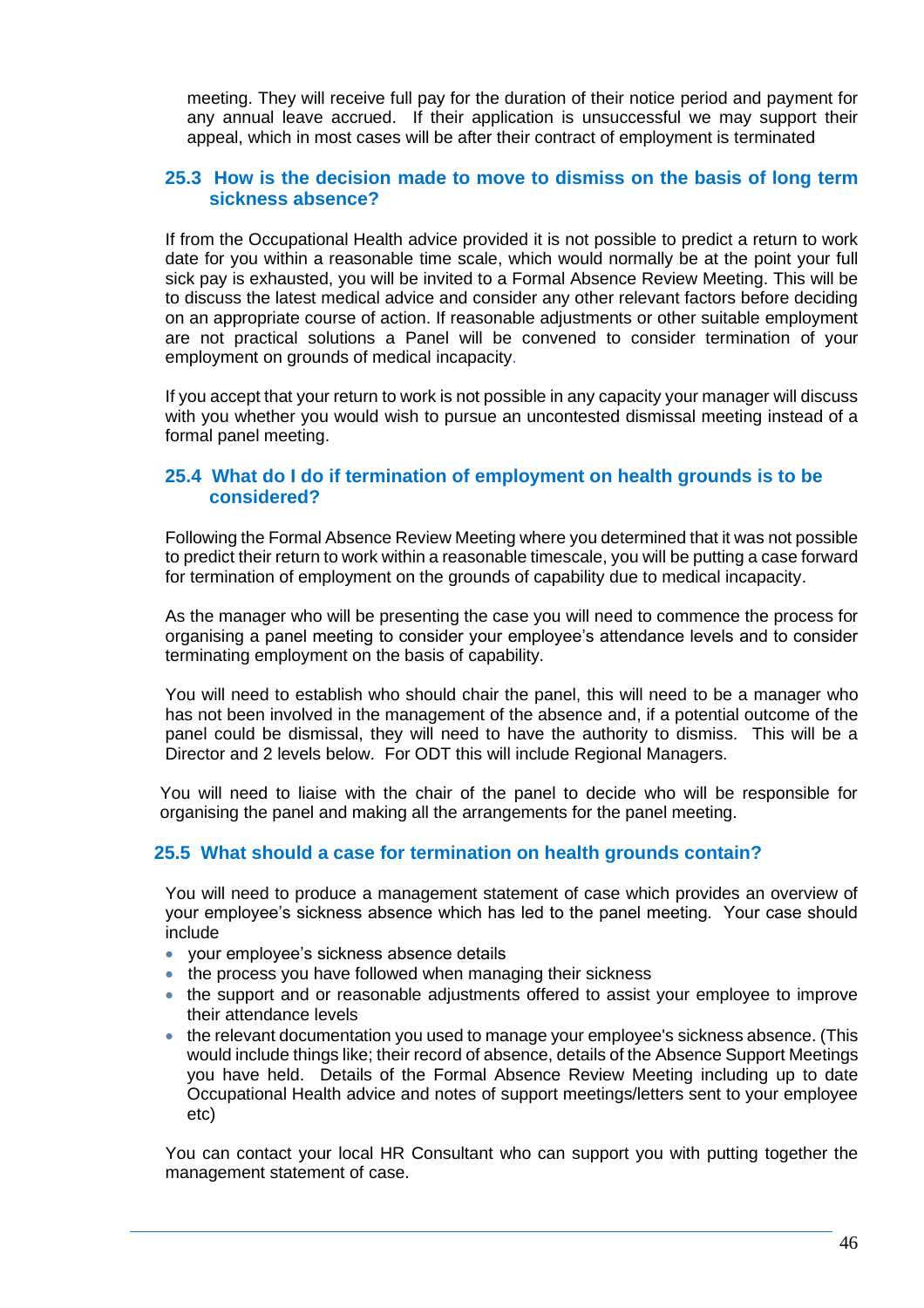You can use your case to refer to during the meeting so that you can present information to the panel for them to understand the level of attendance, the actions and support that you have given and the current situation.

You will need to ensure that copies of your case are available to be sent at least 7 calendar days in advance of the meeting to:

- your employee, and include one copy for their representative
- to each member of the panel
- to the person who is supporting you at the Formal Absence Review Meeting (if you have support)

## **25.6 What do I need to do if I have to organise a sickness absence panel?**

As panel organiser you will need to:

- Arrange for a HR professional to support the chair at the panel meeting
- If a potential outcome of the panel could be dismissal, you will need to ensure the chair is the right level of line manager to be able to issue a dismissal (this would be a Director or 2 levels below or ODT this could be a Regional Manager
- Organise a date, time and room for the panel meeting, taking into consideration the availability of both the management team and the employee and any representative they may be bringing
- Notify the employee in writing at least 7 calendar days prior to the meeting advising them of the reason the meeting is taking place, the arrangements (date, time, location, panel members and any note taker, their right to be accompanied, and the possible outcome of this meeting
- Confirm the details of the date, time and location with the management team or panel as appropriate
- You will need to ensure that the employee is given a copy of their sickness absence record, which has led to the Formal Absence Review, in advance of the meeting
- Organise a note taker for the panel meeting

In addition, you will also need to co-ordinate receiving a management statement of case from the management team and an employee statement of case from the employee, within a reasonable time to be able to send both out to each party and to the panel to review at least 7 calendar days prior to the panel meeting. You should wait until you receive both statements of cases before sending them out. You will need to send out the following; Management statement of case - two copies to the employee (one for them and one for a representative, if they are bringing one). One to each panel member. Employee statement of case - two copies to the disciplinary Investigation Manager (one for them and one for any support they are bringing with them). One to each panel member. If you are unsure of the process for any of the above, you should contact your local HR Consultant who can provide you with support.

#### **25.7 What do I need to consider as panel chair to terminate employment (LTS)?**

If you are chairing a panel to terminate employment of an employee who has long term sickness you need to be a manager with dismissing authority this would be a Director or 2 levels below or ODT this could be a Regional Manager. At the panel meeting you will be supported by an HR Consultant in an advisory capacity. You need to ensure that notes are taken of the meeting.

At the meeting the manager who dealt with the Formal Absence Review Meeting and the monitoring of the absence will normally present details of this to you, together with the options considered and an up to date OH report. The employee will also have an opportunity to put forward their case to you.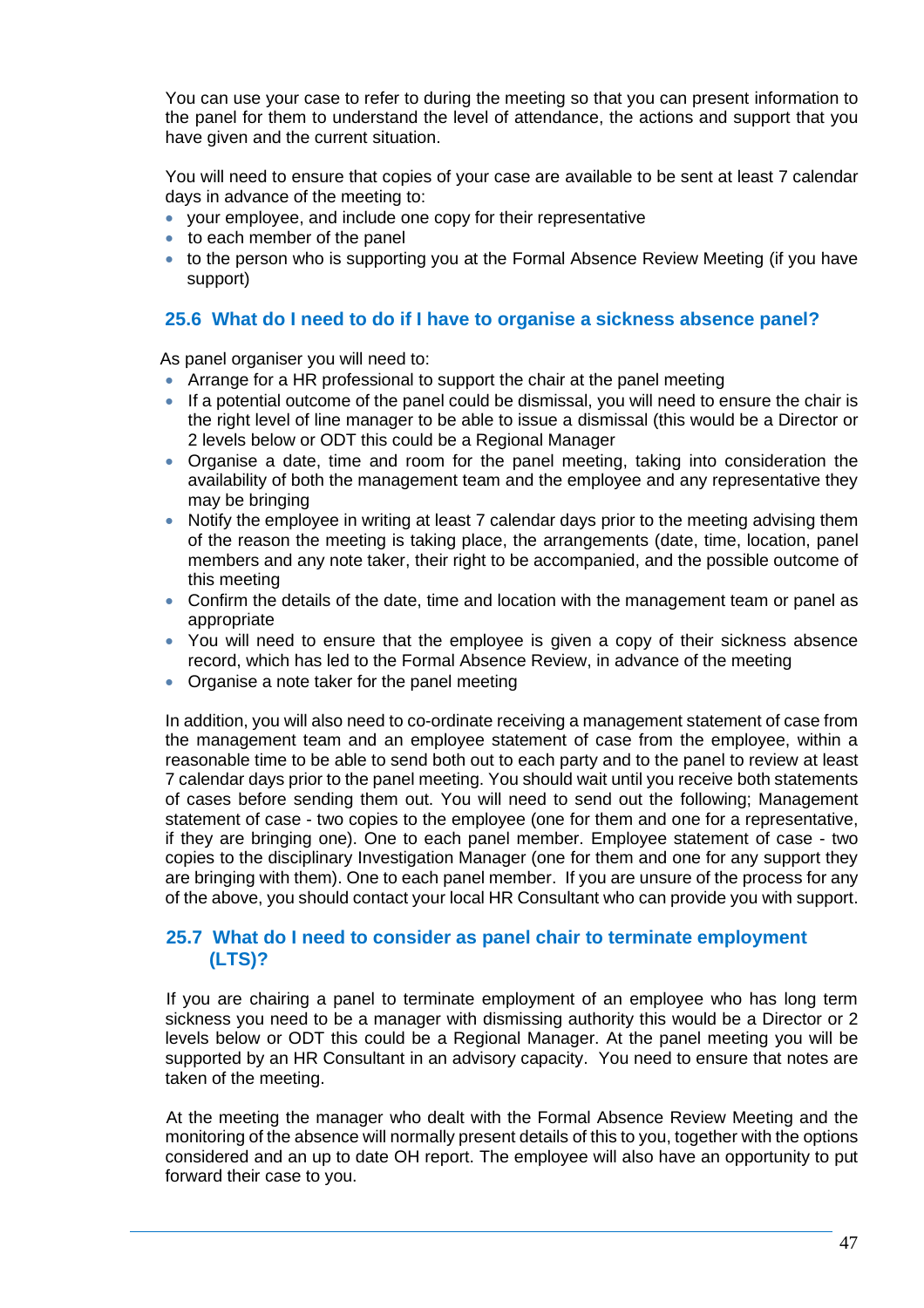You should explain to the employee the concerns that their absence is having and ask them to respond to these concerns. You should consider the OH reports and prognosis for return and ask the employee to suggest any reasonable adjustments which might enable them to return.

You should summarise the key points of the employee's response and seek their confirmation that you understand it correctly.

When you are happy that you have all the information you need to make a decision, you should then adjourn the meeting to consider your decision and any possible solutions. You should review the absence and the actions taken in order to determine that every effort has been made with the employee to enable them to continue to work.

The sorts of things you need to consider are:

- If the employee has a disability, whether all possible reasonable adjustments been made that would enable them to attend work at a sustainable level
- Have warnings and support been given in line with this policy
- Whether, and for how long, other employees can cover the employee's workload.
- What is the level of disruption caused by the employee's absence?
- Could a temporary replacement be recruited and how much this will cost?
- The length of time the employee has been with the organisation and the level of specialist skills the employee has
- Cost of recruiting and training another employee
- Length of time for which the employee is still entitled to contractual sick pay
- Is there an alternative vacancy which would enable the employee to remain in work with reasonable adjustments?
- Has up to date medical advice (normally via Occupational Health) been provided
- Has the employee been kept informed regularly of progress (and discussions held as soon as reasonably practicable) and left in no doubt that their employment is at risk
- Has the possibility of redeployment/redesign been considered? If the employee is considered to be disabled under the Equality Act 2010 has every effort been made to make reasonable adjustments to enable the employee to return to work

You should also consider their record and any mitigating circumstances and determine whether you consider a return to work is likely in a sustainable timeframe.

If you are satisfied that a return to work within a reasonable time frame is not likely, or in the case of frequent long term absence that a sustainable level of absence cannot be achieved, all warnings and support have been given in line with the policy then as the chair of the panel, with dismissing authority, you would be justified in dismissing the employee, with notice, due to capability - medical incapacity.

You need to arrange to meet the employee to convey your decision and then provide written confirmation of the decision, details of their notice entitlement, and their right to appeal, within 7 calendar days.

Ensure that all notes relating to the proceedings are retained.

## **26. Ill Health Retirement**

## **26.1 What do I do if an employee wishes to apply for ill health retirement?**

If your employee is a member of the NHS Pension Scheme they can make an application for ill health retirement. However, this would need to be supported by medical evidence, which is usually obtained via Occupational Health (OH). They can find more information from the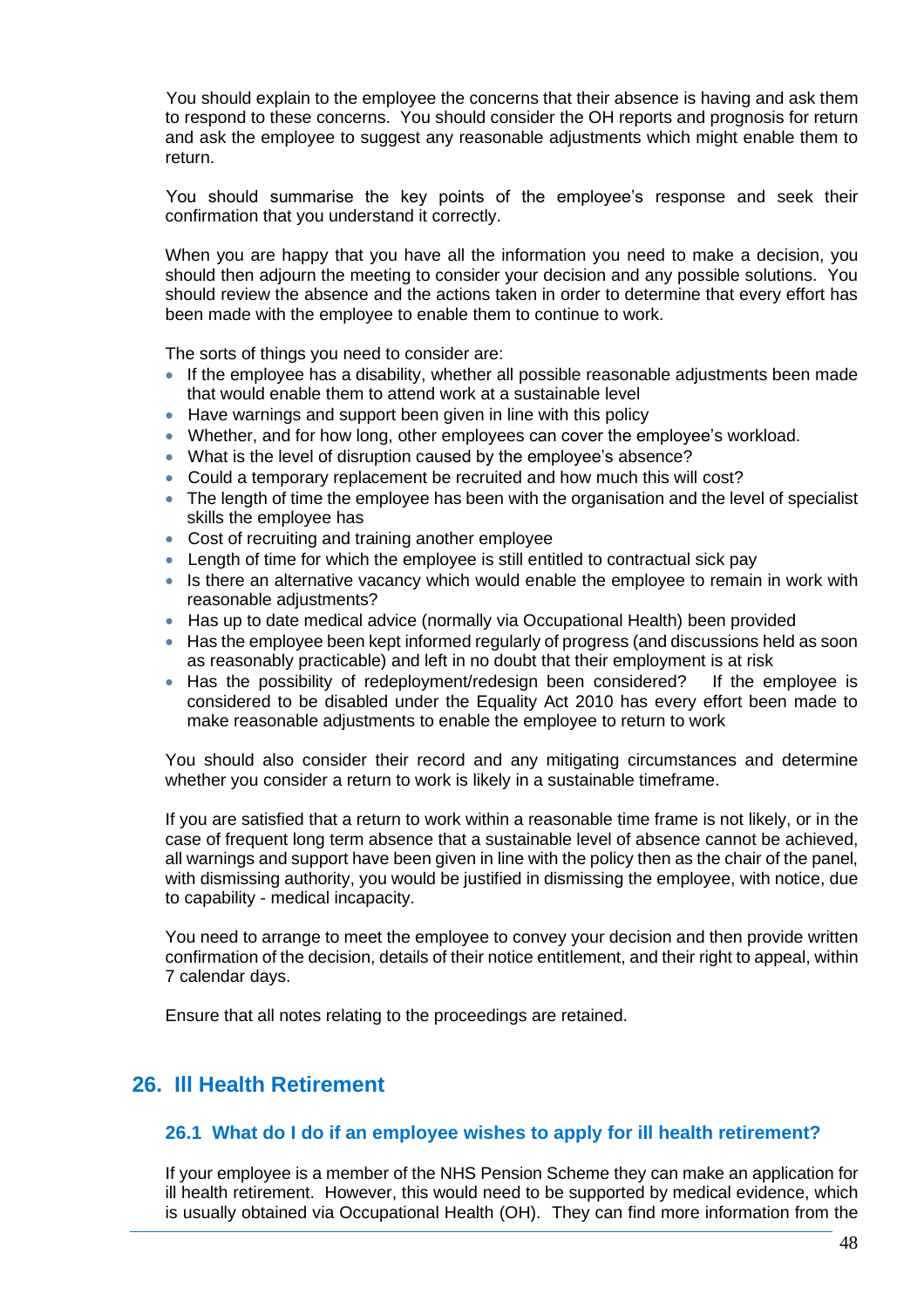Ill Health Retirement Factsheet see below or the [NHS Pensions Website .](http://www.nhsemployers.org/your-workforce/pay-and-reward/pensions/nhs-pension-scheme) If they do wish to make an application, you should obtain advice from your HR Consultant as to how to take this request forward.

If your employee advises you that they wish to pursue an ill health application then you will need to invite them to a meeting to formally end their employment, with appropriate paid notice, at the point when their application is submitted and confirm this in writing to your employee.

[https://www.nhsbsa.nhs.uk/sites/default/files/2017-](https://www.nhsbsa.nhs.uk/sites/default/files/2017-05/Ill%20health%20retirement%20tiers%20and%20FAQs%20%2805.2017%29%20V8.pdf) [05/Ill%20health%20retirement%20tiers%20and%20FAQs%20%2805.2017%29%20V8.pdf](https://www.nhsbsa.nhs.uk/sites/default/files/2017-05/Ill%20health%20retirement%20tiers%20and%20FAQs%20%2805.2017%29%20V8.pdf)

## **27. Work-related Absence, Accidents at Work and Industrial Injury Benefits**

#### **27.1 What should I do if I have an accident at work?**

You should report the accident to your manager, ideally this should be immediately following the incident, or as soon after as is practicable.

#### **27.2 What should I do if an employee has an accident at work?**

They should report the accident immediately, but if this is not possible then you need to undertake this responsibility (see SOP429). You will also need to record any accidents at work, or work-related upper limb disorder [WRULD] related absences on the electronic accident reporting system [\(Datix\).](http://nhsbtweb/goto.asp?id=1684) You must investigate the report, it will be reviewed in Datix by the local Health and Safety Advisor. In accordance with legislation, the Health and Safety Adviser will notify the Health and Safety Executive.

#### **27.3 What should I do if I have work-related absence?**

You need to report your absence in the normal way, but you need to make sure that you tell your manager that you think your absence is work-related. This could be an accident connected to your work, or an injury or illness that you have as a result of your job, or it could be stress which is caused by some aspect of your job.

Your manager will discuss this with a member of the Health, Safety and Wellbeing Department who can provide support and guidance on how they can support you in returning to work.

#### **27.4 What do I do if an employee reports work-related absence?**

If one of your employees has told you that their absence is work-related you need to contact HR Direct on 27700 on the first day that you are aware that the absence is work-related.

This line is manned by a member of the Health, Safety and Wellbeing Department and they will be able to give you advice on whether the absence is wholly or mainly attributable to work. If this is the case, they will advise you to tick the relevant box in the NHSBT sickness absence reporting system on EASY

This is important to ensure that your employee receives their correct pay entitlement during their absence if it is considered to be wholly or partly work-related.

When the employee returns to work you should follow the [Musculoskeletal](https://nhsbloodandtransplant.sharepoint.com/:w:/r/sites/ControlledDocumentsLibrary/_layouts/15/Doc.aspx?sourcedoc=%7B5DB924A1-F2C2-4C2F-B689-EA74B6305AFB%7D&file=DAT2891.doc&action=default&mobileredirect=true&DefaultItemOpen=1) Return to Work [Flowchart.](https://nhsbloodandtransplant.sharepoint.com/:w:/r/sites/ControlledDocumentsLibrary/_layouts/15/Doc.aspx?sourcedoc=%7B5DB924A1-F2C2-4C2F-B689-EA74B6305AFB%7D&file=DAT2891.doc&action=default&mobileredirect=true&DefaultItemOpen=1)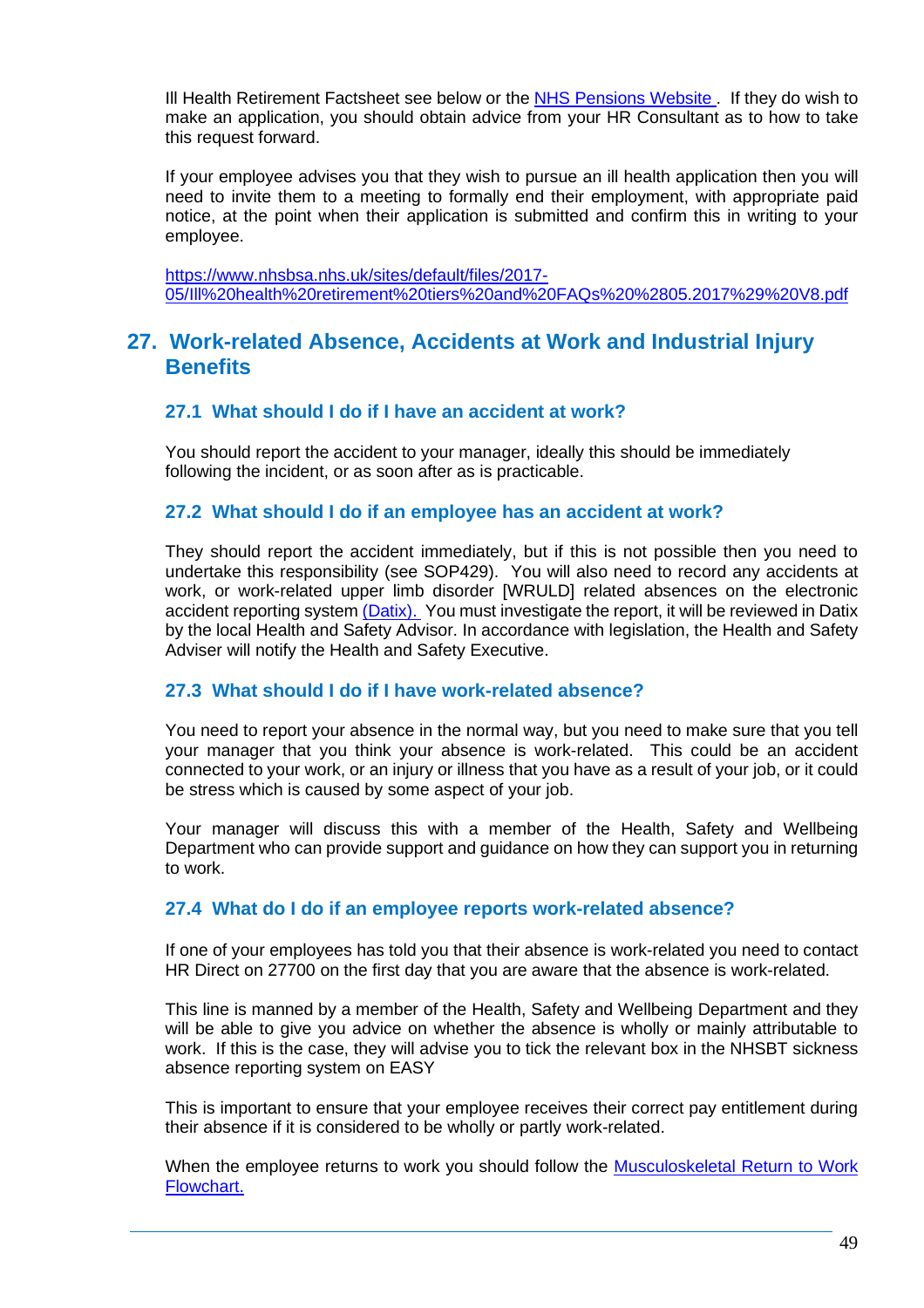## **27.5 What do I do if an employee reports work-related stress?**

If your employee tells you that they are suffering from work-related stress you will need to ensure that they receive the appropriate support. You would need to discuss with them the options that could support them which would include the Employee Assistance Programme an Occupational Health Referral or they may wish to seek help via their own GP.

If they have absence which is due to work-related stress you should report this to [HR Direct.](https://nhsbt.service-now.com/hr_knowledge/query.do) You will need to carry out a risk assessment either before they return to work or immediately after their return.

#### **27.6 How do I complete a Work-related Stress Risk Assessment?**

You can access the generic work-related stress risk assessments which have been done for different jobs through your H & S co-ordinator or Health, Safety and Wellbeing. If you need an individual work-related stress risk assessment, where your employee has said they are suffering from stress at work or where you suspect this to be the case, you should contact your local Health and Safety Advisor.

#### **27.7 What do I do when an employee returns to work following a work-related absence?**

You will need to carry out a return to work meeting in the usual way and you will also need to follow the [Musculoskeletal Return to Work Flowchart.](https://nhsbloodandtransplant.sharepoint.com/:w:/r/sites/ControlledDocumentsLibrary/_layouts/15/Doc.aspx?sourcedoc=%7B5DB924A1-F2C2-4C2F-B689-EA74B6305AFB%7D&file=DAT2891.doc&action=default&mobileredirect=true&DefaultItemOpen=1) This provides guidance on how you can support your employee on their return to work, working with Health, Safety and Wellbeing Department and Occupational Health. This includes a time frame for improvement and evaluation of their progress which is aimed at a sustained return to work on full duties, or if this is not possible the options that are available.

#### **27.8 What if an employee's sick pay has been reduced or expired?**

In this case if the absence is wholly or mainly due to NHSBT duties the individual may be entitled to Injury Allowance (IA). This will be reviewed by the Health, Safety and Wellbeing Department IA reviewer in consultation with the Manager and Human Resources on a case by case basis where relevant.

## **28. Terminal Illness**

#### **28.1 What action should I take if one of my employees is terminally ill?**

You will be supported to remain in work whilst you are able, and it is safe for you to continuing working. NHSBT recognises that it may be beneficial to you to continue working and your line manager will explore with you the options available to continue in your role, seeking additional advice from HR, Occupational Health or Health & Safety.

#### **28.2 I have been advised that I have a terminal illness how will this affect my employment?**

You will be supported to remain in work whilst you are able, and it is safe for you to continuing working. NHSBT recognises that it may be beneficial to you to continue working and your line manager will explore with you the options available to continue in your role, seeking additional advice from HR, Occupational Health or Health Safety.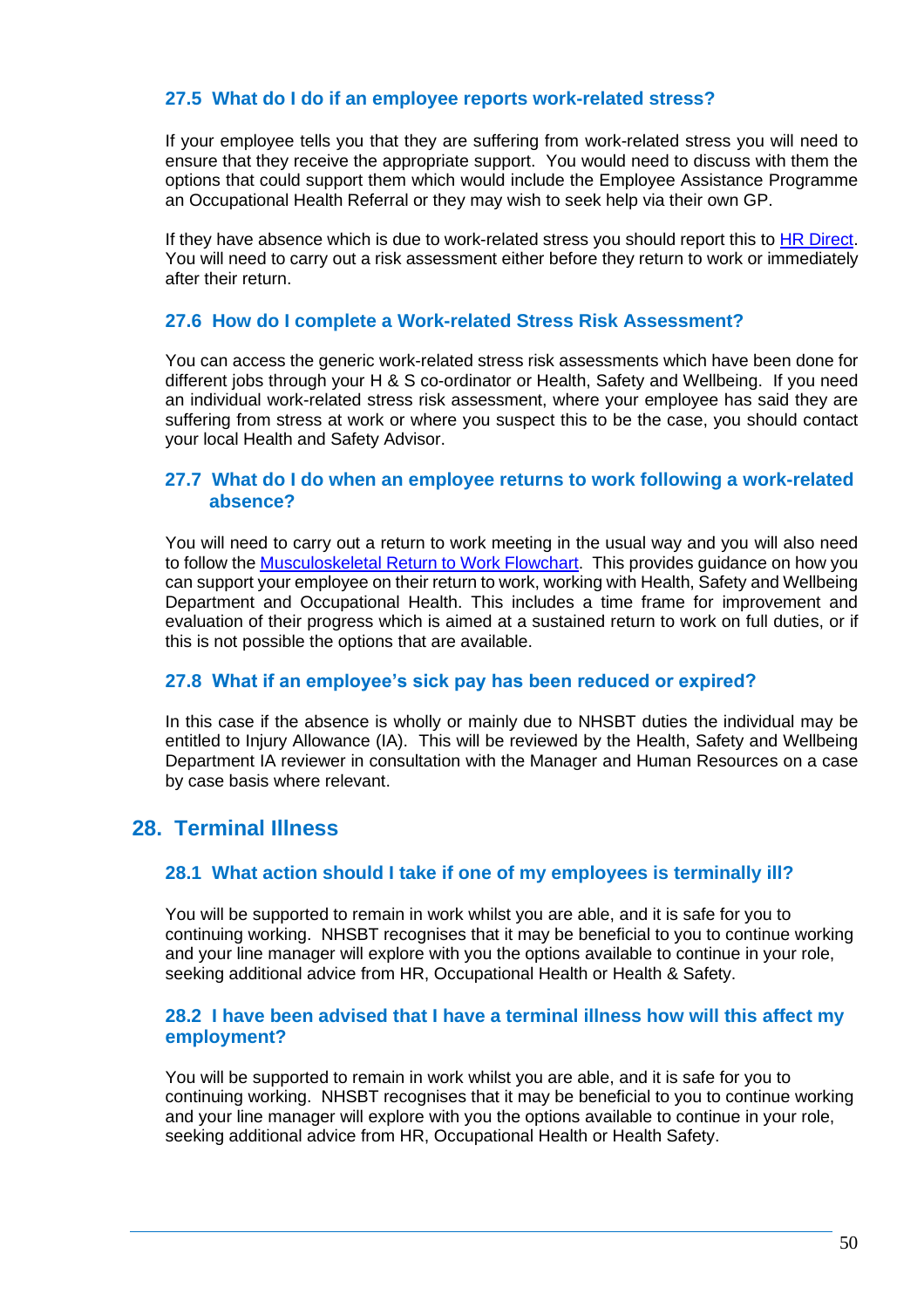## **28.3 When should I tell my manager of my diagnosis?**

It would be beneficial to speak to your manager at the earliest opportunity and have an open discussion about the options which may be available for you these may include reasonable adjustments to support you in work, if you are a member of the NHS pension scheme an application for ill health retirement may be appropriate or the payment of a death in service benefit. For more information please see Ill Health Retirement Factsheet or the [NHS](http://www.nhsemployers.org/your-workforce/pay-and-reward/pensions/nhs-pension-scheme)  [Pensions Website](http://www.nhsemployers.org/your-workforce/pay-and-reward/pensions/nhs-pension-scheme) 

#### **28.4 What will happen once I have been given my diagnosis that my condition is terminal?**

You should talk to your manager to discuss what support may be required for you to continue in your role. This may require your manager seeking additional advice from HR, Occupational Health or Health & Safety. NHSBT also provide the Employee Assistance Programme (EAP) who you may feel can help you. They can be contacted by telephone on 0800 716 017 or alternatively if you just wanted to find out more about it you can visit their website [www.employeecare.com,](http://www.employeecare.com/) the 'access code' and 'password' are both 72992.

#### **28.5 What information will I need to give my manager about my condition?**

You should tell your manager how your illness my affect you in work and whether any reasonable adjustment will be required to your role. Your manager may seek further advice to support you from HR, Occupational Health or Health & Safety. Following the initial meeting regular reviews should take place.

#### **28.6 What if I want to continue working but I am unable to do all the tasks within my role?**

A discussion should take place between you and your manager for the manager to understand what changes can be made to your job. Your manager may seek further advice to support you from HR, Occupational Health or Health Safety. It may also be appropriate for an individual risk assessment to be undertaken. If no reasonable adjustment can be made it may be appropriate to see if an alternative role was available for you to be redeployed in.

## **28.7 Can I have time off to attend medical appointments due to my medical condition?**

All medical appointments will be considered under the time off work policy. However, managers are also reminded that, in such circumstances, consideration should be given to whether further flexibility can be afforded to the employee to allow them time off to attend appointments and / or treatment and / or rest following such appointments.

#### **28.8 What will I be paid**?

If you are absent from work due to illness then you would be paid sick pay, the amount of sick pay you will receive is based on your sick pay entitlement which reflects what your continuous NHS service is, and whether you have had any sick pay in the last rolling 12 months. NHS Terms and Conditions of Service Handbook. Please see FAQ 5.3

#### **28.9 What happens if I am unable to return to work?**

If you are a member of the NHS pension scheme you can make an application for your pension to be paid to you. Under the NHS pension scheme rules you may be able to apply for ill health retirement, an application for ill health retirement will need to be supported by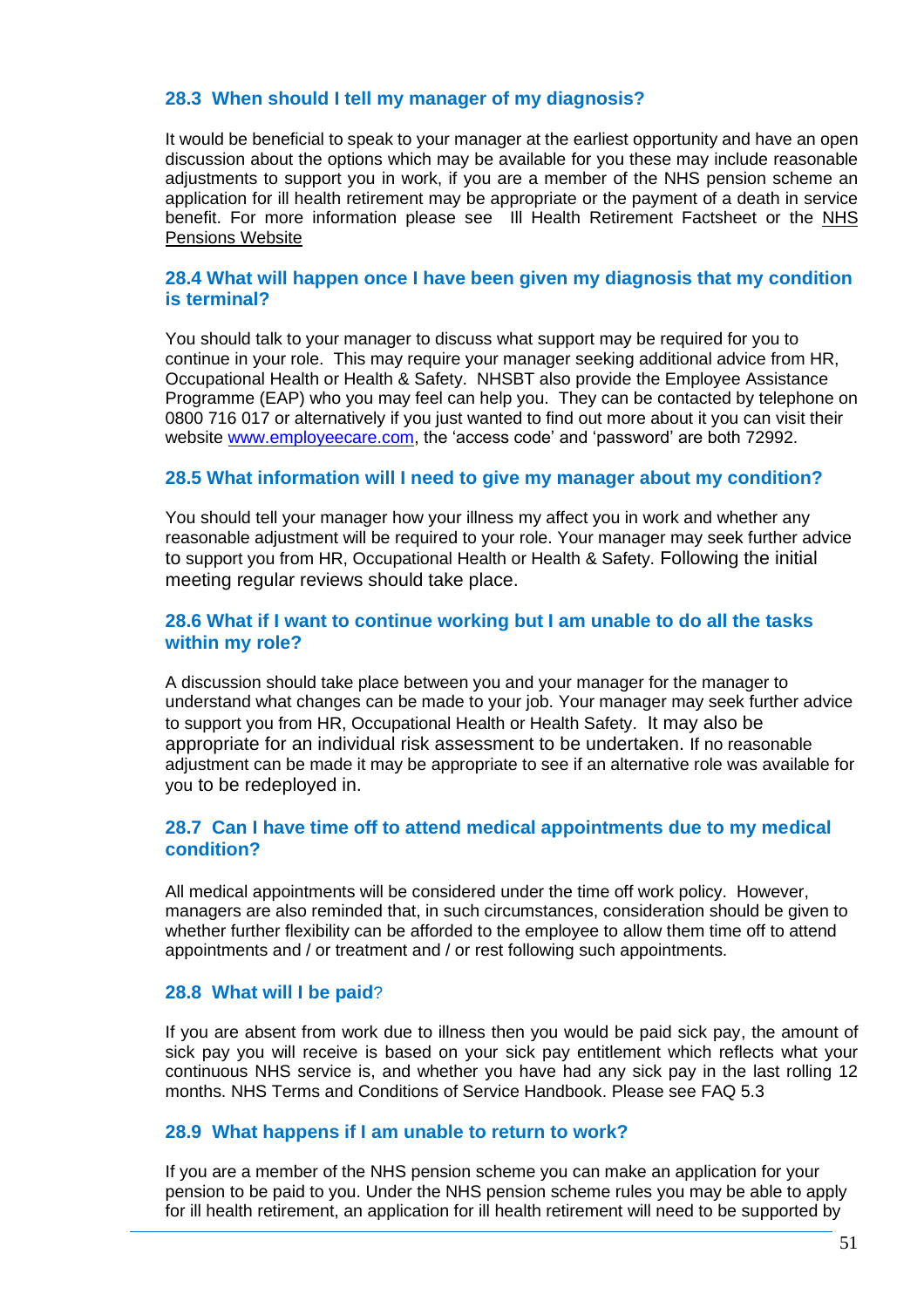medical evidence. This can be sought from our Occupational Health provider or your medical practitioner / consultant. You should discuss this option with your line manager with the support of HR and staff side representative if you have one.

If you are not a member of the NHS pension scheme you will not have the option of applying for an NHS pension or ill health retirement. In this case you would either resign from your post or your employment could end by dismissal with notice on the grounds of capability.

## **28.10 What is the TUC Charter "Dying to Work?**

The charter is a commitment to enabling employees with a terminal illness diagnosis to discuss options around remaining in work – if it is safe to do so and you wish to carry on working for as long as you are able.

## **28.11 Does the Charter guarantee me remaining in work?**

It does not provide a guarantee that we will be able to accommodate any adjustment – but that we will be willing to explore and offer alternative duties, if possible.

## **28.12 How will my terms and conditions be affected by the Charter?**

It does not provide any change to my terms and conditions – as your occupational sick pay (OSP) will remain the same, the length of OSP payable is determined by your length of NHS service see FAQ5.3

## **29. Pregnancy**

## **29.1 How do I manage my employee's sickness if it is pregnancy related?**

If you have an employee who is pregnant you will need to carry out a risk assessment.

It is important that you do not discriminate against an employee for pregnancy or maternity related reasons. You should still record pregnancy related sickness absence in the normal way and carry out a return to work interview as usual in order to ensure that you offer appropriate support to your employee. You must ensure that you exclude any period of nonattendance due to their pregnancy or childbirth related illness from monitoring of their attendance. If you have any doubt about the nature of any pregnancy related illness you should seek advice from Occupational Health.

## **29.2 Can my line manager request that I start my maternity leave early?**

Generally no, your manager cannot ask you to start your maternity leave earlier than you want to start it however, if you continue to work after the 4th week before your expected week of childbirth and you have any time off for sickness absence which is wholly or partly pregnancy related, your maternity leave will automatically start earlier than your requested date. In this situation your maternity leave and maternity pay will start on the day after the first day of absence from work due to pregnancy related sickness.

If however, the reason for your sickness absence is not pregnancy related you will continue to receive any sick pay you are entitled to up to the date you requested to commence your maternity leave.

Odd days of pregnancy-related illness may be disregarded if you do not want to automatically start your maternity leave early, however this it at our discretion (e.g. down to NHSBT to decide if we are happy not to automatically start your maternity leave early) therefore you would need to discuss this with your manager when you report in sick.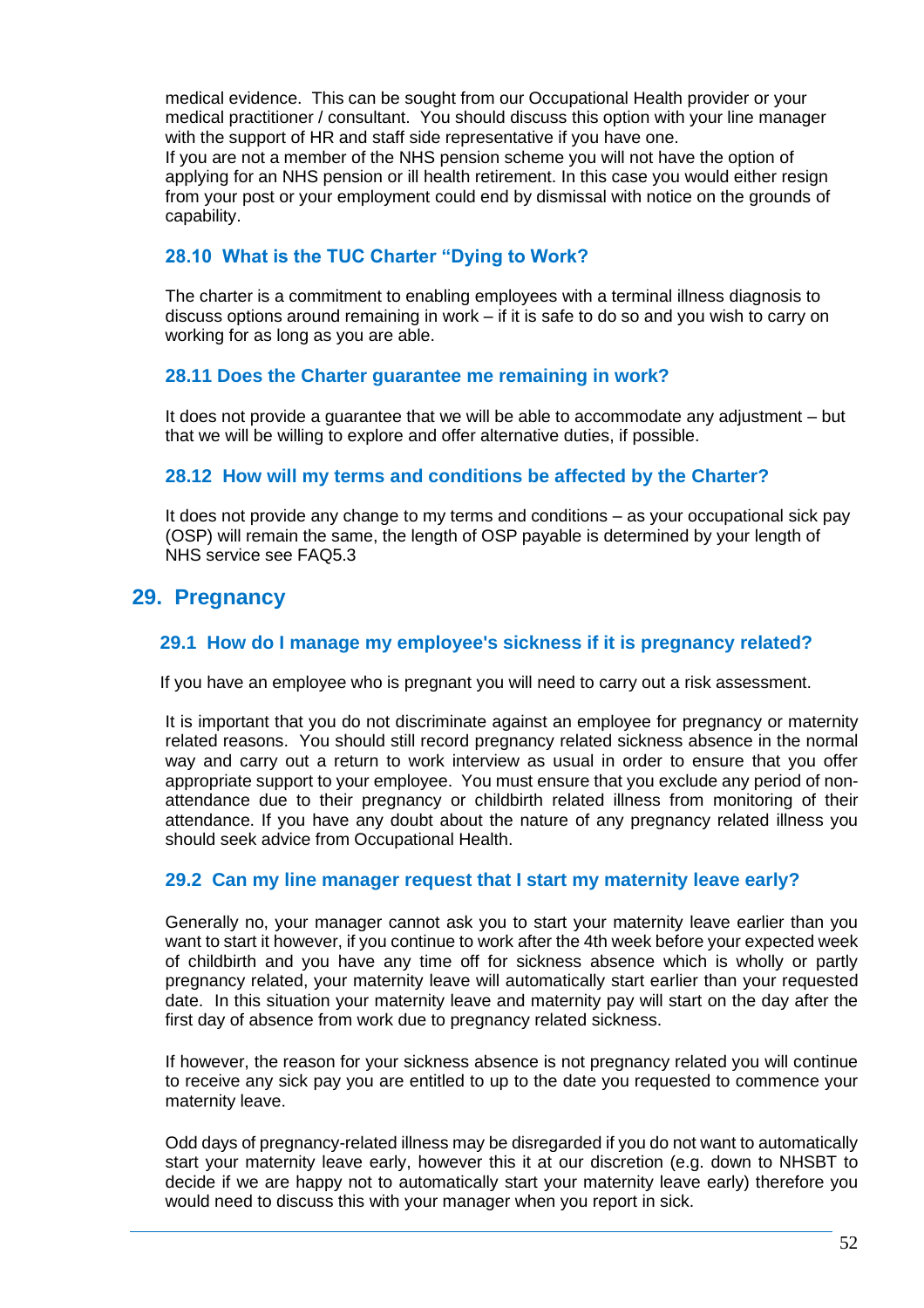#### **29.3 What if I am unable to return at the end of my maternity leave due to sickness?**

If for any reason you are unable to return to work after your maternity leave because you are sick you should follow the normal sickness reporting arrangements. Your absence will then be treated as sickness absence rather than maternity leave. Your manager will meet with you regularly to offer support during your absence.

This is regardless of whether your sickness is related to your pregnancy. If for example you were suffering from post natal depression you would be treated in the same was as for any other form of sickness absence.

## **30. Fraudulent Sick Leave**

### **30.1 What should I do if I think an employee is misusing the sickness absence provisions?**

Normally sickness absence relates to the employee's capability to do their job due to their illness. However, there may be occasions when you consider that this is not the case and the issue could be one of misuse of the sickness absence provisions rather than illness, in which case this could be misconduct.

If you consider that this is the case, you will need to take a different approach to handling the issue. The decision on whether or not this is misuse of the absence provisions should, whenever possible, be made on the basis of medical advice taken at the time of their absence or prior to their return to work, as to which of these issues is involved.

If after thorough investigation it appears that there is abuse of the absence policy, you will need to deal with the matter in accordance with the Disciplinary Procedure.

You should hold the Return to Work meeting as usual with your employee as soon as possible after they return to work. In addition to the normal return to work discussion you should discuss with them any reasons you have to doubt the genuineness of their absence. If after this discussion you still have reason to doubt that their absence is not genuine, then this should be thoroughly investigated in accordance with the Disciplinary Policy.

If you have evidence or reasonable grounds to suspect that your employee has fraudulently taken sick leave you will need to consider whether this matter should also be referred to our Local Counter Fraud Specialist.

## **31. Unauthorised absence**

#### **31.1 What if an employee does not attend for work and does not make contact?**

When it becomes evident that your employee is not simply late for work, as a manager, you should take the following actions:

- Attempt to contact the employee on their personal phone number(s), leaving voicemail or sending an appropriate text message if there is no answer
- Make a further attempt later in the shift, being clear about the consequences of unauthorised absence
- At the end of the missed shift, attempt contact by email or any other means available
- Assess whether contact by one of the employee's colleagues is possible and appropriate • At the end of the missed shift, inform HR Direct and attempt to contact the employee's emergency contact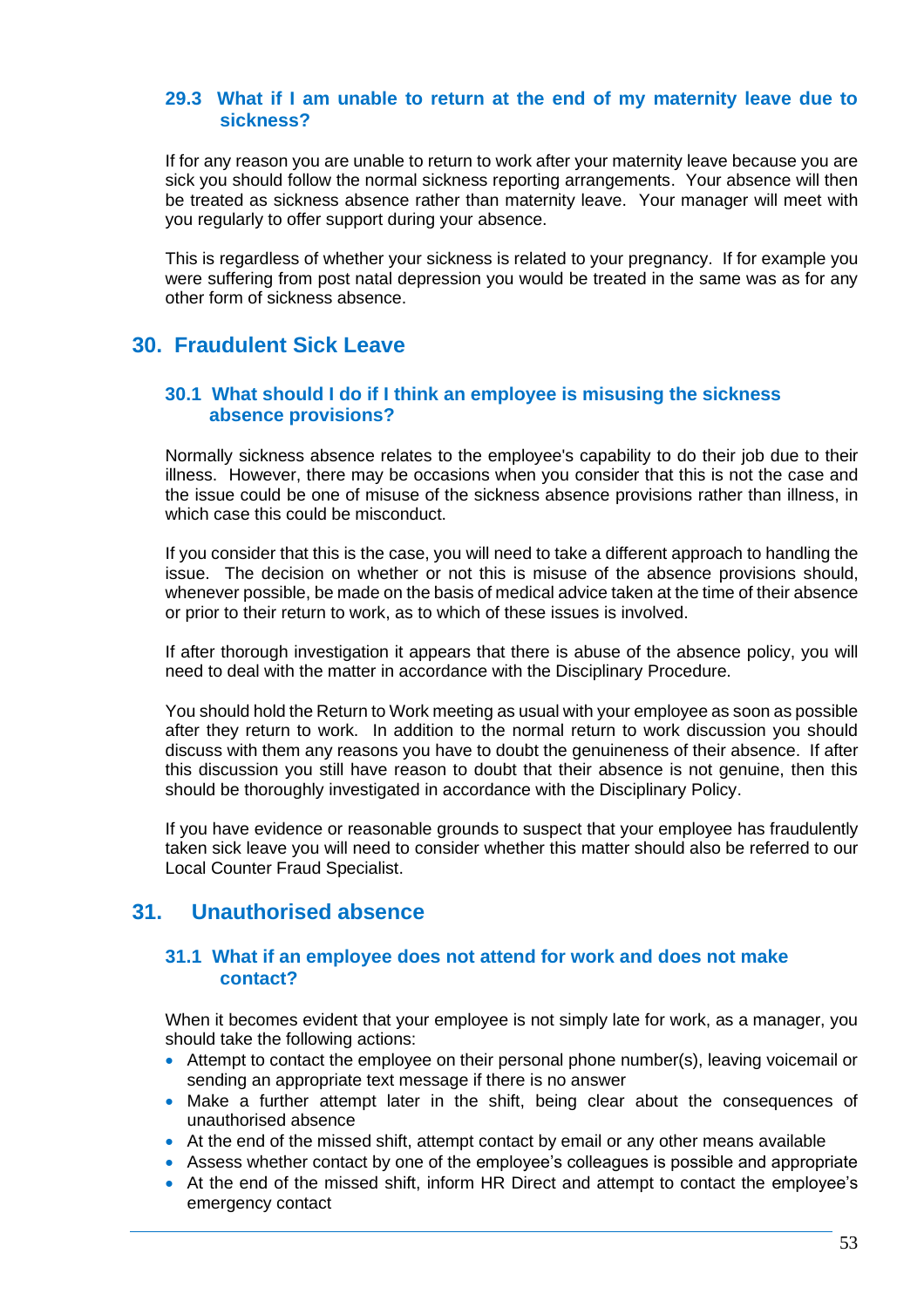- At the beginning of the next shift, you will need to complete form ESR-FRM-137 to stop pay beginning with the first missed shift and continuing until further notice
- At the beginning of the next shift, attempt telephone contact again
- If this is not successful, start the procedure below

You must **log** all attempts at contact with the employee (giving date and time) and should use as many means of contact as are available (telephone, voicemail, text message, email, letter, emergency contact).

It is not recommended that a you or a colleague visit the employee's home address, other than to hand deliver a letter, unless there is a particular cause for the concern for their health and wellbeing.

In order to stop the employee's pay for the duration of the unauthorised absence, you will need to record their absence on EASY.

Please also contact [HR Direct](https://nhsbt.service-now.com/hr_knowledge/query.do) if you wish to stop an employee's pay urgently.

Only in exceptional circumstances, if an acceptable reason is provided for absence, should pay for the whole period of absence be re-instated. In this instance you should contact [HR](https://nhsbt.service-now.com/hr_knowledge/query.do)  [Direct](https://nhsbt.service-now.com/hr_knowledge/query.do) regarding backdating the employee's pay.

#### **31.2 What will happen after I have had unauthorised absence?**

If this is your first occasion, your manager will conduct a Return to Work meeting following your return from any period of unauthorised absence and will ask you why you did not attend work or make contact with them. You are likely to be considered in breach of expected behaviour and conduct. Following a discussion, they may decide to issue an improvement note or depending on the circumstances you may advise them of the required standard, noted by means of a file note, e mail etc. [The Management Record of Informal Discussion](http://nhsbtweb/document_store/discipline_record.doc) may also be used. In each case you will need to provide the employee with a copy for their own records.

If you have continuous or persistent unauthorised absences this will be managed under the Disciplinary policy, and your manager will consider the impact of you being absent for example on the operation and/or the rest of team.

If you are struggling with health or personal problems, and you choose not to tell us we will not be able to provide any support or assistance and may be forced to take disciplinary action. In difficult circumstances, we can be a valuable source of support and advice e.g. through the [Employee Assistance Programme.](https://peoplefirst.nhsbt.nhs.uk/Wellbeing/employee-assistant-programme-eap.htm)

#### **31.3 What do I do when an employee has returned to work following unauthorised absence?**

On their return, as their manager, you must conduct a Return to Work meeting following their return from any period of unauthorised absence and ask why they did not attend work or make contact with you.

If this is their first occasion, following a discussion, you may decide to issue an improvement note or depending on the circumstances you may advise them of the required standard, noted by means of a file note, e mail etc. [The Management Record of Informal Discussion](http://nhsbtweb/document_store/discipline_record.doc) may also be used. In each case you will need to provide the employee with a copy for their own records.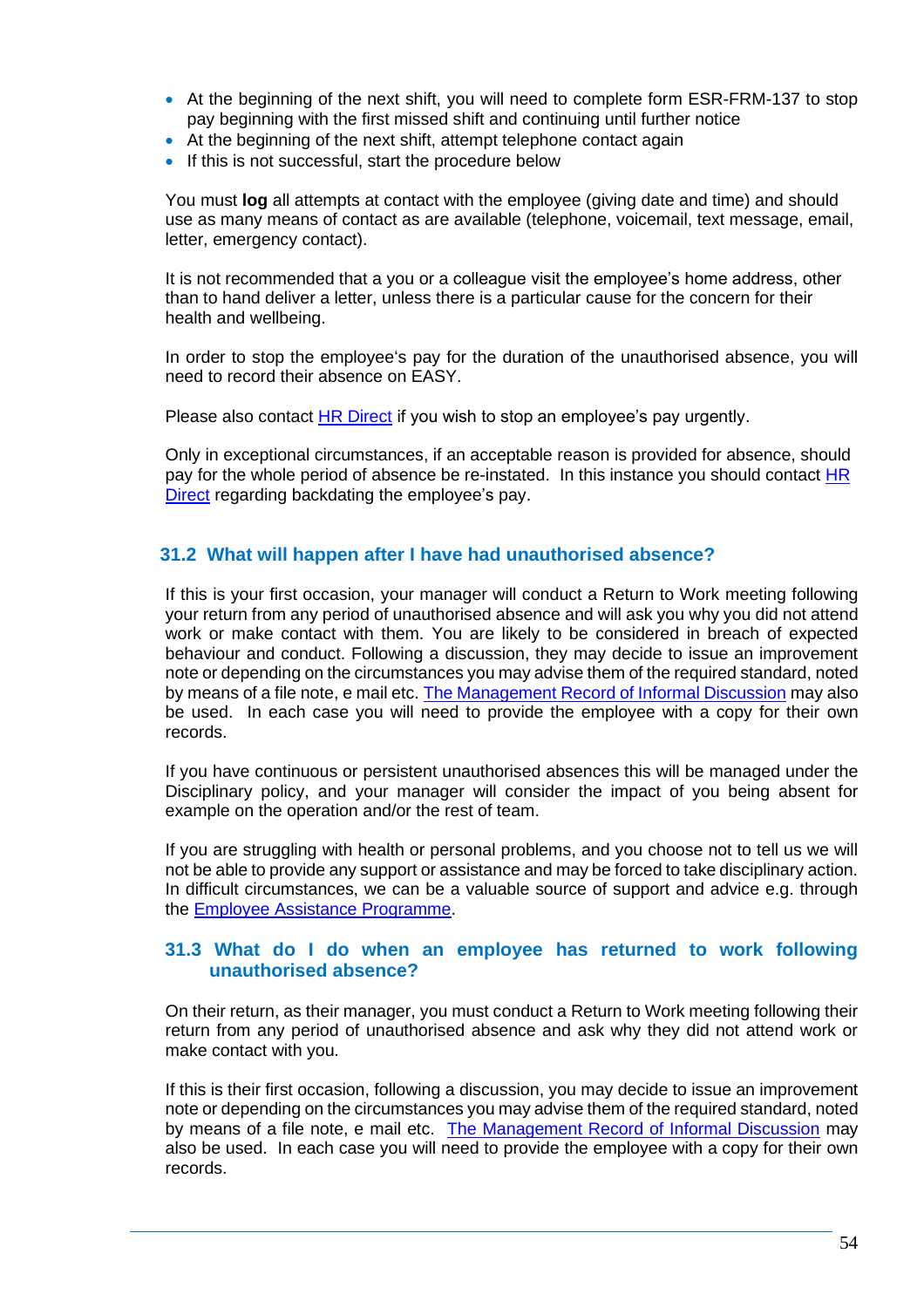Should it be continuous or persistent unauthorised absences this will be managed under the Disciplinary policy and you will need to consider the impact of the absence for example on the operation and/or the rest of team.

If either a disciplinary investigation meeting or a disciplinary hearing has already been arranged it may be that the meeting will still take place in addition to the initial return to work meeting - please contact [HR Direct](https://nhsbt.service-now.com/hr_knowledge/query.do) who are available Mon-Fri 9.00am to 5.00pm to discuss.

You should close the absence record in EASY. Only in exceptional circumstances, if an acceptable reason is provided for absence, should pay for the whole period of absence be re-instated. In this instance you should contact [HR Direct](https://nhsbt.service-now.com/hr_knowledge/query.do) regarding backdating the employee's pay.

#### **31.4 What happens if I leave my shift without getting agreement?**

If you leave work while you are on duty or if you do not return to work following a break without the proper authorisation from your manager, this will be considered to be unauthorised absence. You can expect to be questioned regarding the reasons and circumstances of your absence. If you are unable to provide a satisfactory reason for leaving your shift without authorisation this will result in an Improvement Note being issued as part of the Disciplinary Policy and pay being withheld for the shift (or part shift).

If for any reason you put in your resignation and leave a shift in haste and want to change your mind, you will need to discuss your reasons fully with your manager in line with the [Leavers Policy.](https://peoplefirst.nhsbt.nhs.uk/NHSBT-DOCUMENT-LIBRARY/PoliciesandSupportingDocs/Policy-Leavers-Policy.pdf)

#### **31.5 What if an employee repeatedly fails to report absence before their shift?**

If an employee who is absent, doesn't make contact with you prior to their shift on more than one occasion these should be considered as unauthorised absences and is a breach of conduct expectations and should be referred for investigation under the [Disciplinary Policy.](https://peoplefirst.nhsbt.nhs.uk/NHSBT-DOCUMENT-LIBRARY/PoliciesandSupportingDocs/Policy-DisciplinaryPolicy.pdf) Where absence is unauthorised pay will be withheld which will apply from the first day of absence.

## **31.6 What if I am absent from work for a long time without contact?**

If you are absent from work without authorisation for an extended period, the disciplinary procedure will be applied. This means that your manager will meet with you to find out the reasons and circumstances for your absence. They will then refer your case to an appropriate manager to come to a decision based on this. They are able to recommend a sanction up to and including a final written warning is offered to you. This is unless they disagree with the investigating manager's recommendation and feel a different sanction or action is required, including dismissal.

In all cases where dismissal is a possible outcome, or where you choose not to accept a sanction offered, a Disciplinary panel must be convened so that a panel may consider the investigating manager's report your testimony before determining an outcome.

This may be a case of you making no contact at all but will also apply where the level of contact is not as has been agreed or is unsatisfactory. Pay will be withheld for the period of your unauthorised absence.

#### **31.7 What if I do not keep regular contact or provide fit notes during absence?**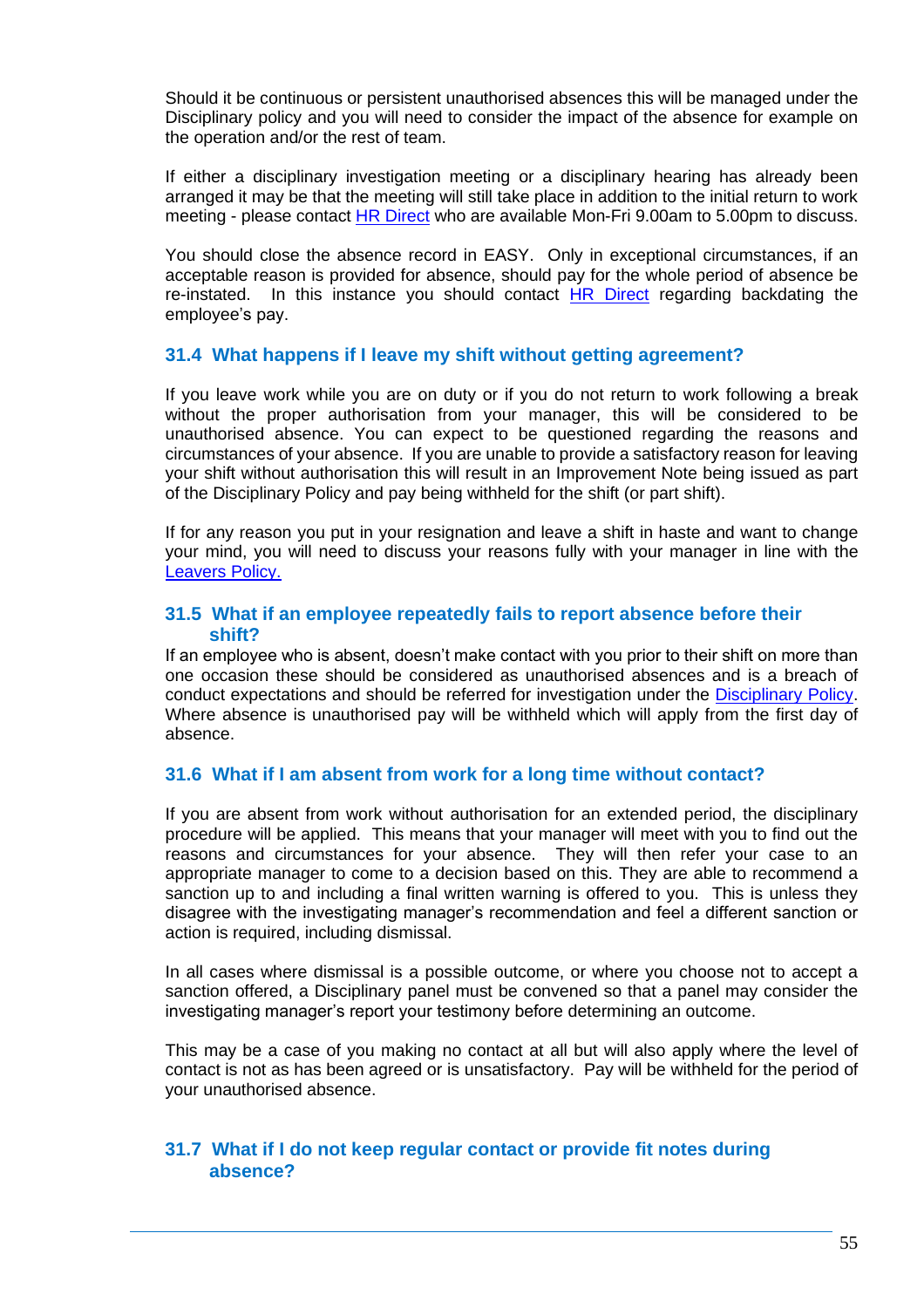Even when you have told your manager that you are not fit for work due to ill health, you must ensure that you continue to follow the correct reporting procedures including:

- Maintain meaningful, up to date contact as agreed with your manager
- Attend any appropriate GP, consultant, Occupational Health or other appropriate medical appointments
- Provide GP fit notes to your manager (for all sickness absences longer than 7 calendar days). Backdated certificates will not be accepted unless there are exceptional circumstances

If you fail to keep regular contact and/or supply fit notes this means that your occupational sick pay will be withheld, as it is apparent that you are not co-operating with us on your absence.

The Disciplinary Policy may still be used to investigate your behaviour and conduct, and sanctions may be applied to bring about an improvement by you.

#### **31.8 What if an employee does not provide fit notes or keep regular contact?**

Firstly you will need to find out and understand the reason why your employee is not keeping contact with you and/or sending in their fit notes correctly. There may be a reason why they are finding it difficult to make contact with you. You will need to consider this on a case by case basis and decide whether or not this should be classed as unauthorised absence.

If you decide that they are not co-operating with us on their absence you will need to advise them that their absence will be considered as unauthorised until such time as they provide a fit note and that Occupational Sick Pay is not due for the uncertified period of the absence. To record this you will need to complete form ESR-FRM-137. Statutory Sick Pay will continue to be paid.

It is essential that this form is completed immediately in order to avoid an overpayment situation.

If they continue not to respond to the request to supply the fit note and adhere to the sickness absence notification requirements, you will need to deal with this under the Disciplinary Policy.

#### **31.9 What if I fail to attend work for a shift where annual or other leave has been refused?**

You should be aware that *all* such instances will be investigated. This will include situations where you may have reported sick for a shift where your manager has previously refused your request for annual leave or other leave which is covered by the [Time off Work Policy.](https://peoplefirst.nhsbt.nhs.uk/NHSBT-DOCUMENT-LIBRARY/PoliciesandSupportingDocs/Policy-Time-Off-Work-Policy.pdf)

#### **31.10 Can I visit an employees' home if they are absent without authorisation?**

It is not recommended that you visit an employee who is absent from work without authorisation other than to hand deliver a letter, unless there is a particular cause for the concern for their health and wellbeing.

#### **31.11 What happens if an employee persistently fails to attend work without making contact?**

You should investigate this in accordance with the Disciplinary Policy. However, any investigation into unauthorised absence should be relatively simple and it should not involve lengthy investigations and reports. You need to give the employee the chance to explain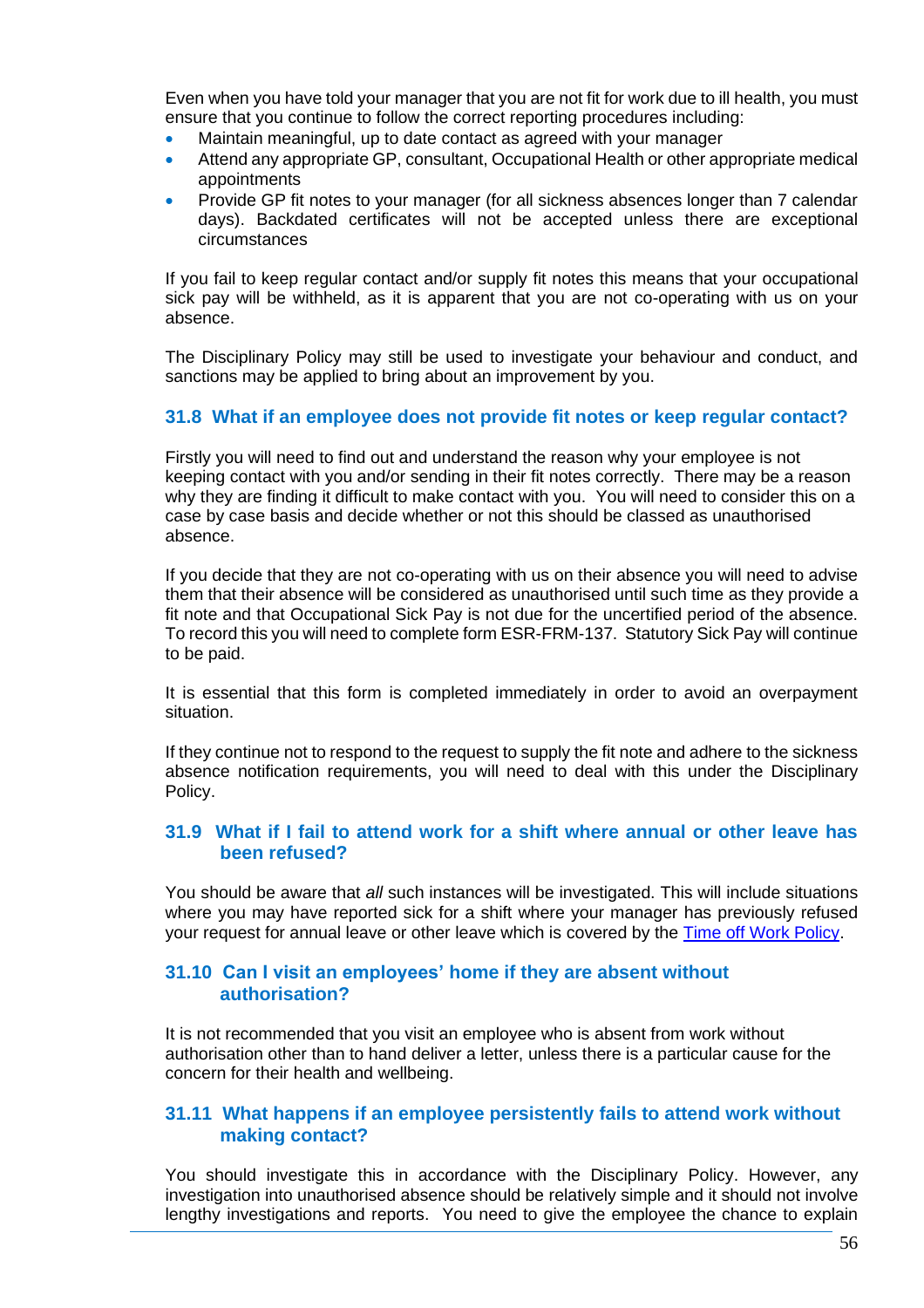their actions and for an appropriate manager to come to a decision based on this. They are able to recommend a sanction up to and including a final written warning.

As investigating manager, you will be required to submit a brief summary of the case to a senior manager, who may then formally offer such a sanction to the employee (unless they disagree with the investigating manager's recommendation and feel a different sanction or action is required, including dismissal).

In all cases where dismissal is a possible outcome, or where the employee has chosen not to accept a sanction offered a Disciplinary panel must be convened so that a panel may consider the investigating manager's report and the employee's testimony before determining an outcome.

### **31.12 What should I do if I am going to be late for work due to unplanned circumstances?**

Lateness is generally not acceptable as you are responsible for getting yourself to work in time to start your shift. You should be aware of any barriers to this even if they are on a temporary basis, so that you may make any appropriate changes to your journey. However, with all best intentions, there may be times when something may prevent you from arriving on time. This would normally be something out of your control such as a major incident, accidents or public transport issues. Therefore, if you think you are going to be late for work, you must make every reasonable effort to contact your manager to advise them of this, including the reasons why and your expected arrival time. Remember to ensure that any telephone calls made should be done so safely and legally. On arrival at work, you must make contact with your manager so that you can both discuss your circumstances in detail and any actions required.

## **31.13 What should I do if I am late for work?**

If you are late for work, as soon as you arrive you must make every effort to speak to your manager. You will need to provide your manager with a full explanation for your lateness.

Options your manger may consider in dealing with your lateness are:

- If your manager is satisfied with the reasons you have given, you may be allowed to make up the time lost at a time suitable to the department
- Your manager may, if appropriate, wish to consider the options available to you within the Time off Work Policy
- If either of these options is not possible or practicable your pay may be stopped for the period of your absence
- Whether your manager is satisfied with your reasons or not, the incident will be noted informally by your manager, which should be documented, and a copy provided to you
- Should lateness repeat itself, including if you have a good reason, or if patterns of lateness emerge, then your manager will take further action
- Further action may include discussing your circumstances in more detail, resulting in a temporary or permanent change to your hours or shift pattern, this would normally follow a Flexible Working Request from you
- Further action may also include disciplinary action in line with the Disciplinary Policy

Normally lateness is considered to be a matter of conduct and is covered by the Disciplinary policy, although there may be some occasions when there is an overlap between cases of lateness and unauthorised absence.

## **31.14 What will happen to my pay if my absence is unauthorised?**

If you are away from work without permission, your manager will stop your pay on the second day of your absence. However, this will apply from the first day of your absence. If and when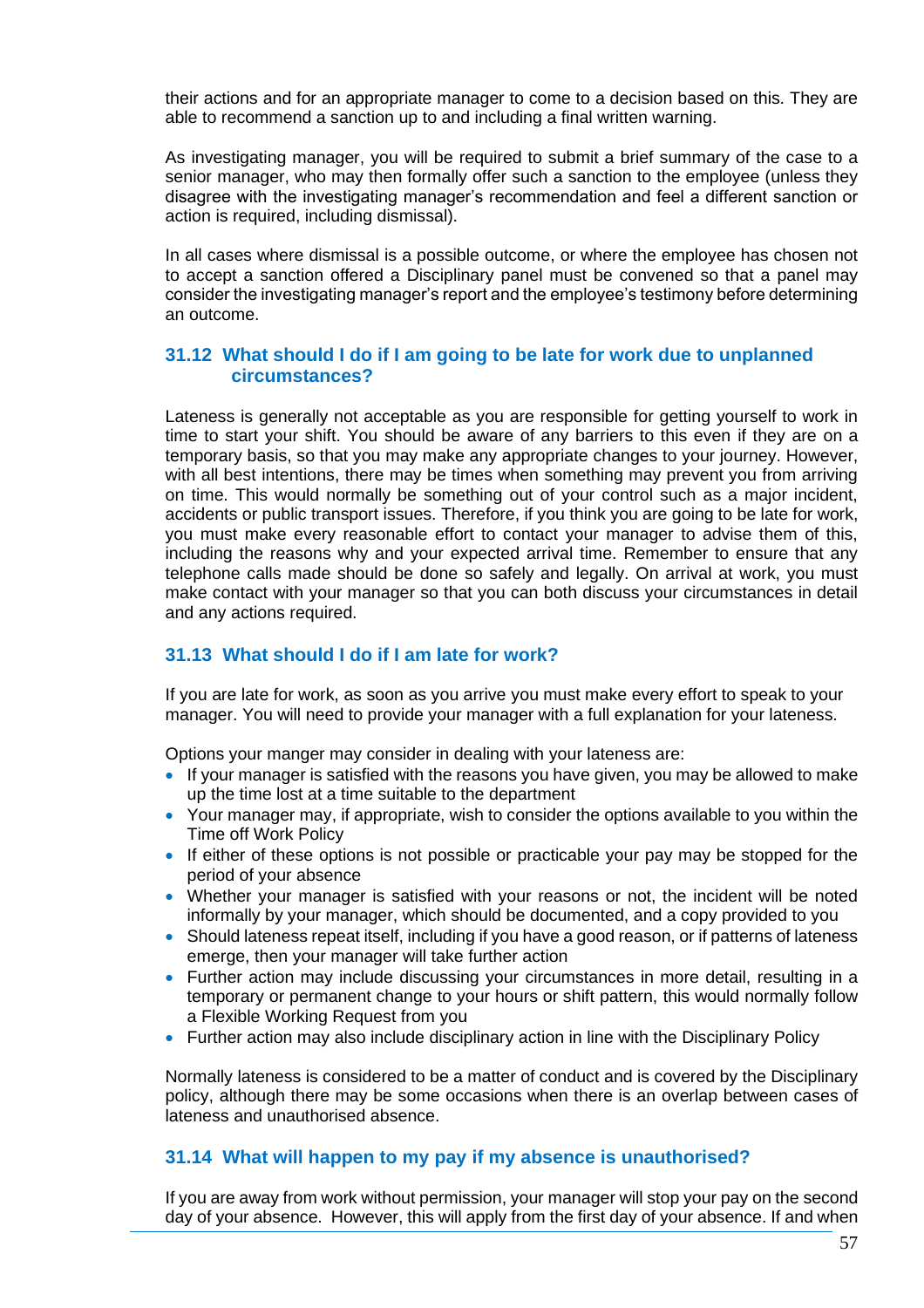you return to work, your manager will conduct a 'return to work' meeting. Whatever the circumstances, this time has to be accounted for and therefore, if your reasons are satisfactory you will need to make up your time or discuss an option under the Time of Work Policy if this is appropriate, or if this is not possible, your pay will be adjusted to account for your absence. If after any reasonable investigation, your reasons are not satisfactory, the time you have been absent will be deducted from your pay. Your pay will be adjusted and recommence once your manager has been able to establish fully the dates and times of your absence.

# **32. Wellbeing support**

## **32.1 What support is available for my wellbeing?**

Whilst you are responsible for your own general fitness, health and wellbeing, we offer a whole range of services to help you achieve and maintain this. Some examples of the wellbeing support which is available to you are

- Employee Assistance Programme (EAP)
- Health Safety and Wellbeing Zone
- Occupational Health
- Physiotherapy
- Wellness Clinics
- EAP Counselling and Cognitive Behaviour Therapy

The Wellbeing Policy gives full details of the support which we can offer you together with links to a range of websites where you can find out more information on a range of healthrelated issues.

## **32.2 What is the support available to me for my medical condition?**

If you have a health condition and feel that you need some support in the workplace you should discuss this with your manager so that they are aware and can provide any support, you might need. Your manager can make a referral to our Occupational Health provider. They will be able to advise on any impact your health condition might have on your ability to undertake your role. They may suggest simple solutions that may help improve your working conditions. If you are suffering from long term problems, they may also be able to suggest more permanent solutions, such as adjustments to your workplace.

## **32.3 Can I have physiotherapy for an injury?**

If you have a muscular-skeletal injury that is affecting your ability to undertake your work, it may be a condition where physiotherapy could be beneficial for you.

In order for you to be able to receive this treatment you will need to meet a set of specific criteria which are that you will

- be off work, or at work with significant restrictions in place;
- be suffering from a musculoskeletal condition for less than 6 weeks at the point of referral;
- not be receiving physio treatment anywhere else.

If you do meet this criteria you need to speak to your manager in the first instance and they will make a referral to Occupation Health, who will then be able to make an assessment as to whether physiotherapy would be the best course of action for you. If this is the case, then you will be able to have up to eight sessions of physiotherapy to aid your recovery. A report on your progress will be sent to your manager. Additional information can be found at: <https://peoplefirst.nhsbt.nhs.uk/Wellbeing/>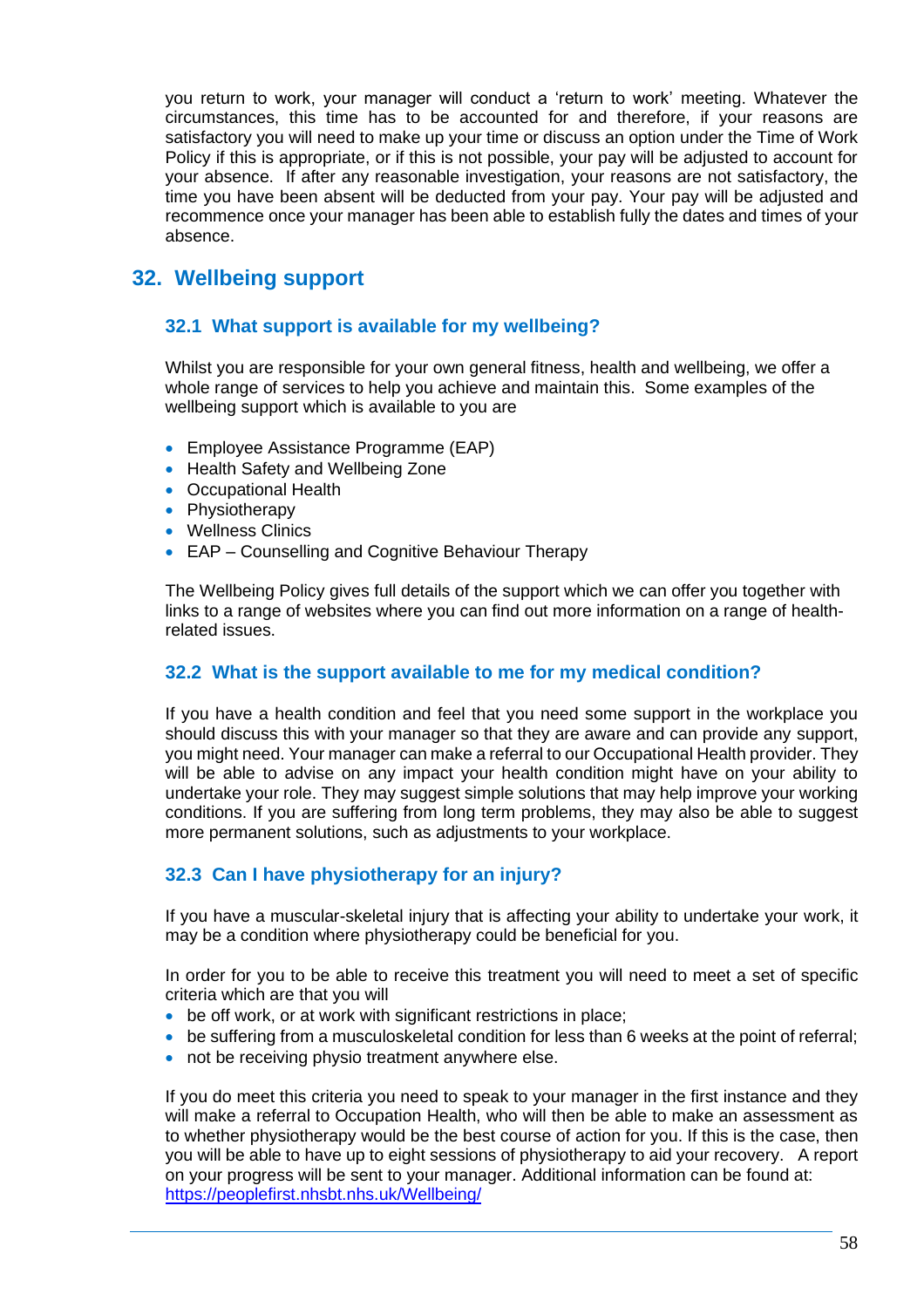## **32.4 What do I do if my job is causing me to have health problems?**

If you believe your role is causing you to feel discomfort or if you experience any ill effects, then you should discuss this with your manager so that they are aware and can provide any support you might need. Your manager should review the risk assessment and safe system of work for the activity suspected to be causing the issue.

Your manager may ask Health, Safety and Wellbeing to help with this, but if you have time off work which is related to a work issue then your manager must contact HR Direct on 27700 who will connect them with the Health & Safety notification line, to review the issue. They may advise that your manager makes a referral to our Occupational Health provider for you, and they will be able to advise on whether your role is the likely cause of your discomfort and suggest some simple solutions that may help improve your working conditions. If you are suffering from long term problems, they may also be able to suggest more permanent solutions, such as adjustments to your workplace.

## **33. Fit for Work Scheme**

#### **33.1 What is the Fit for Work Scheme?**

This Government scheme provides free health and work advice through a website and telephone line for the general public. After an absence of four weeks or more and when you are thinking about your return to work, your GP may also talk to you about referring to one of the scheme's occupational health advisors to draft a return to work plan.

You must make your GP aware that NHSBT has dedicated occupational health support who have more detailed knowledge of the work you do. With your consent, your GP may be provided with relevant reports from our occupational health provider.

## **33.2 What do I do if I am contacted by the Fit to Work Scheme?**

In the unlikely event you are contacted by an OH professional from the Fit For Work Scheme, please ensure that this is a genuine call. As a minimum, you should ask the caller for their telephone number so you can ring them back and contact your employee to ensure they are aware of this.

Once you have established the caller is genuine you must inform Fit for Work that we have dedicated occupational health support which has been received or is in process.

Following this if they wish to continue with the call you can supply details of the job role, talk about the return to work plan they are developing with particular emphasis on any reasonable adjustments they are recommending and discuss the potential constraints of the workplace. You should not discuss any medical issues your employee may have.

#### **33.3 What do I do if I receive a report or return to work plan from Fit to Work?**

If you receive a report or return to work plan from Fit for Work, you must contact our OH provider to make them aware of this. They are aware of this Scheme and will talk through with you any implications.

Once a Fit for Work referral has been made it removes the need for a Fit Note and employees will not need to obtain another Fit Note from their GP unless they remain off work when they are discharged from the Fit for Work Scheme.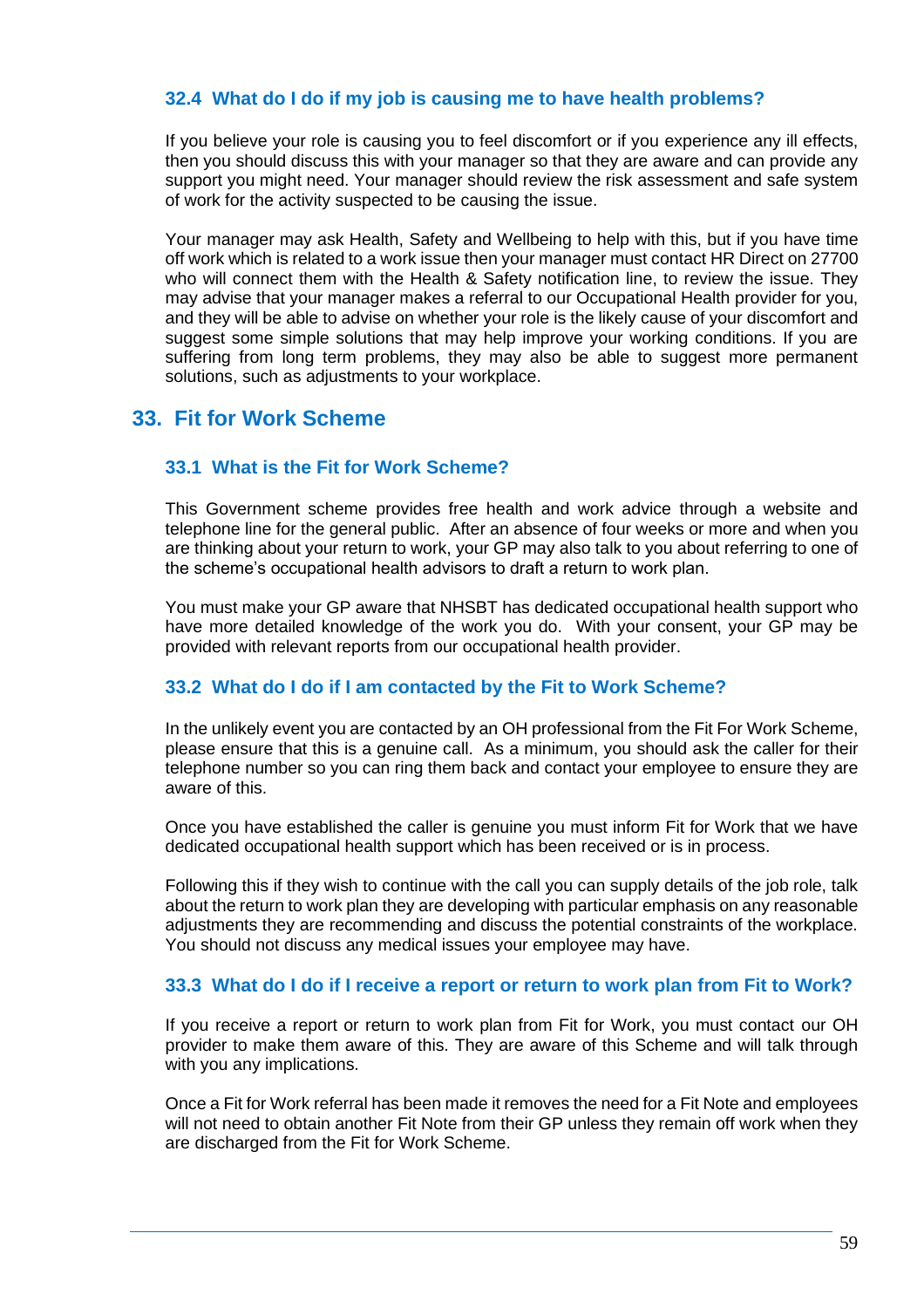It is possible for employers to also refer to the Scheme but as we have dedicated OH support it is not expected that any manager should refer their employees to this Scheme as you should always use the NHSBT scheme, in the first instance.

# **Policy approval & review**

| Policy version                | Related document to UCD/People/Attendance/001v3.0 |
|-------------------------------|---------------------------------------------------|
| <b>Title</b>                  | UCD/People/Attendance001v3.0/FAQv3.1              |
| Approved by SPC               | <b>July 2019</b>                                  |
| EIA completed                 | N/A                                               |
| <b>Counter Fraud Check</b>    | N/A                                               |
| This document replaces        | UCD/People/Attendance001v.3.0/FAQs3.0             |
| <b>Effective Release Date</b> | <b>July 2019</b>                                  |
| <b>Review Date</b>            | February 2020                                     |
| Author                        | <b>Wendy Baker</b>                                |
| Filepath                      | G/HR/HR/Everyone/Policies                         |
| <b>Distribution</b>           | Available on People First                         |

# **FAQ's Section Details**

| <b>Section</b> | <b>Section Heading</b>                                                                 | <b>Page</b>    |
|----------------|----------------------------------------------------------------------------------------|----------------|
| 1              | <b>Reporting of Absence</b>                                                            |                |
| $\overline{2}$ | Part Day Absence                                                                       | $\overline{4}$ |
| 3              | <b>Employees in Hospital</b>                                                           | $\overline{4}$ |
| 4              | <b>Certification of Absence</b>                                                        | $\overline{4}$ |
| 5              | Sick Pay                                                                               | 8              |
| 6              | Claiming Employment and Support Allowance (ESA)                                        | 10             |
| $\overline{7}$ | <b>Annual Leave and Sickness</b>                                                       | 10             |
| 8              | Employees with More than one Employer                                                  | 12             |
| 9              | <b>Return to Work Meetings</b>                                                         | 12             |
| 10             | Short Term Absence Trigger Points                                                      | 14             |
| 11             | Short Term Sickness Absence Monitoring - Formal Review<br><b>Meeting Stage 1</b>       | 18             |
| 12             | Short Term Sickness Absence Monitoring - Formal Review<br><b>Meeting Stage 2</b>       | 22             |
| 13             | Short Term Absence Termination of Employment - Final Absence<br><b>Meeting Stage 3</b> | 25             |
| 14             | Frequent, Persistence or High Levels or Patterns of Absence                            | 27             |
| 15             | Long term absence which occurs with short term monitoring                              | 28             |
| 16             | <b>Home Visits</b>                                                                     | 28             |
| 17             | <b>Occupational Health Advice</b>                                                      | 29             |
| 18             | <b>Disability</b>                                                                      | 32             |